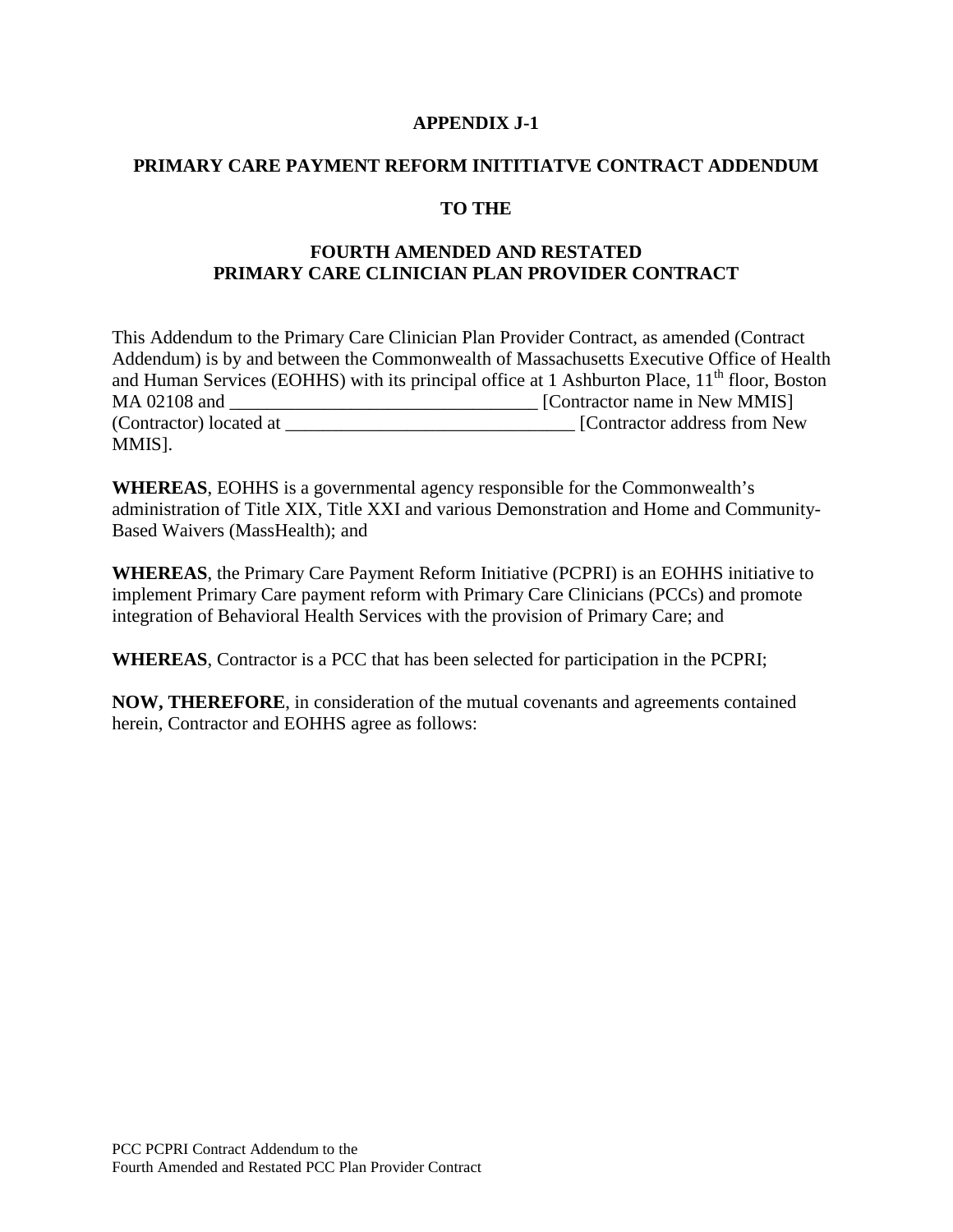### **TABLE OF CONTENTS**

| Section 2.2 Additional Requirements Related to CPCP Tier Selection |  |
|--------------------------------------------------------------------|--|
|                                                                    |  |
|                                                                    |  |
|                                                                    |  |
|                                                                    |  |
|                                                                    |  |
|                                                                    |  |
|                                                                    |  |
|                                                                    |  |
|                                                                    |  |
|                                                                    |  |
|                                                                    |  |
|                                                                    |  |
|                                                                    |  |
|                                                                    |  |
|                                                                    |  |
|                                                                    |  |
|                                                                    |  |
| Appendix J-1<br>PCC PCPRI Contract Addendum to the                 |  |

Fourth Amended and Restated PCC Plan Provider Contract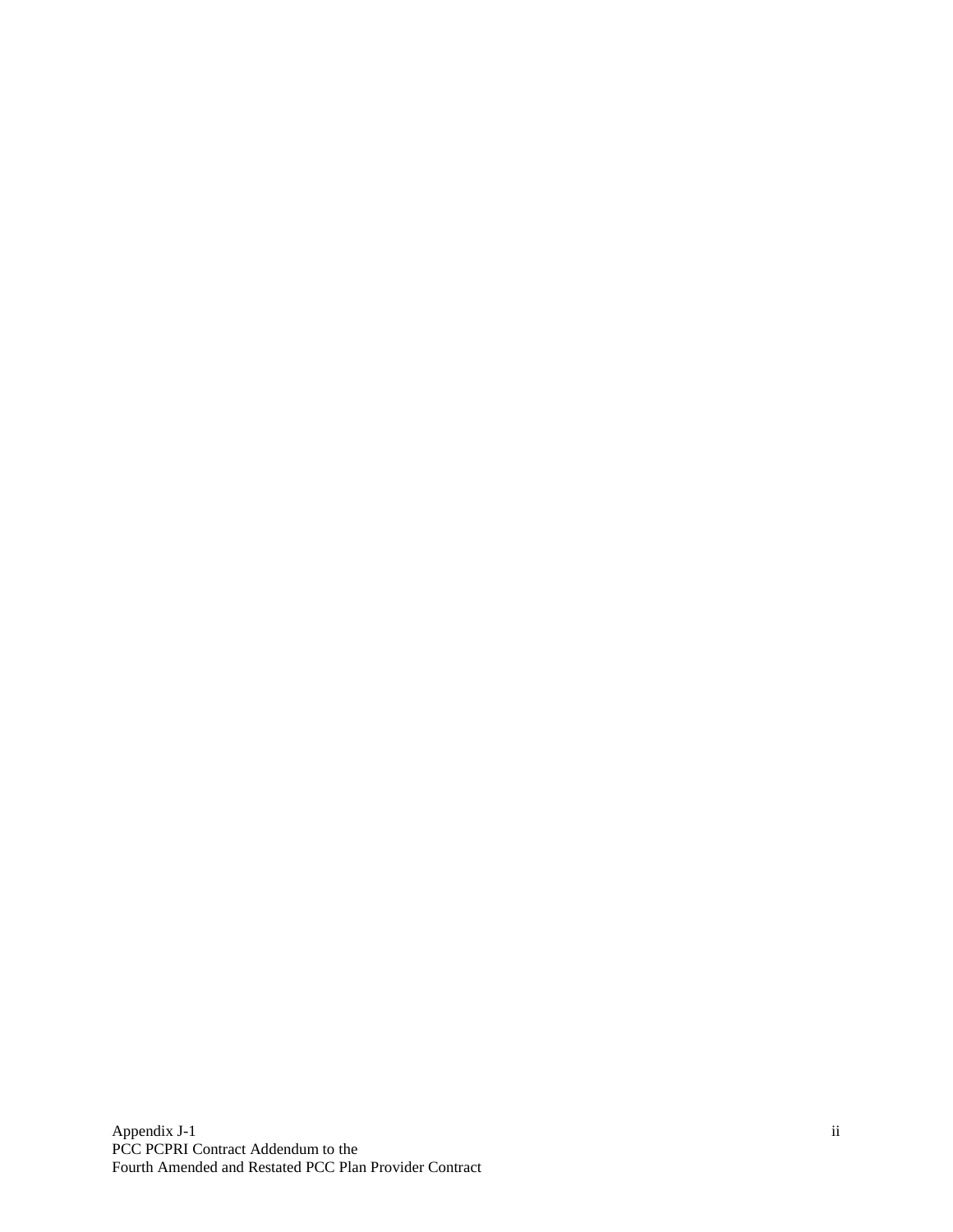Unless expressly stated herein, all provisions of the Fourth Amended and Restated Primary Care Clinician Plan (PCC) Provider Contract ("PCC Contract") as may be amended from time to time continue to apply, in addition to the provisions of this Contract Addendum. To the extent that this Contract Addendum contradicts, is inconsistent or in conflict with any prior agreements between the parties, this Contract Addendum supersedes any conflicting or inconsistent provision of any prior agreement and is controlling to the extent necessary to resolve such conflict or inconsistency.

Except as otherwise provided, all requirements and payment provisions of this Contract Addendum shall apply to Contractor and its Participating Practice Sites as listed in Contractor's Response. Contractor's non-participating Practice Sites shall not be bound to comply with the requirements of and shall not be paid in accordance with this Contract Addendum.

## <span id="page-3-0"></span>**SECTION 1. DEFINITIONS**

The following terms appearing capitalized throughout this Contract Addendum have the following meanings, unless the context clearly indicates otherwise.

**Actual Spend:** Average expenditures by MassHealth and the MCOs on Shared Savings Included Services for Contractor's Panel Enrollees during the performance period.

**Actual Spend for PCC Panel Enrollees**: The average MassHealth expenditures on Shared Savings Included Services for Contractor's PCC Panel Enrollees during the performance period.

**Alternative Payment Methodologies**: Methods of payment that are not solely based on Fee-For-Service reimbursements; provided that, "alternative payment methodologies" may include, but shall not be limited to, shared savings arrangements, bundled payments and global payments; provided further, that "alternative payment methodologies" may include Fee-For-Service payments, which are settled or reconciled with a bundled or global payment.

**Base Rate**: A payment rate set by EOHHS for each provider type (e.g., physician, community health center, or acute hospital outpatient department) and Comprehensive Primary Care Payment (CPCP) Tier, or established by contract by a Managed Care Organization, for use in the calculation of the CPCP Rate.

**Behavioral Health**: Health related to mental illness, emotional disorders and substance use, and the application of behavioral principles to address lifestyle and health risk issues.

**Behavioral Health Covered Services**: The Behavioral Health Services Contractor is responsible for providing to Panel Enrollees, as applicable, and as described in **Attachment K** of the RFA.

**Behavioral Health Integration**: The clinical integration and coordination of Primary Care Services and Behavioral Health Services.

**Behavioral Health Option**: One of three options for integrating Behavioral Health with Primary Care, as follows: (1) Non-Co-Located but Coordinated; (2) Co-Located; and (3) Clinically Integrated.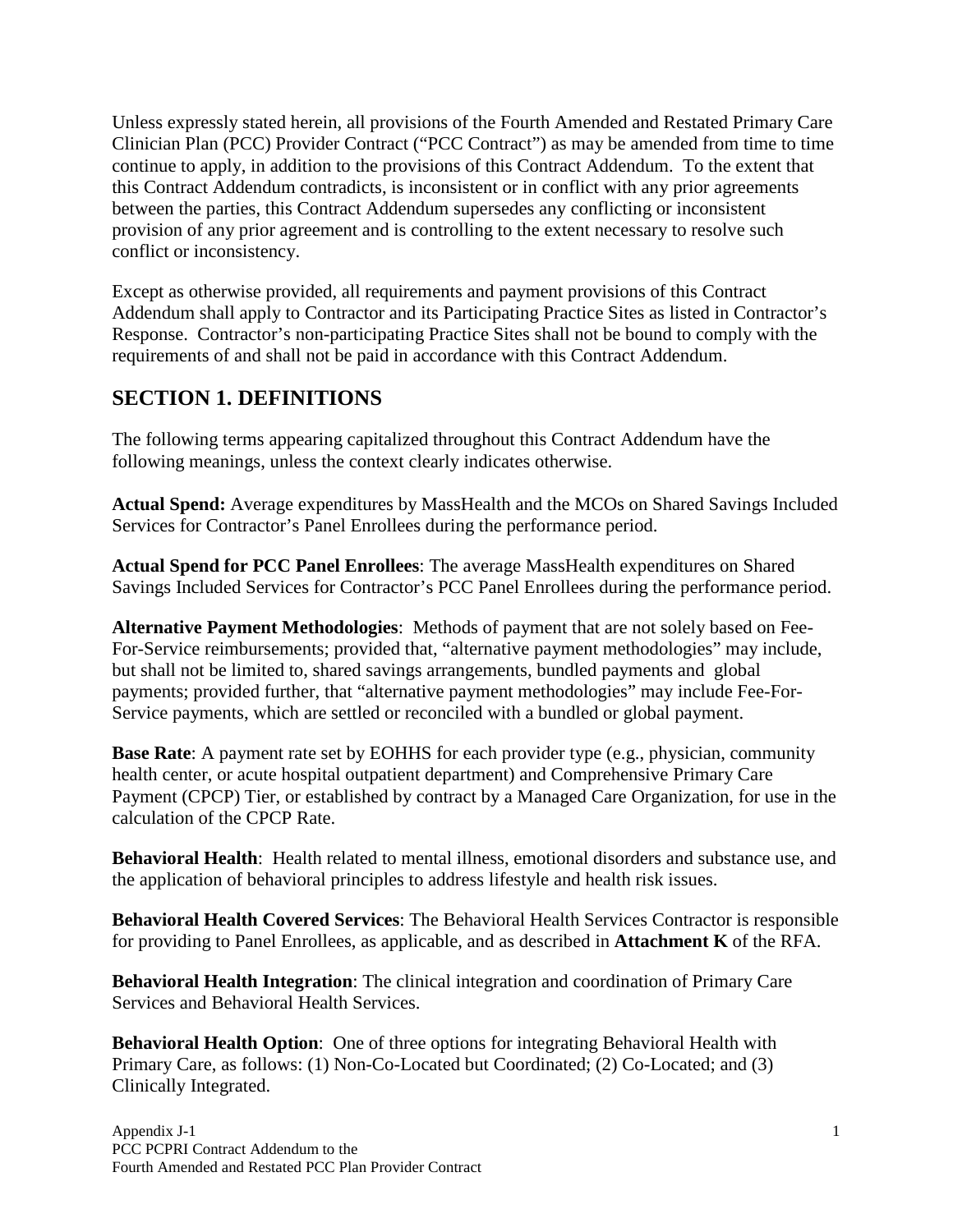**Behavioral Health Provider**: A Master's or doctoral level, licensed professional, or a trainee from an approved program operating under the supervision of an appropriate licensed professional, that provides Behavioral Health Services.

**Behavioral Health Services**: Health care services related to mental illness, emotional disorders and substance use, and the application of behavioral principles to address lifestyle and health risk issues.

**Care Coordination**: A set of services focused on tracking and assisting patients as they move across care settings and coordinating services with other service providers, including Behavioral Health Services, specialty care, inpatient care, social services, natural community supports and long-term care providers.

**Certification**: The certification form attached to the RFA as **Attachment F**, as completed and submitted by Contractor in its Response to the RFA.

**Clinical Care Management**: A set of services focused on intensive monitoring, follow-up, Care Coordination, and other clinical management for Highest Risk Panel Enrollees.

**Clinical Care Manager**: A licensed, clinical professional and member of the Multidisciplinary Care Team who is responsible for the coordination and provision of Clinical Care Management services.

**Comprehensive Primary Care Payment (CPCP)**: A risk adjusted, per Panel Enrollee, per month payment for a defined set of Primary Care Services and Behavioral Health Services.

**Contract Addendum to PCC Plan Provider Contract ("Contract Addendum" or "Addendum")**: This addendum to the PCC Plan Provider Contract executed between Participant and EOHHS pursuant to this RFA, and any amendments thereto. The Contract Addendum incorporates by reference all attachments and appendices thereto, including Participant's Response to the RFA.

**Contractor:** The PCC that has signed this contract and that has been selected for participation in the PCPRI.

**Contractor's Behavioral Health Provider**: A Behavioral Health Provider providing CPCP Covered Services to Panel Enrollees enrolled with Contractor as part of the PCPRI.

**CPCP Covered Services**: The set of services, listed in **Attachment C** of the RFA (List of CPCP Services) and **Attachment K** of the RFA (List of Behavioral Health Services) as applicable, that Contractor is responsible for providing to Panel Enrollees, and that is paid for by the Comprehensive Primary Care Payment.

**CPCP Rate**: The rate paid by EOHHS to Contractor for provision of the CPCP Covered Services.

**CPCP Tier**: One of three options for the CPCP, each of which includes a different set of Behavioral Health Services.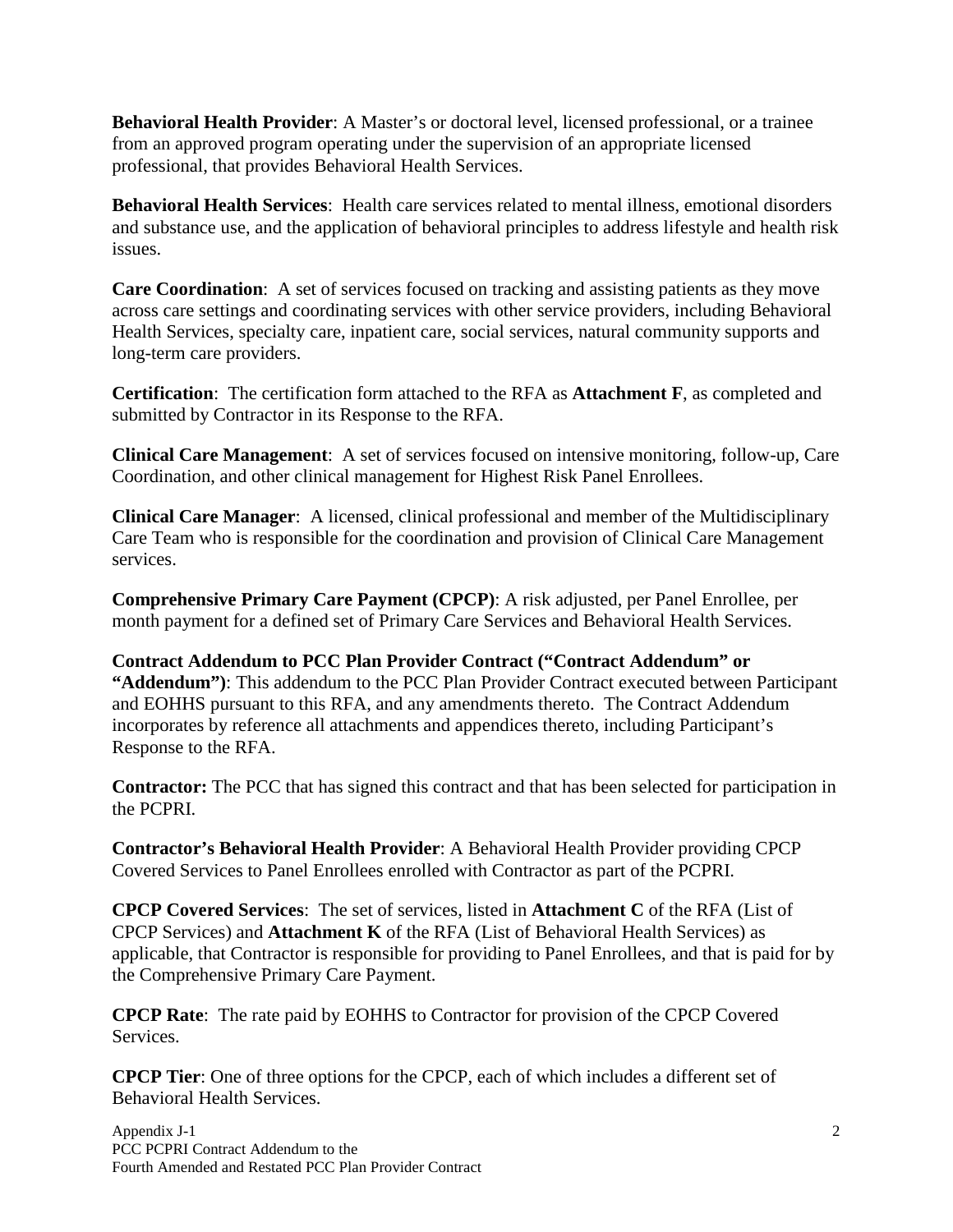**CPCP Tier 1**: No separately billable Behavioral Health Covered Services.

**CPCP Tier 2**: Minimum set of Behavioral Health Covered Services (**Exhibit K-1** of RFA).

**CPCP Tier 3**: Maximum set of Behavioral Health Covered Services (**Exhibit K-2** of RFA).

**Downside Risk**: The financial risk taken on by Contractor in Track 1 (Upside / Downside Risk) or Track 2 (Transitioning to Downside Risk), for which Contractor is required to pay EOHHS the amount of any Shared Losses.

**Effective Date**: The latest date that this Contract Addendum has been executed by an authorized signatory of the Contractor and EOHHS.

**Electronic Medical Record (EMR)**: A systematic collection of electronic health information about individual patients or populations that is capable of being shared across different health care settings.

**Emergency Services Programs**: The Massachusetts-sponsored care system that delivers crisis Behavioral Health Services across the Commonwealth.

**Executive Office of Health and Human Services (EOHHS)**: The single state agency responsible for the administration of the MassHealth program, pursuant to M.G.L. c. 118E and Title XIX and XXI of the Social Security Act and other applicable laws and waivers.

**Expected External Service Provision Adjustment**: A factor determined by EOHHS for use in calculating the CPCP, to reflect Panel Enrollees' receipt of CPCP Covered Services from health care providers other than Contractor or certain Pooled Participants pursuant to **Section 4.1.A.4.b.** of this Contract Addendum.

**Fee-for-Service**: A payment mechanism in which all reimbursable health care activity is described and categorized into discrete and separate units of service and each health care provider is separately reimbursed for each discrete service rendered to a patient.

**Highest Risk Panel Enrollee**: A Panel Enrollee with one or more chronic conditions who EOHHS or Contractor determines would benefit from the provision of Clinical Care Management services which would reasonably be expected to result in improved health status and decreased health care expenditures through avoidable high cost or high intensity services, such as inpatient services or emergency department services.

**Integrated Care Plan**: An individualized patient care plan developed for a Highest Risk Panel Enrollee that integrates medical and Behavioral Health Services and includes the Panel Enrollee/family/caregiver's self-identified strengths and goals and may include natural community supports and other community resources.

**Learning Collaborative**: A shared learning, educational process which may include attending in-person learning sessions, sharing best practices, participating in conference calls and webinars, working with medical home facilitators, monitoring progress on achieving stated aims,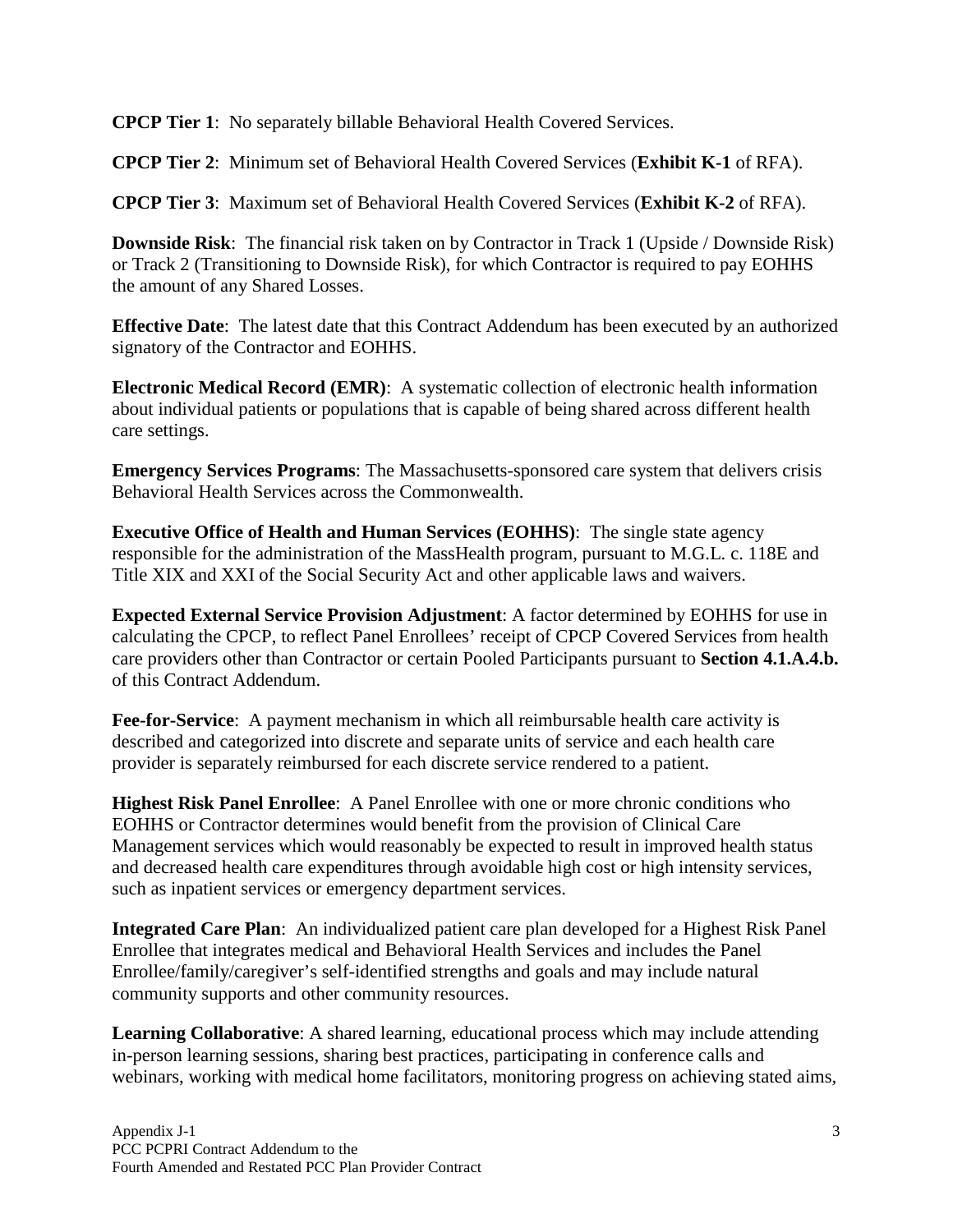and implementing quality improvement cycles designed to develop changed and improved delivery of care and practice site processes consistent with the PCMH core competencies.

**Long Term Services and Supports (LTSS)**: The services listed on **Attachment J** of the RFA.

**Managed Care Organization (MCO)**: A managed care organization, as defined in 42 C.F.R. 438.2, that contracts with MassHealth; provided, however, that Managed Care Organization shall not include a Senior Care Organization or an Integrated Care Organization.

**Massachusetts Health Information Highway (Mass HIway)**: The state-wide health information exchange in Massachusetts, administered by EOHHS, which enables the electronic movement of health related information among diverse organizations, such as doctors' offices, hospitals, laboratories, pharmacies, skilled nursing facilities and health plans.

**MassHealth:** The medical assistance or benefit programs administered by EOHHS to provide and pay for medical services to eligible Members pursuant to Title XIX of the Social Security Act, Title XXI of the Social Security Act, M.G.L. c. 118E, and other applicable laws and waivers.

**Material Subcontractor**: Any entity from which Contractor procures, reprocures, or proposes to subcontract with, for the provision of all, or part, of its administrative services for any program area or function that relates to the delivery or payment of Behavioral Health Covered Services or CPCP Covered Services including, but not limited to, behavioral health, claims processing, Clinical Care Management, utilization management or pharmacy benefits, including specialty pharmacy providers.

**Meaningful Use:** The set of standards defined by the Centers for Medicare & Medicaid Services that governs the use of electronic health records and allows eligible providers and hospitals to earn incentive payments by meeting specific criteria.

**Medical Home Load:** The portion of the CPCP Base Rate that provides compensation for transformation costs associated with non-billable services, as described in Section 4.1.A.2.a of this Contract Addendum.

**Multidisciplinary Care Team:** A Primary Care Clinician-based team assigned to manage care for a Panel Enrollee for which the composition of team members is determined by the needs of the Panel Enrollee.

**Integrated Care Organizations:** A health plan or provider-based organization contracted to provide and accountable for providing integrated care to individuals aged 21 up to 64 at the time of enrollment, who are simultaneously qualified for MassHealth Standard or CommonHealth and Title XVIII of the Social Security Act, 42 U.S.C. § 1395 et seq. and who do not have any other comprehensive public or private health care coverage (also known as the One Care plan).

**Operational Start Date:** March 1, 2014, or another date specified by EOHHS.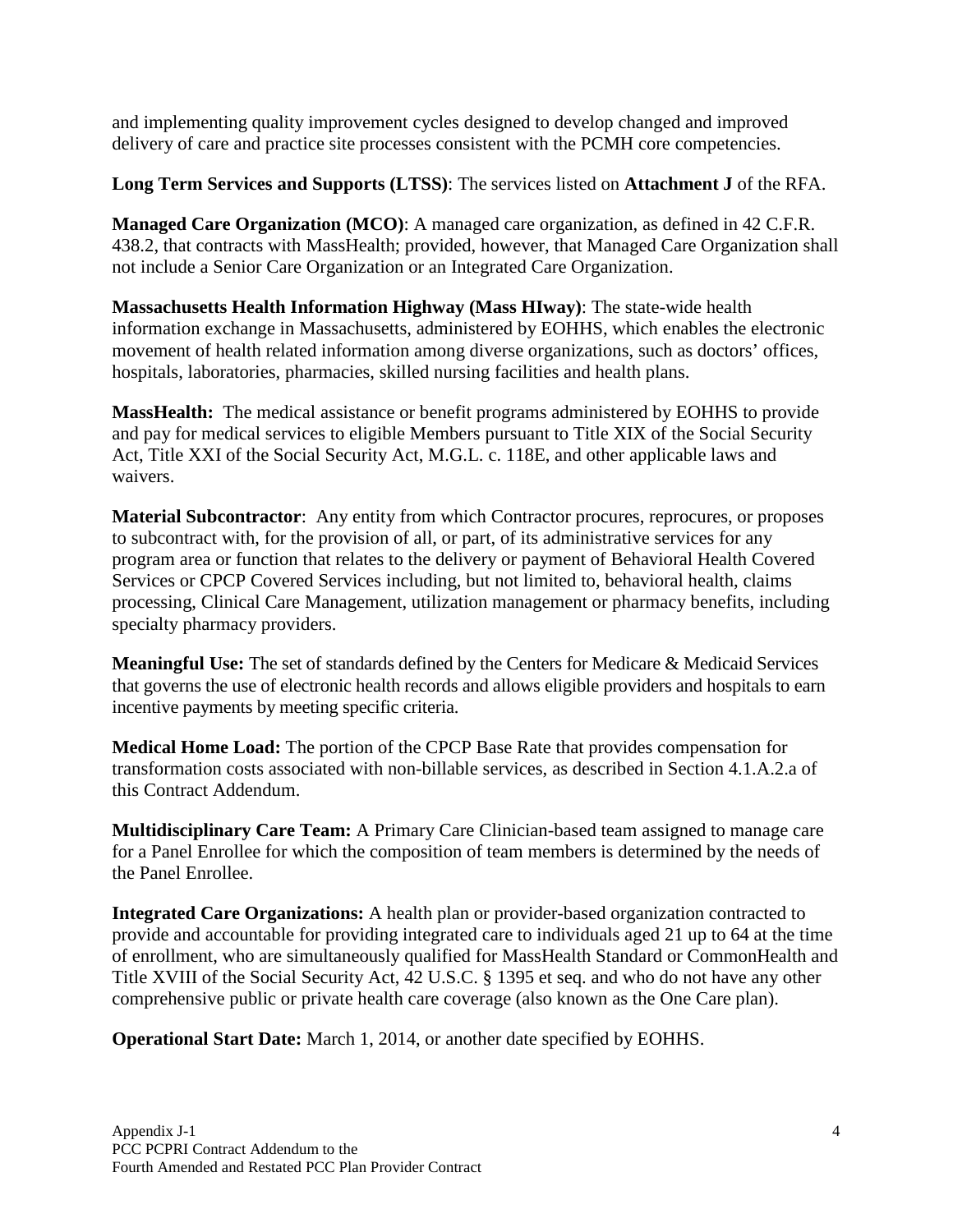**Panel**: All Members enrolled (i) in the PCC Plan or (ii) with a MCO that has entered into a contract amendment with the Participant pursuant to **Section 2.5** of the RFA, who are assigned to a particular PCC.

**Panel Enrollee**: A Member enrolled (i) in the PCC Plan or (ii) with a MCO that has entered into a contract amendment with the Participant pursuant to **Section 2.5** of the RFA, that is assigned to the Panel of Contractor; provided, however, that a Panel Enrollee does not include Members enrolled with an Integrated Care Organization or who have third party insurance.

**Participant**: A Primary Care Clinician that has been selected by and contracts with EOHHS to participate in the PCPRI.

**Participating Practice Site:** A physical location with an individual address from which Contractor provides the Primary Care Services required by the RFA and this Contract Addendum.

**Patient-Centered Medical Home (PCMH)**: A model of care delivery in which a Primary Care Clinician and members of his or her care team coordinate all of a patient's health needs, including management of chronic conditions, visits to specialists, hospital admissions, and reminding patients when they need check-ups and tests.

**Patient-Centered Medical Home Initiative (PCMHI)**: The three-year demonstration initiative established in 2010 and administered by EOHHS in which each Primary Care Clinician selected for the program receives payments through Alternative Payment Methodologies and/or technical assistance to transform its practice into a Patient-Centered Medical Home.

**Patient Registry:** An electronic system for tracking information that EOHHS has determined is critical to the management of the health of a Panel, including dates of delivered and needed services, laboratory values needed to track a chronic condition, and other measures of health status.

**Pay-for-Quality (P4Q) Total Performance Score**: A score calculated by EOHHS based on Contractor's performance on Quality Measures to be used for Quality Incentive Payments.

**Pay-for-Reporting (P4R) Total Performance Score**: A score calculated by EOHHS based on Contractor's reporting of Quality Measures to be used for Quality Incentive Payments.

**PCC Contract**: The Fourth Amended and Restated PCC Plan Provider Contract between PCC Plan providers and EOHHS.

**PCC Panel Enrollee**: A Member enrolled in the PCC Plan that is assigned to the Panel of Contractor; provided, however, that a Panel Enrollee does not include Members enrolled with a One Care plan or who have third party insurance.

**Peer**: A person, such as a family member, with lived experience with a particular condition or set of conditions, such as mental health, substance use, or physical illnesses, who can serve as a supportive advocate for the Panel Enrollee.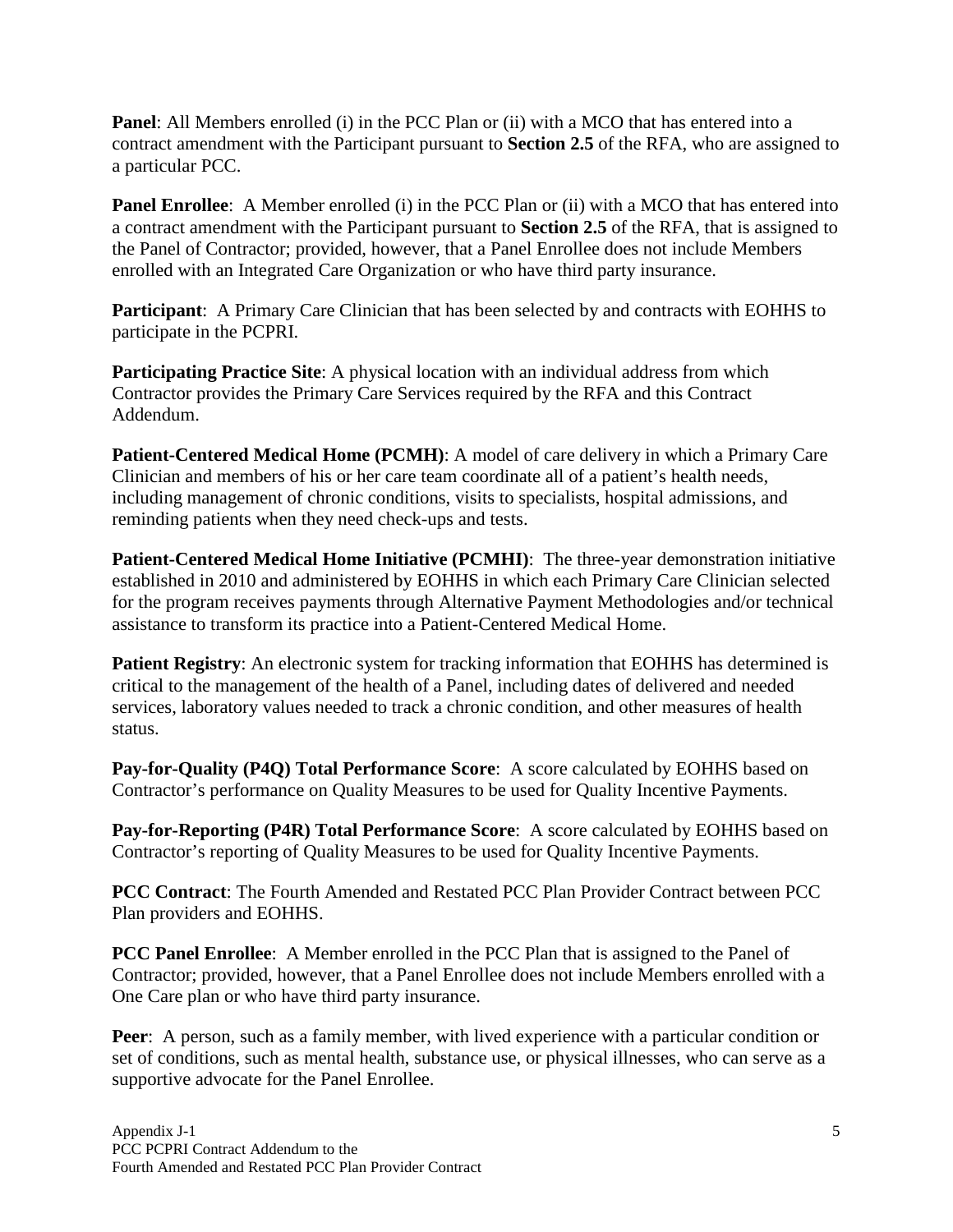**Pooled Participants**: Participants that aggregate the number of Panel Enrollees in each Participant's Panel or that are aggregated by EOHHS in the manner, to the extent and for the purposes permitted by the RFA.

**Practice Site**: A physical location with an individual address from which Contractor provides Primary Care Services.

**Primary Care or Primary Care Services**: Health care services customarily furnished by or through a general practitioner, family physician, internal medicine physician, obstetrician / gynecologist, pediatrician, independent nurse practitioner, to the extent the furnishing of those services is legally authorized in the Commonwealth. Primary Care Services include CPCP Covered Services as listed in Attachment C of the RFA. Primary Care Services do not include emergency or post-stabilization services provided in a hospital or other outpatient setting.

**Primary Care Clinician (PCC):** A physician, independent nurse practitioner, group practice organization, community health center, hospital-licensed health center, or acute hospital outpatient department, with a signed PCC Plan Provider agreement that is approved by EOHHS, pursuant to 130 CMR 450.118.

**Primary Care Clinician (PCC) Plan's Behavioral Health Vendor (BH Vendor):** The entity with which EOHHS contracts to administer EOHHS's Behavioral Health program for Members enrolled in the PCC Plan.

**Primary Care Payment Reform Initiative (PCPRI):** The program that is the subject of this Contract Addendum.

**Primary Care Provider:** A health care professional licensed and qualified to provide general medical care for common health care problems, who supervises, coordinates, prescribes or otherwise provides or proposes health care services, initiates referrals for specialist care and maintains continuity of care within the scope of practice. A Primary Care Provider may be, but is not necessarily, a PCC in the PCC Plan.

**Quality Incentive Payment**: A type of payment made to Contractor if it has met certain Quality Measures, as further described in **Section 5.3** of the RFA and **Sections 4.2.B** and **3.2** of this Contract Addendum.

**Quality Measures**: A set of metrics defined by EOHHS to assess the quality and care furnished to a Panel Enrollee, as listed in **Attachment A** to this Contract Addendum.

**Request for Applications (RFA)**: The Request for Applications for the Primary Care Payment Reform Initiative issued by EOHHS on March 7, 2013, and as subsequently amended, and all of its Attachments.

**Response**: Contractor's submission in response to the RFA to participate in the PCPRI, including, but not limited to, the Application, Transformation Plan, Certification Statement and any supporting documentation.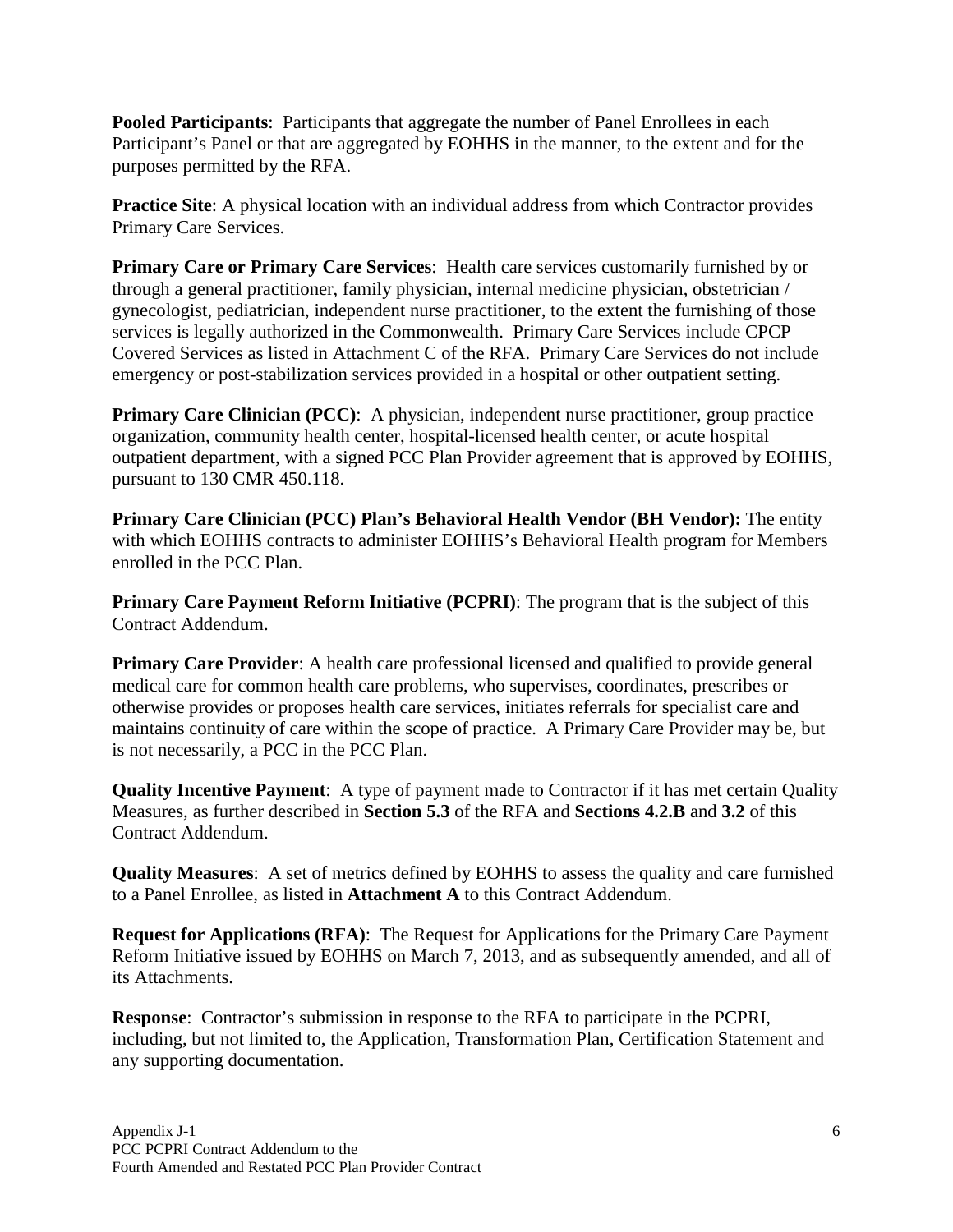**Risk Score**: A factor determined by EOHHS for use in calculating the CPCP or Shared Savings / Risk Payment, to reflect the age, sex, diagnoses or other characteristics of Contractor's Panel.

**Risk Track**: For the Shared Savings / Risk component of the PCPRI payment model, one of three options with varying levels of Shared Savings and financial risk, as follows: Risk Track 1 (Upside / Downside Risk); Risk Track 2 (Transitioning to Downside Risk); and Risk Track 3 (Downside Risk), and as further described in **Section 5.4** of the RFA.

**Shared Losses**: The portion of the difference between Target Spend and Actual Spend that is to be paid by Contractor to EOHHS.

**Shared Savings**: The portion of the difference between Target Spend and Actual Spend that is to be paid by EOHHS to Contractor.

**Shared Savings Included Services**: The set of services considered when EOHHS calculates Shared Savings / Risk Payments.

**Shared Savings / Risk Performance Score**: A score calculated by EOHHS based on performance on Quality Measures to be used for Shared Savings / Risk Payments.

**Shared Savings / Risk Payments**: The amount paid by EOHHS to Contractor in the event of Shared Savings; or if Contractor selected Risk Track 1 or Risk Track 2 in its Response, the amount owed by Contractor to EOHHS in the event of Shared Losses.

**Target Spend:** Projected average expenditures on Shared Savings Included Services by MassHealth and the MCOs for Contractor's Panel Enrollees.

**Target Spend for PCC Panel Enrollees**: Projected average MassHealth expenditures on Shared Savings Included Services as defined in **Section 4.3.D** of this Contract Addendum.

**Upside Risk**: The risk taken on by Contractor for which Contractor shall receive a portion of Shared Savings if Target Spend exceeds Actual Spend.

**Year 1 of the Contract Addendum ("Year 1")**: The period from March 1, 2014 – December 31, 2014.

**Year 2 of the Contract Addendum ("Year 2")**: The period from January 1, 2015 – December 31, 2015.

**Year 3 of the Contract Addendum ("Year 3")**: The period from January 1, 2016 – December 31, 2016.

**Zero Paid Claims:** Claims submitted by Participants for services covered by the CPCP that Participants provide to Panel Enrollees on their panels or the panels of their pooled affiliates, which will be paid zero dollars as described in **Section 3.4.E** of this Contract Addendum.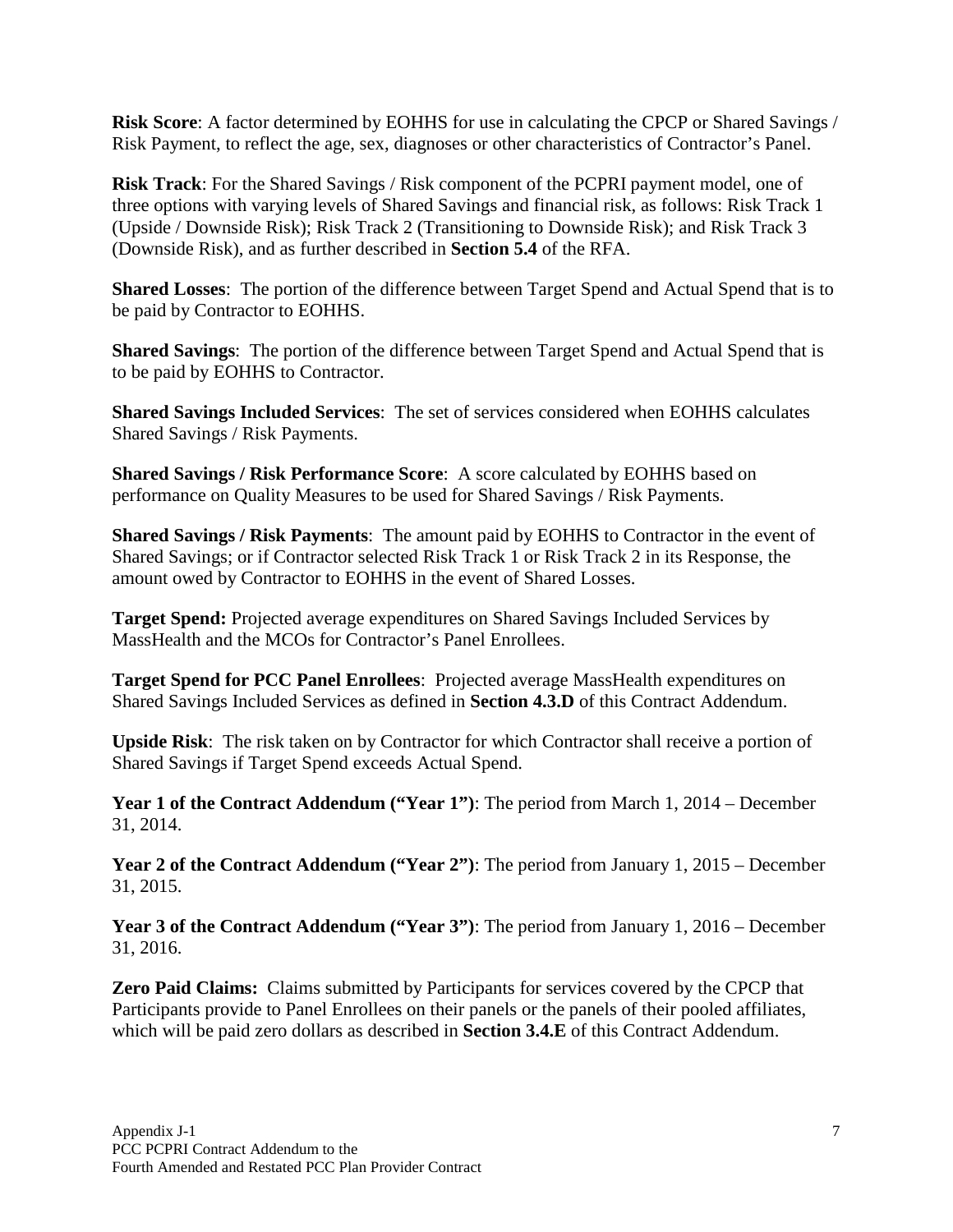## <span id="page-10-0"></span>**SECTION 2. PCPRI ELIGIBILITY**

### <span id="page-10-1"></span>**Section 2.1 Eligibility Requirements**

- A. As described in **Section 2.4** of the RFA, each Participating Practice Site shall, as of the Effective Date of this Contract Addendum and at all times during the term of the Contract Addendum:
	- 1. Have a PCC Contract and meet all requirements to be a PCC as set forth in 130 CMR 450.118;
	- 2. Have achieved Meaningful Use Stage 1 standards or other information technology standards as detailed in **Section 2.4.B.1** of the RFA; if Contractor indicated in its Application, pursuant to **Section 2.4.B.1.c.** of the RFA, that Contractor planned to achieve Meaningful Use Stage 1 standards by October 1, 2014, Contractor shall achieve such standards by October 1, 2014 and shall submit evidence to EOHHS, satisfactory to EOHHS, demonstrating such achievement by November 1, 2014.
	- 3. Have information technology tools and functionality to support quality care and quality improvement ("QI") infrastructure as described in **Section 2.4.B.2** of the RFA, including:
		- a. An EMR system with Patient Registry functionality, including the capability to produce at least one report to support evidence based protocols for chronic disease management and at least one report to support evidence based guidelines for preventative care;
		- b. An information technology system that provides documentation of treatment plans, through a visit note or another mechanism; and
		- c. An EMR system with the capacity to identify and assign a Primary Care Provider, to each Panel Enrollee.
	- 4. Have the ability to provide Panel Enrollees with access, by phone or in person, at all times (24 hours per day / 7 days per week) to a provider that has prescribing authority and access to Panel Enrollees' medical records.
- B. As described in **Sections 2.4 and 2.5** of the RFA, Contractor shall have, as of the Effective Date of this Contract Addendum, and shall accept at all times during the term of the Contract Addendum:
	- 1. A minimum of 500 Panel Enrollees on Contractor's Panel, or pooled with the Panels of Pooled Participants as selected by Contractor in its Response, across the PCC Plan and MCO program; and
	- 2. A minimum of either:
		- a. 3,000 Panel Enrollees on Contractor's Panel, or pooled with the Panels of Pooled Participants as selected by Contractor in its Response or selected by EOHHS, if Contractor selected Risk Track 3; or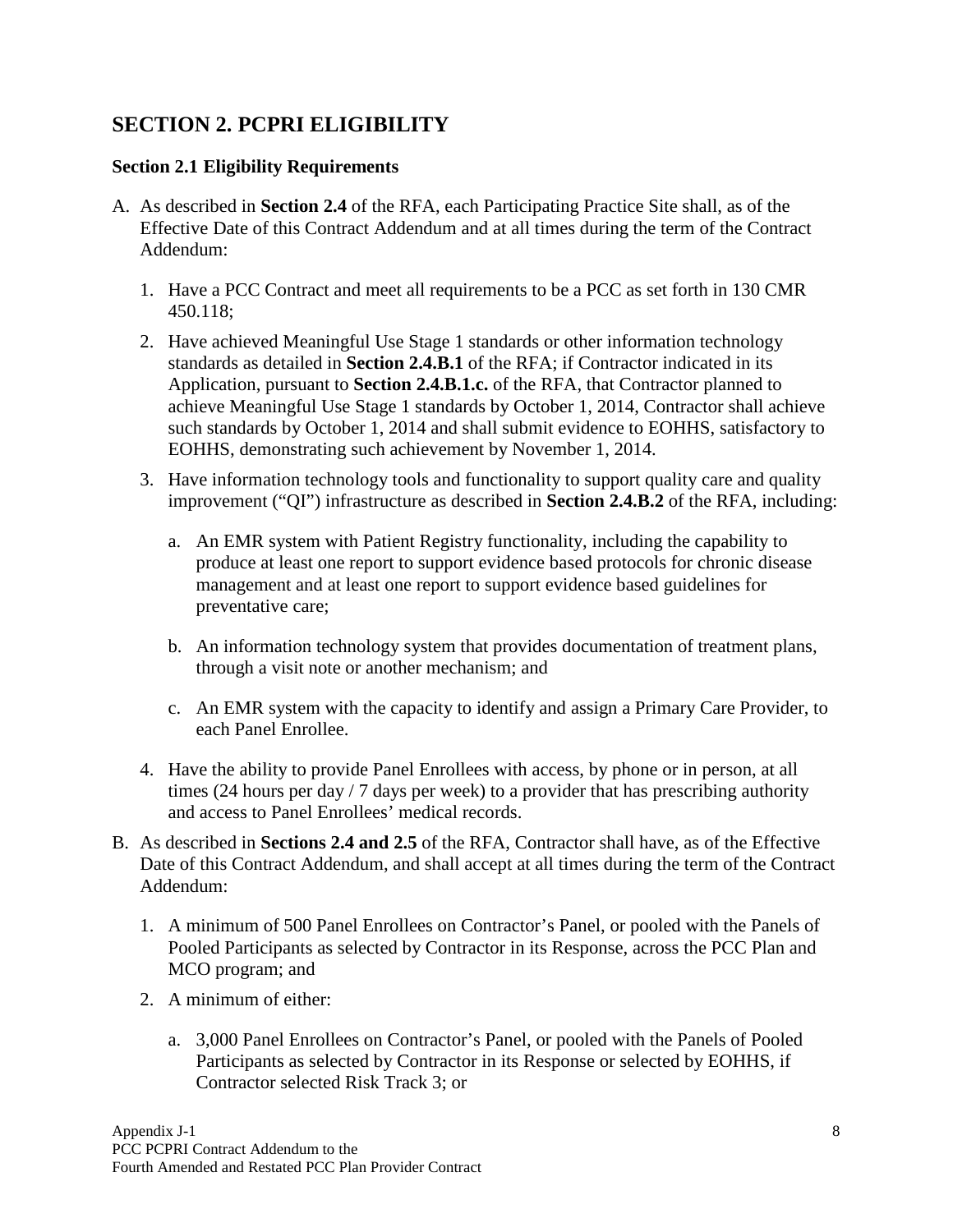- b. 5,000 Panel Enrollees on Contractor's Panel, or pooled with the Panels of Pooled Participants as selected by Contractor in its Response or selected by EOHHS, if Contractor selected Risk Track 1 or Risk Track 2.
- C. For the purpose of EOHHS's calculation of the Quality Incentive Payments and Shared Savings / Risk Payments pursuant to **Sections 4.2 and 4.3** of this Contract Addendum, Contractor, independently, or with any Pooled Participants, shall have at least the minimum number of Panel Enrollees for Contractor's selected Risk Track as described in **Section 2.1.B.2** of this Contract Addendum.
- D. If EOHHS becomes aware that the number of Panel Enrollees of Contractor or Contractor and its Pooled Participants, as applicable, has fallen below the required minimum Panel Enrollee threshold for Contractor's selected Risk Track, EOHHS may issue a warning to the Contractor and the Pooled Participants. If, in any Year of the Contract Addendum (e.g., Year 1), for more than six months of the Year, the Contractor or Contractor and its Pooled Participants do not meet the minimum Panel Enrollee thresholds of Contractor's selected Risk Track, then the following shall apply:
	- 1. If, for Years 2 and 3, Contractor and any Pooled Participants selected Risk Tracks 1 or 2 (involving Downside Risk) for such Year, EOHHS shall pool Contractor with other participants to meet the minimum Panel Enrollee thresholds for those Risk Tracks. Such pooling shall be based on geography to the extent reasonably possible, and EOHHS shall inform Contractor of this pooling before the start of the Year.
	- 2. If Contractor and any Pooled Participants are not taking on Downside Risk for such Year (e.g., in Track 2 before transition to Downside Risk, or Track 3) and retain an aggregate of at least 2,500 Panel Enrollees, EOHHS shall not modify Contractor's or its Pooled Participants' selected Risk Track;
	- 3. If Contractor and any Pooled Participants are not taking on Downside Risk for such Year (e.g., in Track 2 before transition to Downside Risk, or Track 3) and do not retain an aggregate of at least 2,500 Panel Enrollees, EOHHS shall pool Contractor and any Pooled Participants with other Participants, based on geography to the extent reasonably possible, for such Year.

### <span id="page-11-0"></span>**Section 2.2 Additional Requirements Related to CPCP Tier Selection**

- A. If Contractor has selected CPCP Tier 2 for some or all of its Participating Practice Sites in its Application or, pursuant to **Section 3.1.A.1** of this Contract Addendum, changes to CPCP Tier 2 for Years 2 or 3, Contractor shall, for each Participating Practice Site for which CPCP Tier 2 was selected, as of the commencement date of CPCP Tier 2 and from that date until the termination of the Contract Addendum:
	- 1. Maintain a master's or doctoral level Behavioral Health Provider who is co-located at each Participating Practice Site, for no less than 40 hours per week; and
	- 2. Possess the ability to schedule "first available" Behavioral Health Services appointments with a master's or doctoral level Behavioral Health Provider at each Participating Practice Site within 14 days from time of request.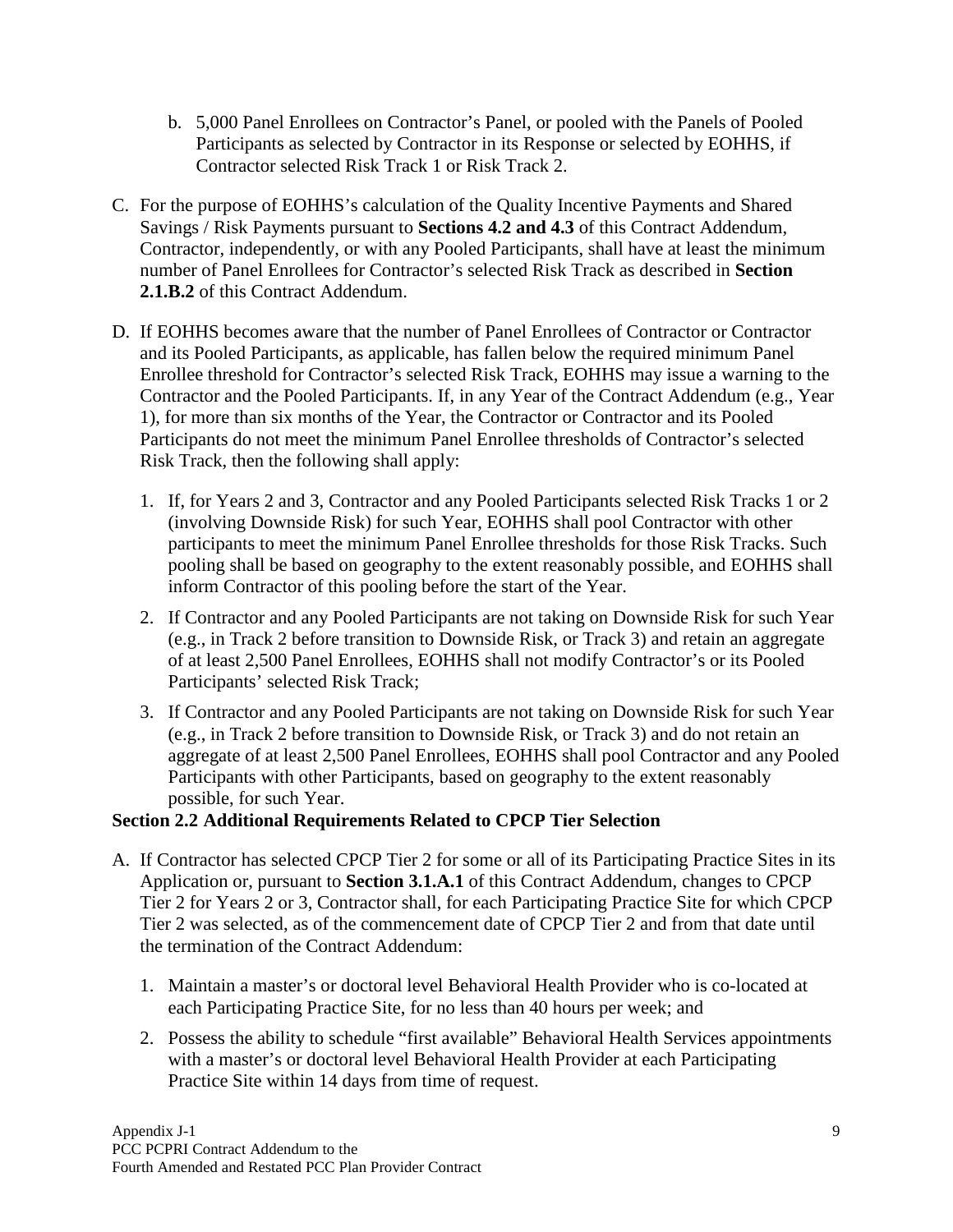- B. If Contractor has selected CPCP Tier 3 for some or all of its Participating Practice Sites in its Application or, pursuant to **Section 3.1.A.1** of this Contract Addendum, changes to CPCP Tier 3 for Years 2 or 3, Contractor shall, for each Participating Practice Site for which CPCP Tier 3 was selected, as of the commencement date of CPCP Tier 3 and from that date until the termination of the Contract Addendum:
	- 1. Meet all requirements from CPCP Tier 2, as set forth in **Section 2.2.A** of this Contract Addendum;
	- 2. Maintain a psychiatrist, either internally or through a contractual arrangement, who is colocated with Contractor, as part of the Multidisciplinary Care Team, for at least 8 hours a week;
	- 3. Maintain a written agreement between Contractor and one or more of Contractor's Behavioral Health Providers or internal protocol document, as applicable, evidencing that Contractor meets the access standard of providing 24 hour / 7 day per week coverage for Panel Enrollees to a Behavioral Health Provider; and
	- 4. Maintain a written agreement between Contractor and one or more of Contractor's Behavioral Health Providers or internal protocol document, as applicable, evidencing that Contractor has 24 hour / 7 day per week access to the following components of the Behavioral Health record, for each Panel Enrollee:
		- a. Diagnosis (or diagnoses, as applicable);
		- b. Medication; and
		- c. Acute safety issues.
- C. EOHHS reserves the right to:
	- 1. Deny Contractor's request for a change of CPCP Tier that is different from that indicated in Contractor's Application; and
	- 2. Change Contractor's or its Participating Practice Site's CPCP Tier, in the event that Contractor or its Participating Practice Site fails to meet the criteria for receiving that CPCP Tier, including, but not limited to, any reduction in Behavioral Health Services provision by Contractor or Contractor's Behavioral Health Providers pursuant to **Section 3.1.B** of this Contract Addendum.
- D. If Contractor has selected CPCP Tier 2 or 3 for some or all of its Participating Practice Sites in its Response or, pursuant to **Section 3.1.A.1** of this Contract Addendum, changes to CPCP Tier 2 for Years 2 or 3, as of the commencement date of that CPCP Tier and from that date until the termination of the Contract Addendum, Contractor shall comply with the following:
	- 1. Except as permitted by **Section 2.2.D.2** of this Contract Addendum, Contractor shall, for each Participating Practice Site that selected such CPCP Tier 2 or 3, have a contract or contract amendment with the BH Vendor for the payment of the portion of the CPCP Rate that is based on CPCP Covered Services in Tier 2 or 3 by the BH Vendor as required by **Section 4.1** of this Contract Addendum and **Section 5.2.B** of the RFA.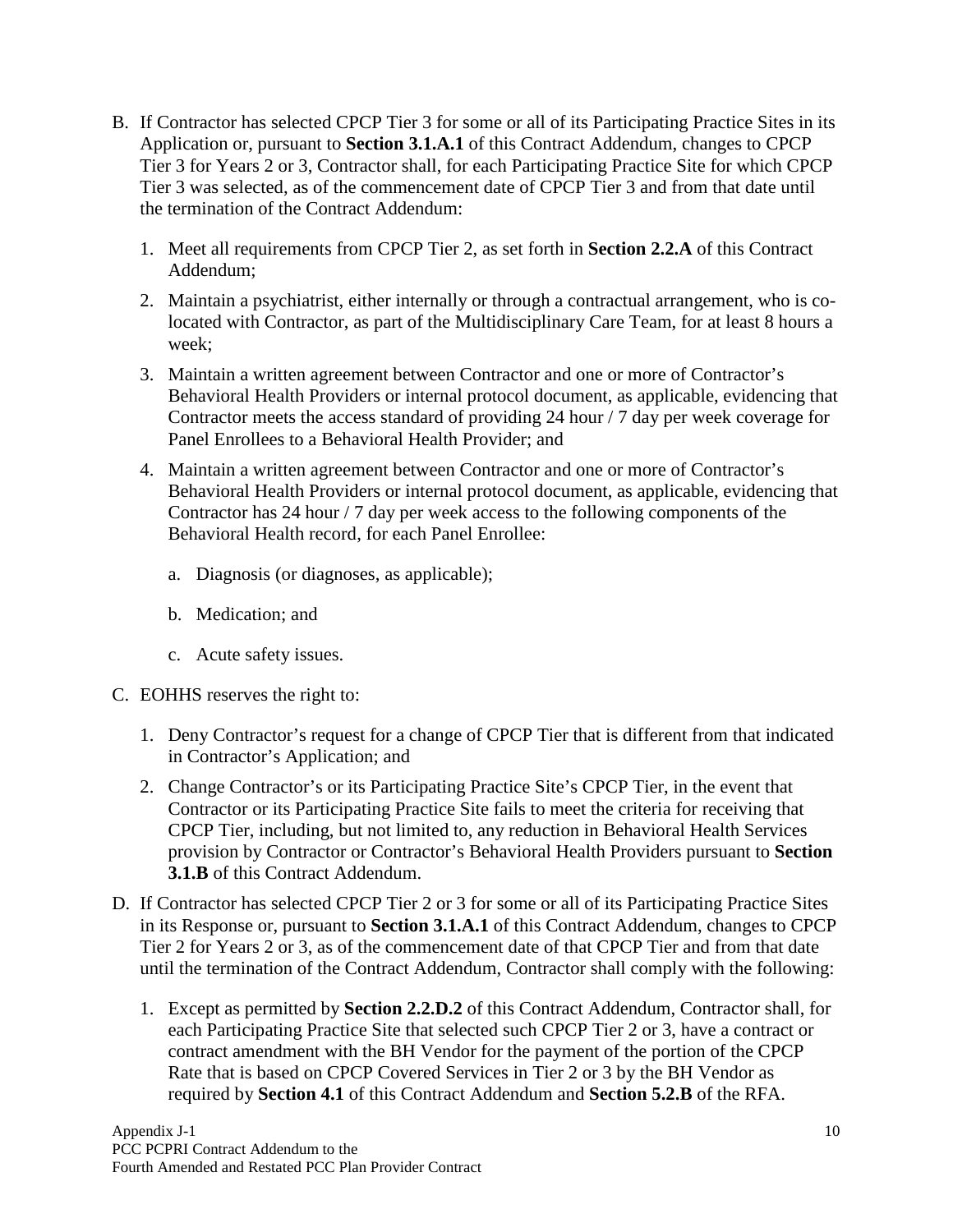2. If Contractor provides some or all of the CPCP Covered Services in CPCP Tier 2 or 3 through one or more of Contractor's Behavioral Health Providers, such Behavioral Health Providers must meet all credentialing requirements of the BH Vendor to participate in the BH Vendor's provider network and must enter into a contract or contract amendment with the BH Vendor as described in **Section 2.2.D.1** of this Contract Addendum.

### <span id="page-13-0"></span>**Section 2.3 Notification**

The Contractor shall:

- A. Notify EOHHS in writing and withdraw from the PCPRI if, at any time during the term of the PCPRI, Contractor no longer meets the PCC eligibility and participation requirements at 130 C.M.R. 450.118 or the requirements for eligibility for participation in the PCPRI as set forth in **Section 2** of the RFA.
- B. Notify EOHHS in writing prior to making any change in its relationship with Pooled Participants that affect the minimum number of Panel Enrollees for purposes of the PCPRI; provided further, that Contractor agrees and acknowledges that such change shall constitute cause permitting termination of its participation in the PCPRI and of this Contract Addendum pursuant to **Section 6.1** of this Contract Addendum (Termination for Cause), at the discretion of EOHHS.
- C. Notify EOHHS in writing of the following changes within the timeframes set forth below:
	- 1. Fourteen days prior to Contractor's termination of a Clinical Care Manager's employment or contract or, if Contractor does not receive 14 days' notice from the Clinical Care Manager, as soon as practicable after receiving such notice; or
	- 2. At least 14 days prior to any of the following material changes in Contractor's corporate organization structure or practice composition occurs:
		- a. Contractor merges with another practice or organization;
		- b. Contractor acquires another practice or organization;
		- c. Contractor eliminates a Participating Practice Site; or
		- d. Change in ownership of Contractor.

EOHHS reserves the right to determine that a change indicated or made pursuant to this subsection constitutes cause for termination in accordance with **Section 6.1** (Termination for Cause) of this Contract Addendum.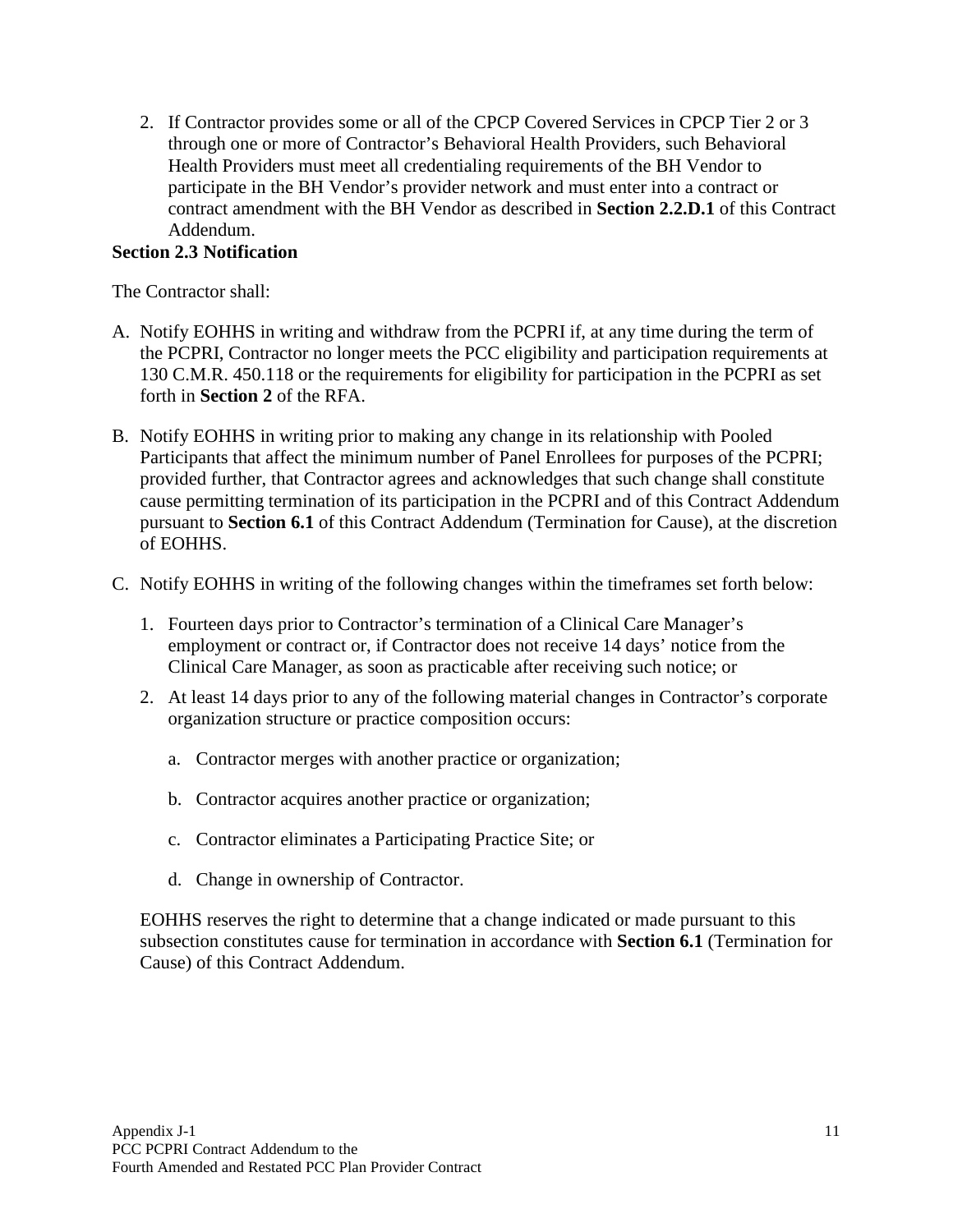# <span id="page-14-0"></span>**SECTION 3. CONTRACTOR RESPONSIBILITIES**

The requirements indicated below shall apply to Contractor in all CPCP Tiers, Behavioral Health Options, and Risk Tracks, unless otherwise indicated. Contractor agrees to be bound by all of the selections made by Contractor in its Response, including the Application to Participate in the PCPRI (**Attachment I** to the RFA), and all applicable legal requirements. Such selections include, but are not limited to, Risk Track, CPCP Tier, Behavioral Health Option, and Long Term Services and Supports. Contractor further agrees to abide by its representations and certifications made in its Certification Statement (**Attachment F** to the RFA).

### <span id="page-14-1"></span>**Section 3.1 Clinical and Behavioral Health Integration**

### A. Clinical

- 1. As of the Operational Start Date, Contractor shall
	- a. Agree to be bound to Contractor's selected CPCP Tier or Tiers for the term of this Contract Addendum as indicated in Contractor's Response, except as provided below.
		- 1) For Year 1, Contractor shall not be permitted to switch CPCP Tiers.
		- 2) For Years 2 and 3, Contractor may request a different CPCP Tier than it selected for Year 1 by submitting a written request to EOHHS by October 1, 2014 or October 1, 2015, respectively. EOHHS shall approve Contractor's request to change CPCP Tiers if Contractor demonstrates it has the ability to provide the services required by the respective CPCP Tier, to the satisfaction of EOHHS, in its sole discretion.
		- 3) If Contractor requests to change to a higher-level CPCP Tier for Years 2 or 3 (that is, from CPCP Tier 1 to CPCP Tier 2 or CPCP Tier 3, or from CPCP Tier 2 to CPCP Tier 3), Contractor shall provide EOHHS with evidence deemed satisfactory to EOHHS, in its sole discretion, that Contractor is able to provide, either internally or through contractual arrangements, the CPCP Covered Services for the CPCP Tier it is seeking to elect and demonstrates it meets the additional requirements for CPCP Tier 2 or 3 as described in **Sections 2.4.C.1 or 2** of the RFA, respectively.
		- 4) If such change in CPCP Tier for Year 2 or 3 is approved by EOHHS, payments for the new CPCP Tier shall begin on January 1, 2015 or January 1, 2016, respectively.
	- b. Provide, either internally or through contractual arrangements, all of the CPCP Covered Services as listed in Attachment C and the designated services listed on Attachment K for the applicable CPCP Tier, of the RFA.
	- c. Ensure compliance with all requirements for Early Periodic Screening, Diagnosis and Treatment (EPSDT), including compliance with MassHealth's EPSDT Periodicity Schedule.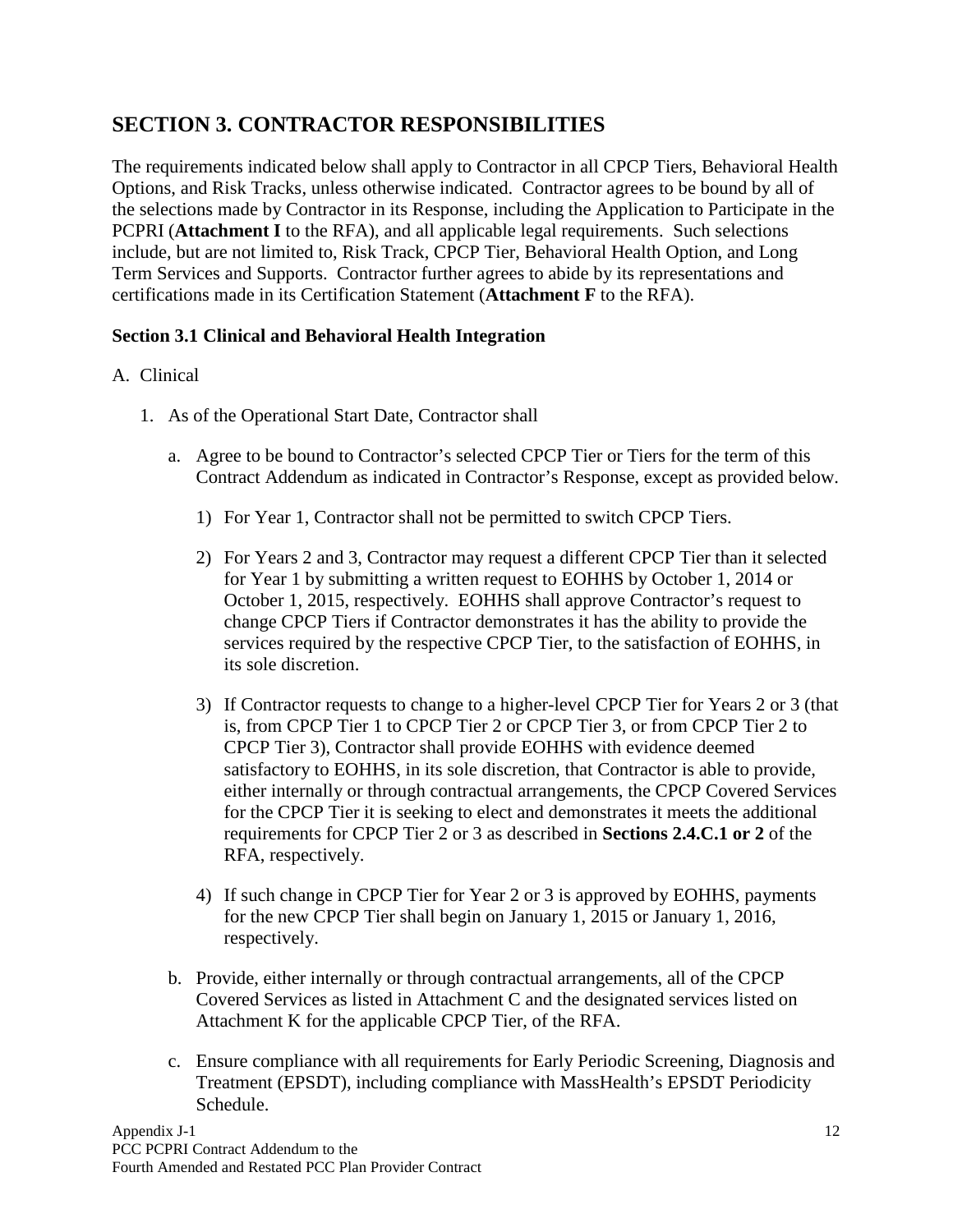- 2. By six months after the Operational Start Date, Contractor shall:
	- a. Employ or provide through contractual arrangement, a Clinical Care Manager to coordinate and provide Clinical Care Management services. The Clinical Care Manager shall be a licensed clinical professional, and must be closely integrated with the Multidisciplinary Care Team, with a strong preference for co-location. The Clinical Care Manager's job duties, shall include, but are not limited to:
		- 1) Identifying Highest Risk Panel Enrollees; and
		- 2) Providing and coordinating Clinical Care Management services for Highest Risk Panel Enrollees, including managing the development, implementation and monitoring of the Integrated Care Plans.
	- b. Track the Behavioral Health screening and results of pediatric and adolescent Panel Enrollees using the EMR.
- 3. By 12 months after the Operational Start Date, Contractor shall:
	- a. Identify a Multidisciplinary Care Team and a team leader for each Panel Enrollee. The Multidisciplinary Care Team shall meet on a regular basis as determined by Panel Enrollee needs to plan and coordinate care for each Panel Enrollee as appropriate, to review quality improvement data and to review and improve team functioning.
	- b. Have in place one or more written agreements between Contractor and individual or organizational Behavioral Health Providers, if such agreements are necessary to facilitate the PCPRI requirements to coordinate care and integrate Primary Care and Behavioral Health Services for Panel Enrollees. Each agreement shall include specifications as appropriate for access expectations between providers, protocols for joint problem solving, information sharing, Care Coordination/Clinical Care Management and provider-to-provider consultations.
	- c. Demonstrate Behavioral Health integration to EOHHS, either through agreements noted in subsection (b) or through other means.
	- d. Utilize its Patient Registry to monitor and manage care for at least three chronic diseases, including one Behavioral Health condition, that are most prevalent among Contractor's Panel.
	- e. Screen and utilize the EMR to track adult Panel Enrollees for Behavioral Health conditions at annual physician examinations using a standardized tool (depression, anxiety, substance use, intimate partner violence, suicide risk and symptoms of trauma) and include bio-psychosocial and quality of life assessments.
	- f. Be connected to the Mass Hiway through a direct-enabled EMR system or a local area network device (LAND).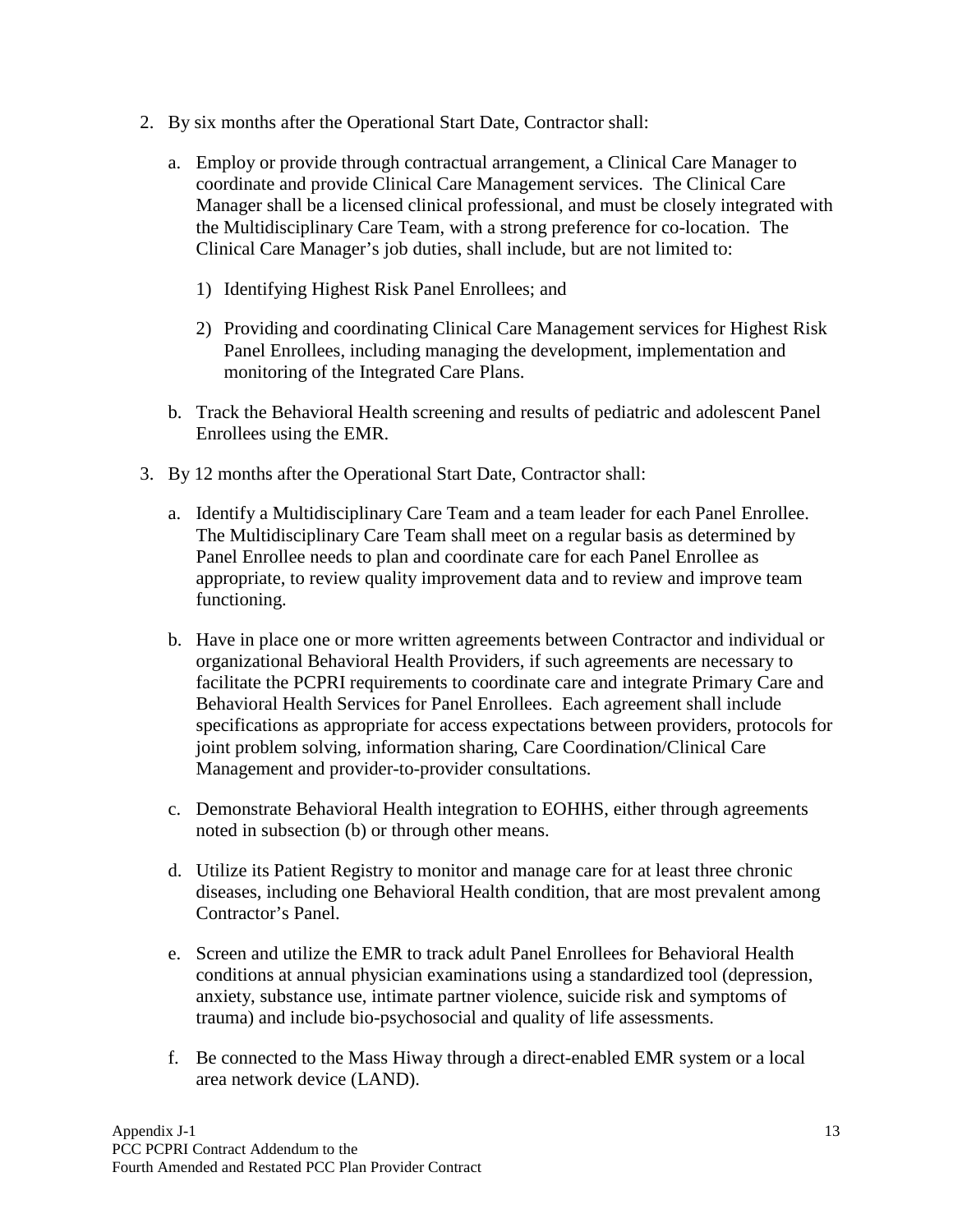- g. Have the majority of providers who render primary care services to Panel Enrollees attest to Meaningful Use Stage 2 requirements from the Centers for Medicare and Medicaid Services, if applicable, unless the Contractor is not eligible for HIT incentive payments due to its status as a pediatric practice with an insufficient Medicaid volume or provider has not been qualified as Meaningful Use Stage 1 long enough yet to apply for Meaningful Use Stage 2.
- 4. By 18 months after the Operational Start Date, Contractor shall:
	- a. Provide Panel Enrollees with timely access to Behavioral Health Providers, based on Panel Enrollee need and acuity at all times (24 hours per day, seven days per week).
		- 1) For urgent Panel Enrollee needs pertaining to Behavioral Health:
			- a) If Contractor selected CPCP Tier 1 or 2 for some or all of its Participating Practice Sites in its Response, Contractor shall, for each Participating Practice Site that selected such CPCP Tier, make its best efforts to provide Panel Enrollees with a consultation visit, in person or through alternative access mechanisms, such as phone or videoconference, with a licensed Behavioral Health Provider within 48 hours of the Panel Enrollee's request (or request made on behalf of an Panel Enrollee); such best efforts shall be evidenced by documentation that Contractor at a minimum contacted and attempted to schedule the Panel Enrollee visit within the required timeframe with three licensed Behavioral Health Providers and contacted the appropriate managed care entity.
			- b) If Contractor selected CPCP Tier 3 for some or all of its Participating Practice Sites in its Response, Contractor shall, for each Participating Practice Site that selected such CPCP Tier, provide Panel Enrollee with a consultation visit, in person or through alternative access mechanisms, with a licensed Behavioral Health Provider within 48 hours of the Panel Enrollee's request.
		- 2) For all other Panel Enrollee needs pertaining to Behavioral Health, Contractor shall provide Panel Enrollees with an in-person visit with a Behavioral Health Provider that is a member of the Multidisciplinary Care Team within 14 calendar days of the Panel Enrollee's request (or request made on behalf of a Panel Enrollee).
	- b. Operate as a Patient-Centered Medical Home by meeting the ten Patient-Centered Medical Home Components of **Section 3.1.B** of the RFA and, as described below.
		- 1) In order to demonstrate Patient-Centeredness, Contractor shall:
			- a) Deliver longitudinal care with transparency, individualization, recognition, awareness of the socio-demographic factors that contribute to health disparities, respect, linguistic and cultural competence, and dignity.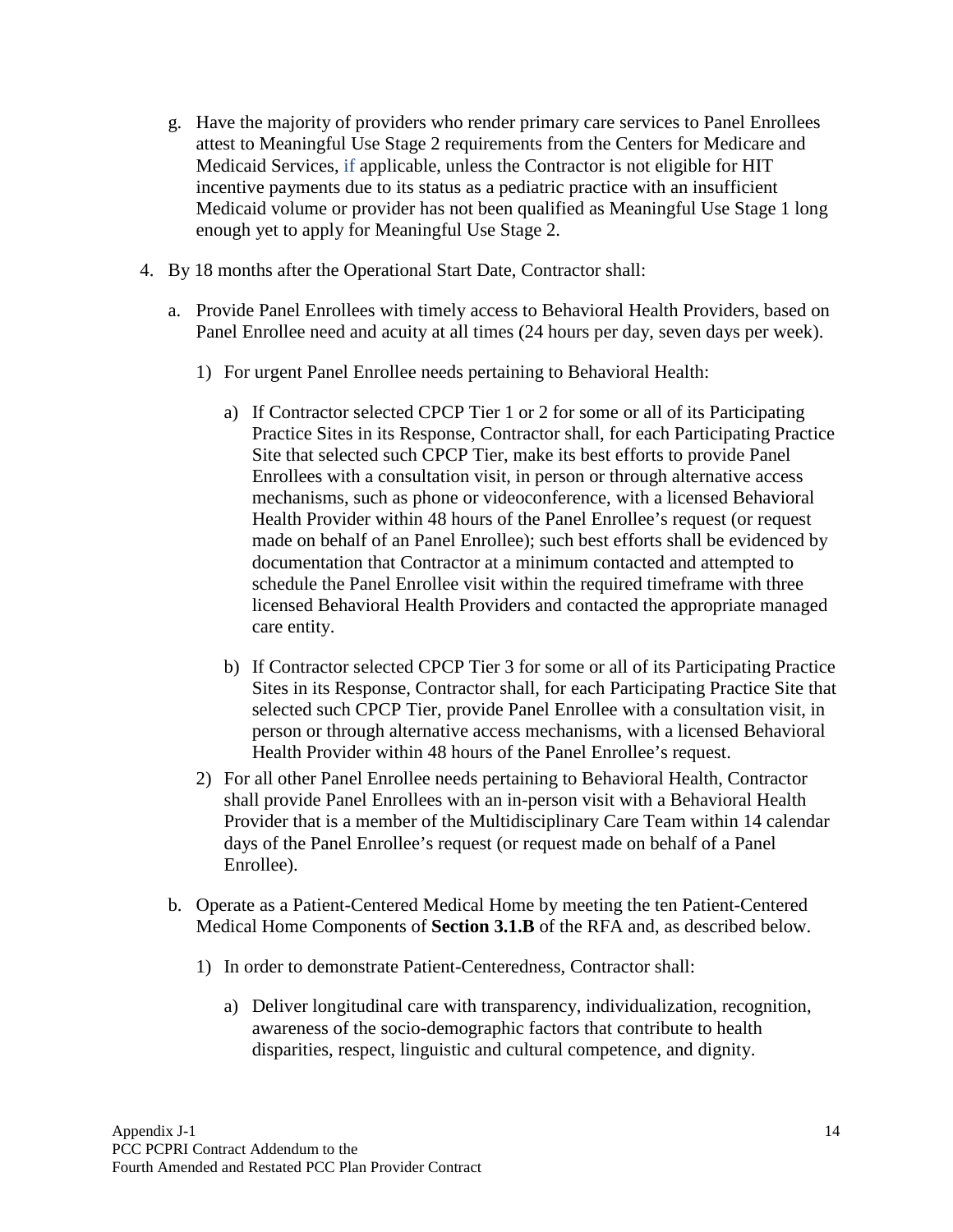- b) Regularly solicit feedback from Panel Enrollees on its care delivery, as well as its quality improvement and Panel Enrollee safety activities. Feedback may be received through a Panel Enrollee survey, the establishment of a Panel Enrollee / consumer advisory council, Panel Enrollee / consumer participation in a Contractor's board of directors, Panel Enrollee participation in quality improvement teams and / or other modalities.
- c) Collaborate with Panel Enrollees, the Panel Enrollee's legally authorized representative, youth and key caretakers in pediatrics and, in accordance with Panel Enrollee wishes, encourage the participation of spouses, significant others, and appropriate family members in the development and implementation of treatment plans.
- d) Demonstrate specific competencies in pediatrics and behavioral needs of children, as appropriate to the needs of Contractor's Panel.
- e) Establish patient safety protocols.
- f) Train the Multidisciplinary Care Team members on safe medication practices, including comprehensive medication reconciliation for both physical and Behavioral Health medications.
- g) Screen and manage Panel Enrollees for suicide and public safety risks.
- h) Have the functional capacity for and operationalize electronic prescribing (eprescribing) to permit more accurate medication reconciliation. E-prescribing functionality shall include electronic transmission of prescriptions, EMR documentation of accurate lists of medications prescribed, and alerts for drug interactions and allergies.
- i) Educate the Panel Enrollees and their family members on primary preventive care and self-management of chronic illness (i.e., secondary preventive care).
- j) Allow each Panel Enrollee to be actively involved in planning his or her care, including goal setting, action planning, problem-solving and follow-up, and documentation of Panel Enrollee's involvement in his or her care.
- k) Support the Panel Enrollee in care planning and provide documentation of Panel Enrollee's involvement in his or her care.
- 2) In order to demonstrate a Multidisciplinary Care Team-based Approach to care, Contractor shall:
	- a) Use a Multidisciplinary Care Team-based approach to coordinating and delivering care to Panel Enrollees.
	- b) Identify a Multidisciplinary Care Team for each Panel Enrollee according to the Panel Enrollee's needs. In all cases, the Multidisciplinary Care Team shall include a Primary Care Provider. For Highest Risk Panel Enrollees, the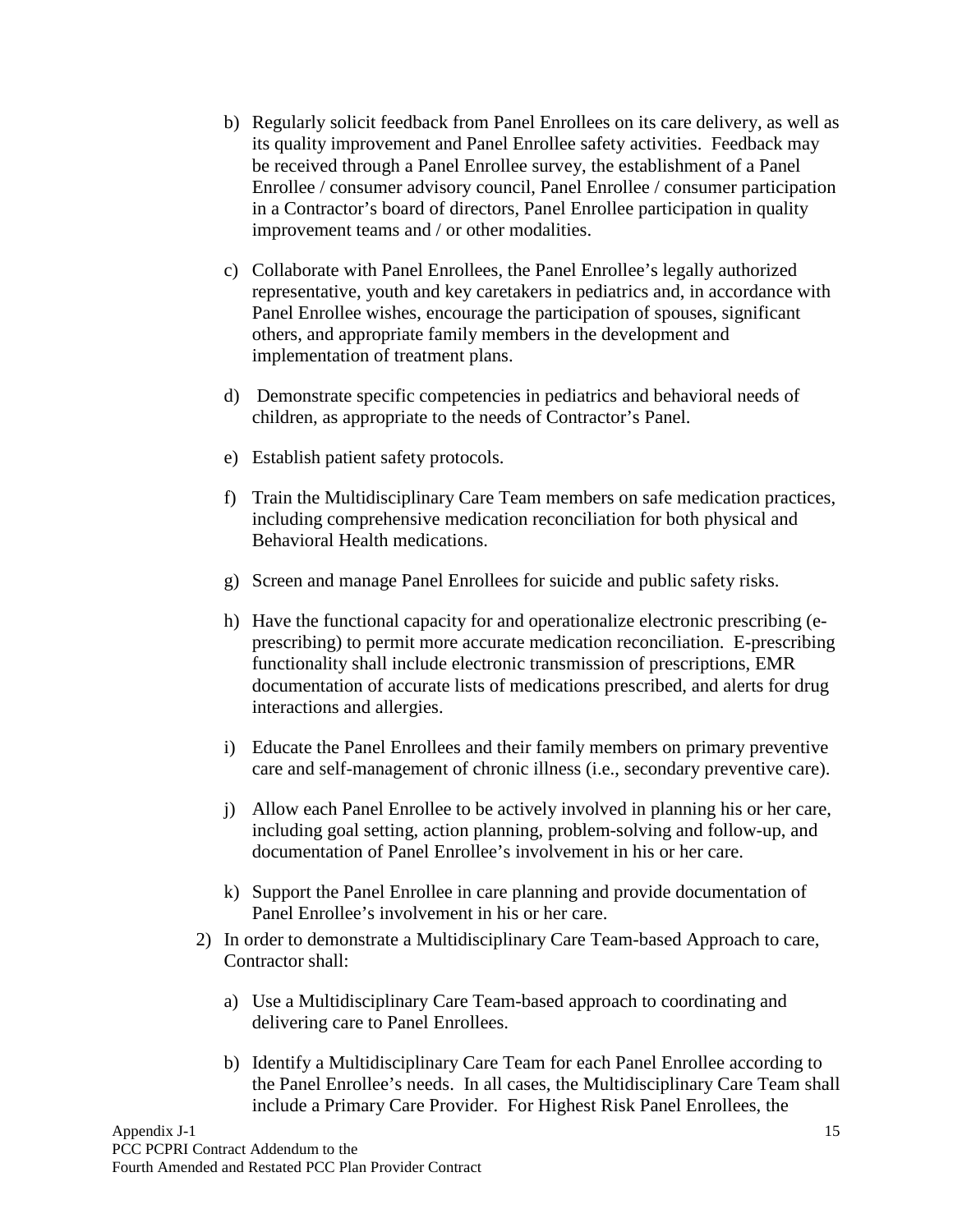Multidisciplinary Care Team shall include a Clinical Care Manager and, as needed, a Behavioral Health Provider. In addition, the Multidisciplinary Care Team may include, as appropriate to the Panel Enrollee's needs, a Behavioral Health Provider, and a nurse, medical assistant, Peer partner and/or any other clinical support or allied professional staff. Primary Care Providers and Behavioral Health Providers shall be part of the same Multidisciplinary Care Team.

- c) Identify a leader of the Multidisciplinary Care Team based on Panel Enrollee preference and the Panel Enrollee's primary locus of care. The team leader shall be responsible for ensuring that Multidisciplinary Care Team members are fulfilling their roles in support of the Panel Enrollee's care.
- d) Ensure that Behavioral Health Providers on the Multidisciplinary Care Team, during interactions with Panel Enrollees, routinely play a role in monitoring Panel Enrollees' physical condition on behalf of the Multidisciplinary Care Team. This role may include asking about and monitoring for adverse effects of prescribed medications and new physical symptoms that have not been reported to the Multidisciplinary Care Team, or addressing Panel Enrollees' understanding of their diagnoses and treatments.
- e) Ensure that Primary Care Providers and other members of the Primary Care team routinely screen for common Behavioral Health conditions and that members of the Multidisciplinary Care Team have been trained in skills to promote positive Behavioral Health change. Such skills shall include motivational interviewing, relapse prevention planning, setting and supporting self-management goals and basic knowledge of Behavioral Health referral sites to enhance delivery of evidence-based interventions, in consultation with Behavioral Health Providers.
- 3) In order to demonstrate Planned Visits and Follow-up Care, Contractor shall:
	- a) Track each Panel Enrollee's care on an ongoing basis, such as delivering care pro-actively, using data to guide care delivery. Data may focus on: visits, including visits to external providers such as hospitals and specialists, completion of evidence-based chronic disease monitoring and preventive screenings, and an assessment of the status of implementation of the treatment plan.
	- b) Employ specified outreach efforts for Panel Enrollees with frequent failures to keep appointments, complicated medical regimens, low health literacy, and / or who are in periods of severe stress or risk.
	- c) To engage Panel Enrollees from diverse cultural, ethnic, linguistic, and sociodemographic backgrounds, employ outreach efforts that require competencies that involve a range of professional and paraprofessional staff.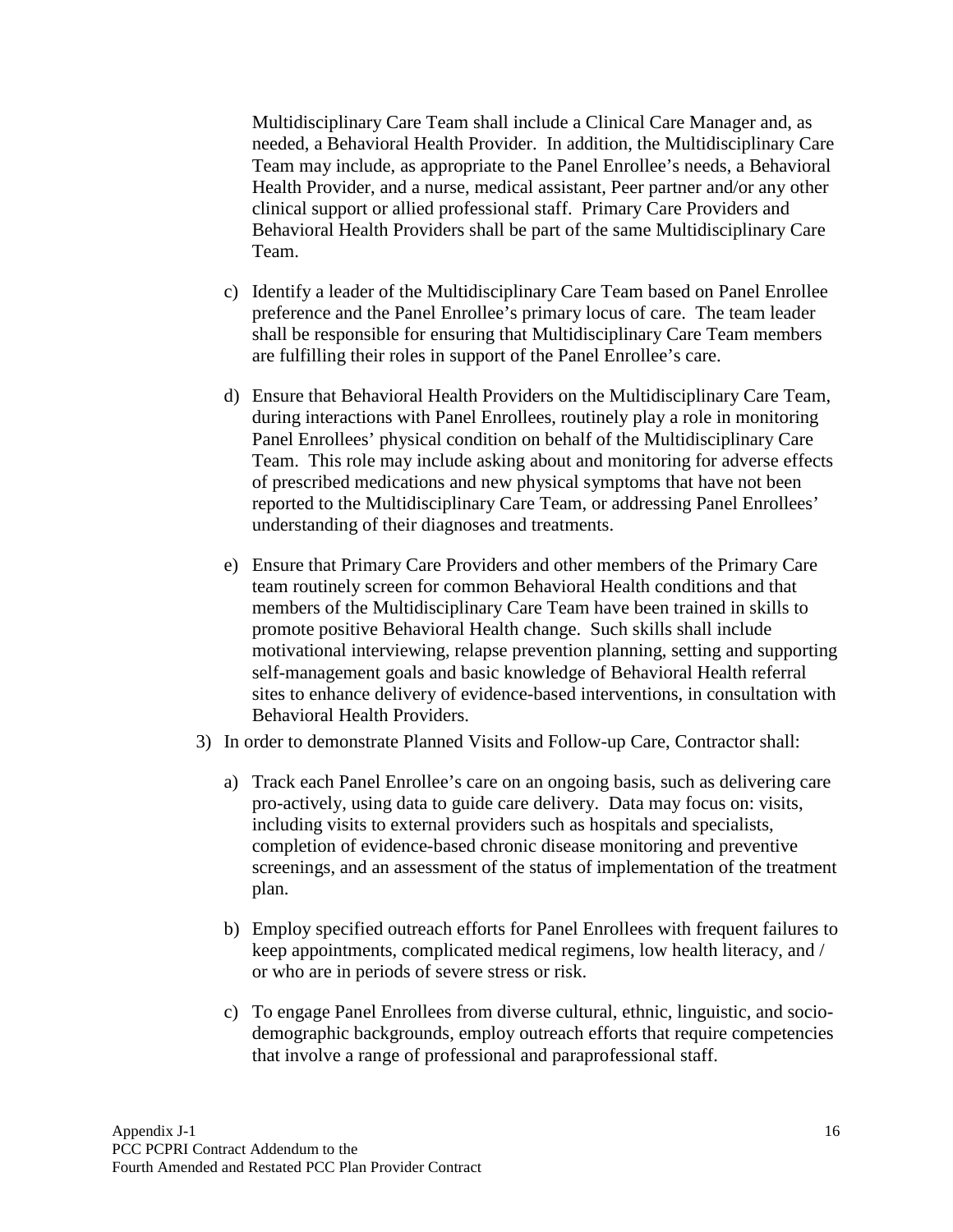- d) Ensure that care is evidence-based wherever evidence exists, and the treating clinicians follow stepped care protocols for the treatment of illness.
- e) Implement evidence-based care protocols for the management of Panel Enrollees with chronic illnesses and for preventive care that include Behavioral Health elements of care, including but not limited to support for behavioral change.
- f) Ensure that adult Panel Enrollees are routinely screened prior to or during annual physical exams with a standardized tool for depression, anxiety, substance use, intimate partner violence, suicide risk and exposure to and symptoms of trauma. Screening shall also include bio-psychosocial and quality of life assessments.
- g) Ensure that pediatric and adolescent Panel Enrollees are routinely screened in accordance with MassHealth's EPSDT Periodicity Schedule.
- 4) In order to demonstrate Population-based Tracking and Analysis with Patientspecific Reminders, Contractor shall:
	- a) Have and utilize information tracking capacity in the form of an EMR and Patient Registry with reporting functionality. In addition to documenting clinical care, the EMR shall have decision supports to prompt adherence to evidence-based guidelines and the functionality to generate lists of Panel Enrollees to proactively remind Panel Enrollees/families and clinicians of services needed, which may be related to preventive, chronic or acute care.
- 5) In order to demonstrate Care Coordination across settings, including referral and transition, Contractor shall:
	- a) Assume responsibility for tracking and assisting Panel Enrollees as they move across care settings and for coordinating services with other service providers, including Behavioral Health, specialty care, inpatient care, social service, and long-term care providers. Services may also include non-clinical supports available in the community.
	- b) Establish systems for responding appropriately in a timely manner when notified of Panel Enrollees' admissions, discharges and emergency department visits through any mechanisms, including direct communications from a hospital or information received through a payer.
	- c) Ensure that the exchange of Panel Enrollee information among providers across settings keeps the Multidisciplinary Care Team informed of Panel Enrollees' health status and whereabouts.
	- d) Provide for smooth transitions between the Multidisciplinary Care Team Members and health care providers treating Panel Enrollees for same day or urgent visits and, where possible, in-person introductions of Multidisciplinary Care Team members to Panel Enrollees for same day or urgent visits.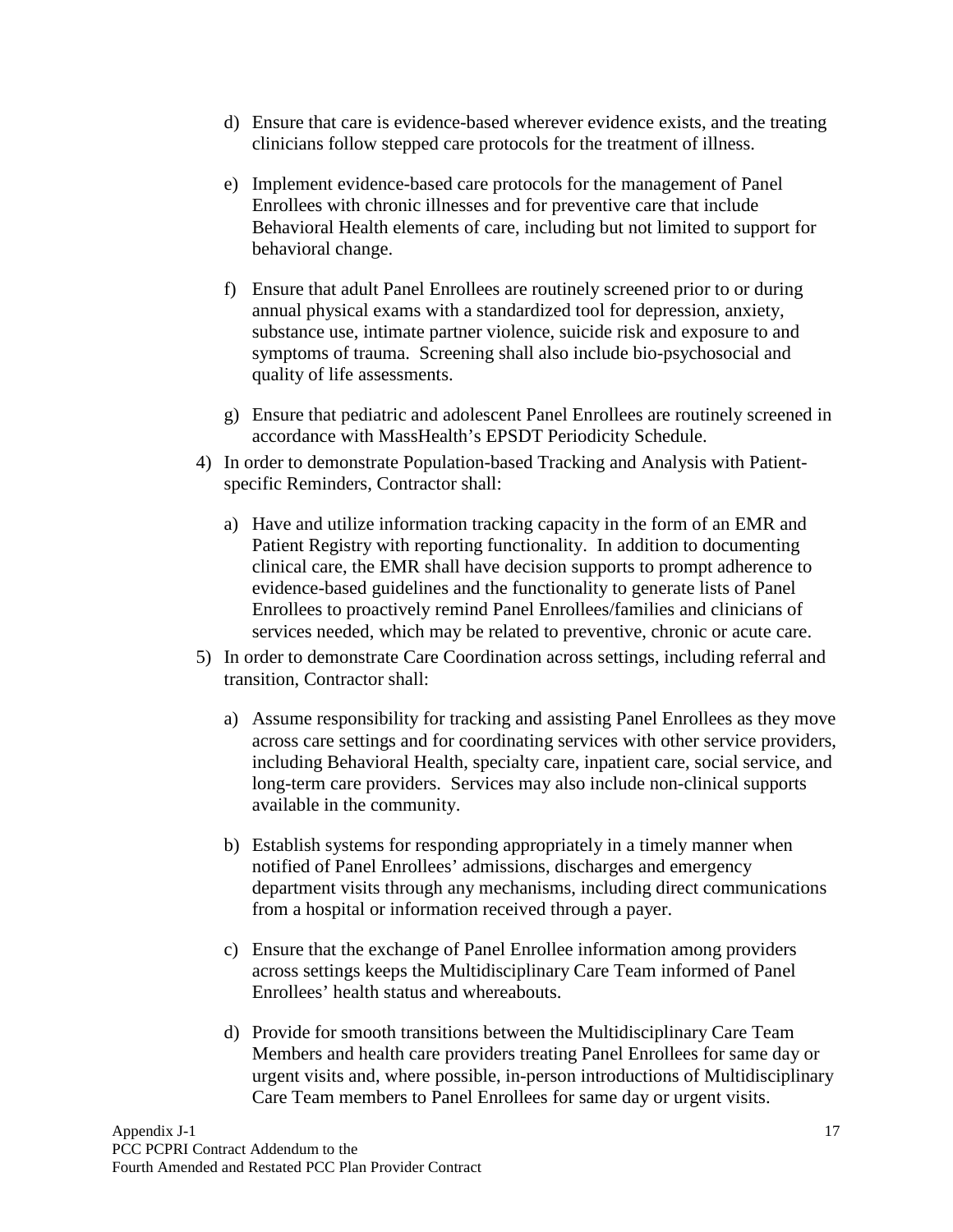- e) Ensure that Primary Care and Contractor's Behavioral Health Providers have referral and information-sharing protocols, which specify access expectations, include plans for problem solving and coordination, and include mechanisms for documenting patient consent for information sharing when such consent is required by law.
- 6) In order to demonstrate Clinical Care Management services focused on Highest Risk Panel Enrollees, Contractor shall:
	- a) Identify Highest Risk Panel Enrollees (in addition to the list provided by EOHHS) among its Panel based on a consistent approach to determining patient complexity, risk and patterns of effective or duplicative care and ongoing review of the Patient Registry. Such identification process shall take into account bio-psychosocial factors which may include (1) the number, type and severity of diseases and conditions; and (2) social factors that may complicate care delivery and impact health outcomes, such as homelessness, refugee or immigrant status, criminal justice involvement, food insecurity, or other factors. In addition, the identification process may also take into account Panel Enrollee demographics, hospitalizations and utilization of the emergency department, specialty services and pharmacy.
	- b) Provide Clinical Care Management for all Highest Risk Panel Enrollees identified by EOHHS and Contractor. Clinical Care Management shall include frequent contact with the Highest Risk Panel Enrollees, clinical assessment, medication reconciliation, communication with treating professionals, brief behavioral patient activation interventions, Panel Enrollee teaching, and development and implementation of the Integrated Care Plan.
	- c) Ensure that each Highest Risk Panel Enrollee is assigned to a Clinical Care Manager to coordinate and provide Clinical Care Management services. The Clinical Care Manager may be an employee or contractor of Contractor or of another organization as may be appropriate to meet the Panel Enrollee's needs. The Clinical Care Manager shall be closely integrated with the Multidisciplinary Care Team, with a strong preference for co-location. The Clinical Care Manager shall:
		- (i) Develop, implement, and coordinate the Panel Enrollee's Integrated Care Plan, which includes medical and Behavioral Health goals and which delineates the roles and responsibilities of care providers.
		- (ii) Document the Integrated Care Plan in the Panel Enrollee's record and update the Integrated Care Plan on an ongoing basis, as necessary.
		- (iii)Coordinate care among providers from systems of care, including Department of Mental Health and Department of Children and Families.
		- (iv)Use Behavioral Health skills, including motivational interviewing, relapse prevention planning, and setting and supporting self-management goals, as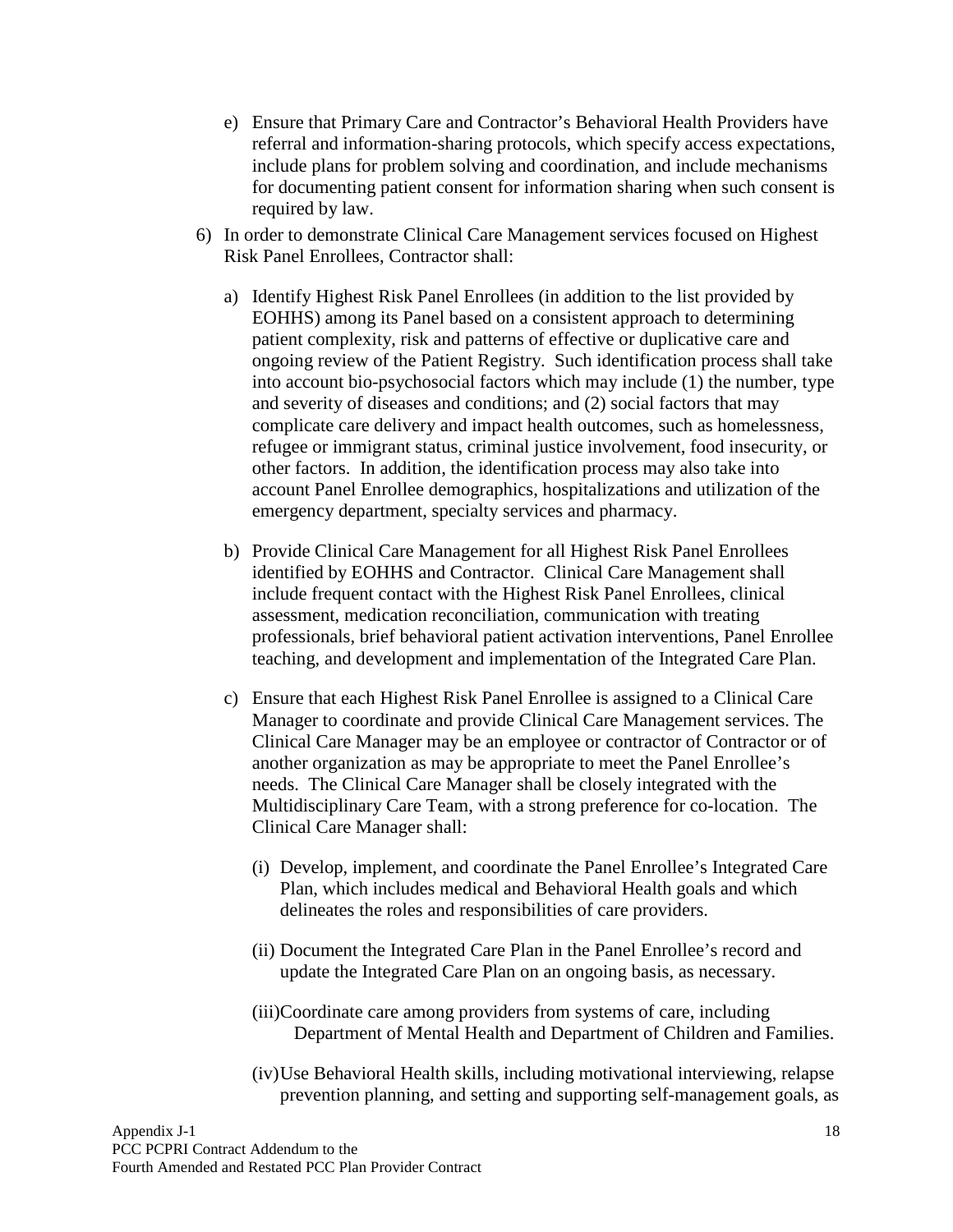may be required when helping Panel Enrollees implement their Integrated Care Plans.

- (v) Maintain awareness of medical and Behavioral Health-focused resources within Contractor and community and regularly connects Panel Enrollees to those resources.
- 7) In order to demonstrate Self-management Support by members of the Multidisciplinary Care Team, Contractor shall:
	- a) Assist the Panel Enrollee and the Panel Enrollee's support system with the challenges of ongoing disease self-management, directly or through referral.
	- b) Have organized resources to help Panel Enrollees identify their strengths and to understand and utilize existing community supports to complement the medical and Behavioral Health Services provided. Community supports may include, but are not limited to, self-help groups, social service and civic agencies, and spiritual supports.
	- c) Offer books, pamphlets, websites or other resources that foster Panel Enrollee self-help.
- 8) In order to demonstrate Integration of Quality Improvement Strategies and Techniques, Contractor shall utilize a quality improvement model to measure performance, identify opportunities for improvement, test interventions, and reassess performance. Elements of the quality improvement program shall be documented and shall include Panel Enrollee safety, satisfaction and outcomes.
- 9) In order to demonstrate Enhanced Access to Services, Contractor shall:
	- a) Provide ease and flexibility of Panel Enrollee access to the Multidisciplinary Care Team, including 24 hours per day / seven days per week practice coverage and one or more of the following approaches to enhanced access: visits outside of "normal business hours," e-mail, telephone contact, telemedicine, or group visits.
	- b) Provide Panel Enrollees with timely access, based on need and acuity, to behavior change support, Behavioral Health Services and Primary Care Services.
	- c) Demonstrate awareness of same-day mobile crisis services and other emergency evaluations available to Panel Enrollees, and shall develop plans to educate Panel Enrollees about these services.
	- d) Have the capability to schedule a Behavioral Health visit and / or Primary Care visit for a Panel Enrollee at the time of the Panel Enrollee visit.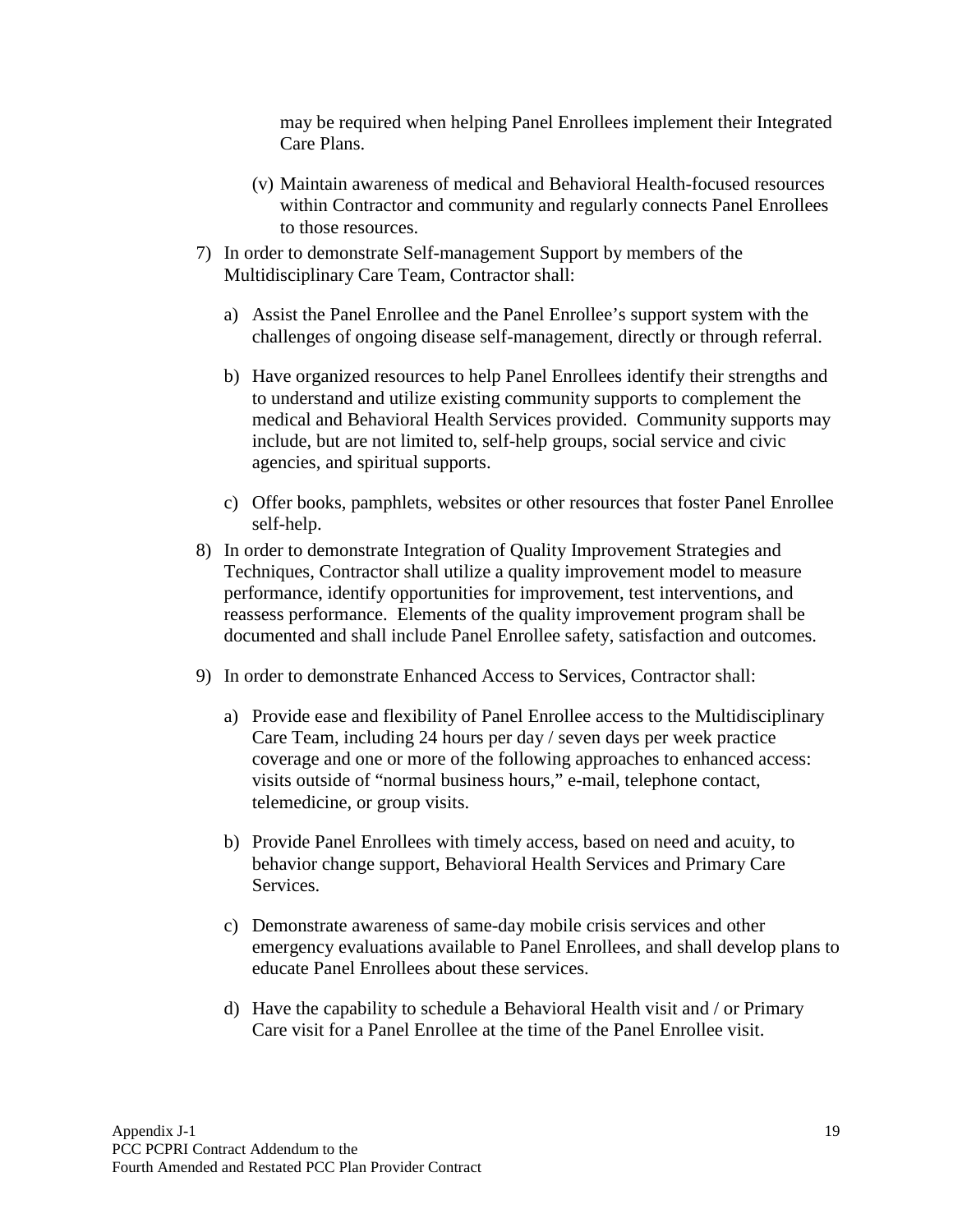10) In order to demonstrate Clinic System Integration, Contractor shall:

- a) Collaborate with Contractor's Behavioral Health Providers to promote integration broadly across the organization(s). This collaboration shall include Primary Care and Behavioral Health staff collaborating on developing protocols, standards of practice, memorandums of understanding as needed, and interventions to ensure successful communication and integration. In addition, Contractor's leadership shall ensure that clinical and non-clinical staff members are trained on the importance of integration and their roles in supporting it, and shall provide operational support for integration in terms of scheduling, reception, administration, staffing and facilities.
- b) Ensure that information from Panel Enrollee visits and communications with Panel Enrollees are shared between Contractor and Contractor's Behavioral Health Providers. This sharing may involve having a single Panel Enrollee health record utilized by both the Contractor and Contractor's Behavioral Health Providers, to the extent possible and given required compliance with federal and state privacy laws and Panel Enrollee consent.
- c. By 24 months after the Operational Stat Date, the PCPR Contractor shall:
	- 1) Submit to EOHHS evidence that Contractor has received National Committee for Quality Assurance (NCQA) recognition as a Level 1 PCMH. If the Massachusetts Health Policy Commission, established pursuant to Chapter 224 of the Acts of 2012, determines standards for PCMH certification that comport with the objectives of the PCPRI, EOHHS may, in its sole discretion, accept evidence of such certification to meet this requirement.
- B. Approach to Integration of Behavioral Health

To comply with the Behavioral Health Integration requirements described in **Section 3.1.I** of the RFA, Contractor shall:

- 1. Notify EOHHS in writing of any changes or plans to change its approach to Behavioral Health Integration or selection of Behavioral Health Option in Contractor's Application. Specifically, Contractor shall notify EOHHS if it plans to change its Behavioral Health Option from one level on the continuum of care to another (Non- Co-Located but Coordinated; Co-located; or Clinically Integrated), as described in **Section 3.1.I** of the RFA.
- 2. Receive prior written approval from EOHHS before changing the approach to Behavioral Health Integration or selection of Behavioral Health Option that Contractor indicated in its Application to the RFA.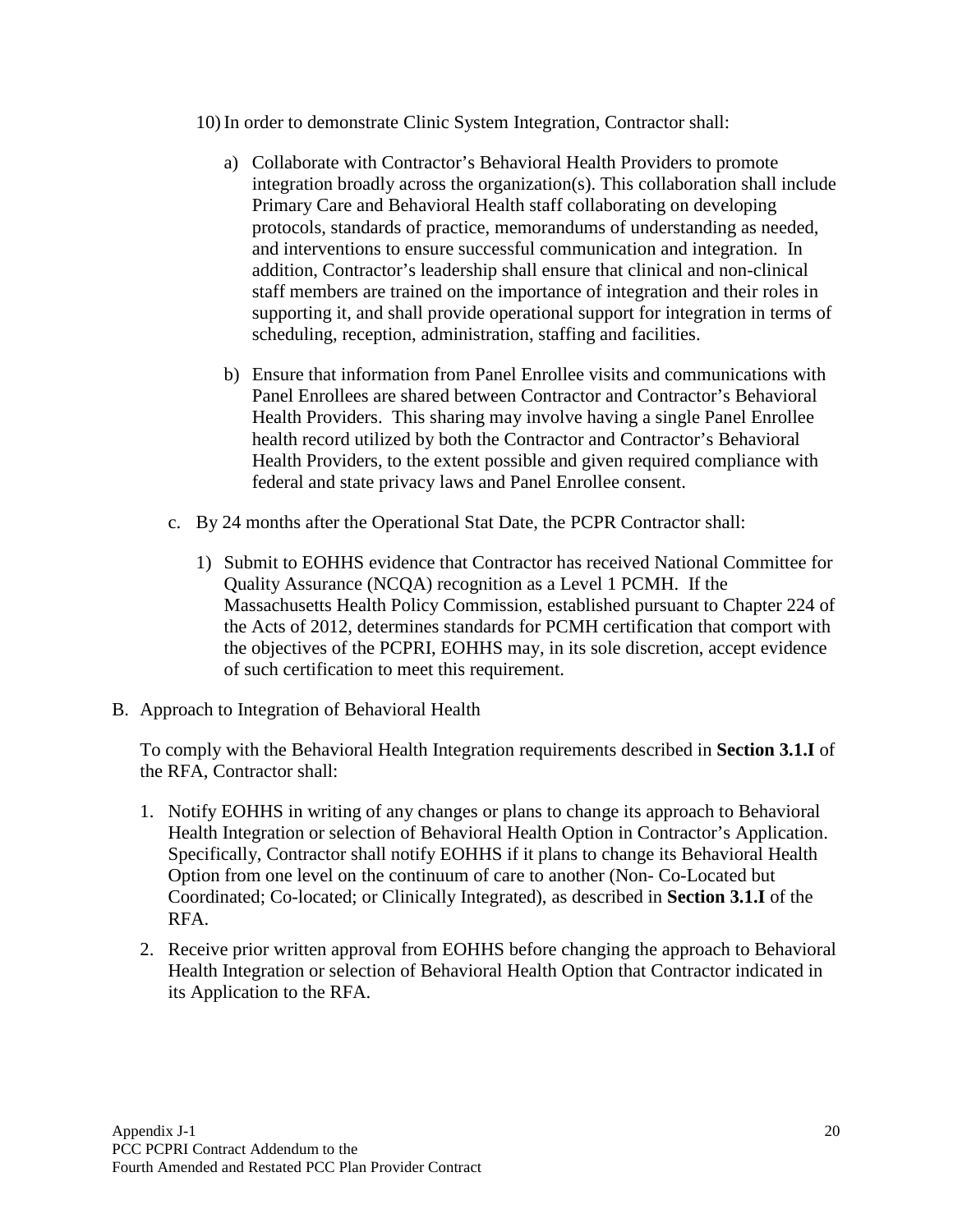### <span id="page-23-0"></span>**Section 3.2 Quality Measures**

- A. To comply with the Quality Measures and Metrics requirements as described in **Section 4** of the RFA, Contractor shall:
	- 1. Collect, track, record, and submit the data needed to report on each of the Quality Measures set forth in **Attachment A** to this Contract Addendum, in the manner, method, and timeframes set forth therein.
		- a. Contractor shall report on a quarterly basis or as otherwise specified by EOHHS on the Quality Measures as listed in **Attachment A** to this Contract Addendum for which the source of data is listed as the "Medical Record." (See column entitled, "Data Collection Options," in Table A1 of **Attachment A** to this Contract Addendum).
		- b. By June 1, 2014, Contractor shall provide a report on the Quality Measures for the four quarters of Calendar Year 2012 and the four quarters of Calendar Year 2013 as listed in **Attachment A** to this Contract Addendum for which the source of data is listed as the "Medical Record". (See column entitled, "Data Collection Options," in Table A1 of **Attachment A**).
		- c. In some cases, as listed in **Attachment A** to this Contract Addendum, Contractor may choose to submit claims with CPT II and G codes as an alternative means to reporting the Quality Measure.
	- 2. Perform on the Quality Measures set forth in **Attachment A** to this Contract Addendum, in accordance with the timeframes set forth therein.
	- 3. Report on any Quality Measures added as amendments to this Contract Addendum after the Effective Date.
		- a. Before new Quality Measures based on Contractor reports which are added after the Effective Date are used to calculate Quality Incentive Payments or modify Shared Savings / Risk Payments, the Contractor shall report on such Quality Measures for a period of one year. Claims based Quality Measures may be used by EOHHS to calculate Quality Incentive Payments or modify Shared Savings / Risk Payments at any time.
- B. EOHHS shall determine whether Contractor's reporting of Quality Measures is satisfactory as defined by the completeness, timeliness and accuracy of the data submitted by Contractor.
- C. EOHHS shall calculate the value of any Quality Incentive Payments using the approaches described in **Section 5.3** of the RFA and in accordance with **Section 4.2** of this Contract Addendum.
- D. EOHHS shall make any applicable Quality Incentive Payments pursuant to **Section 5.3** of the RFA and **Section 4.2** of this Contract Addendum, and shall make any applicable Shared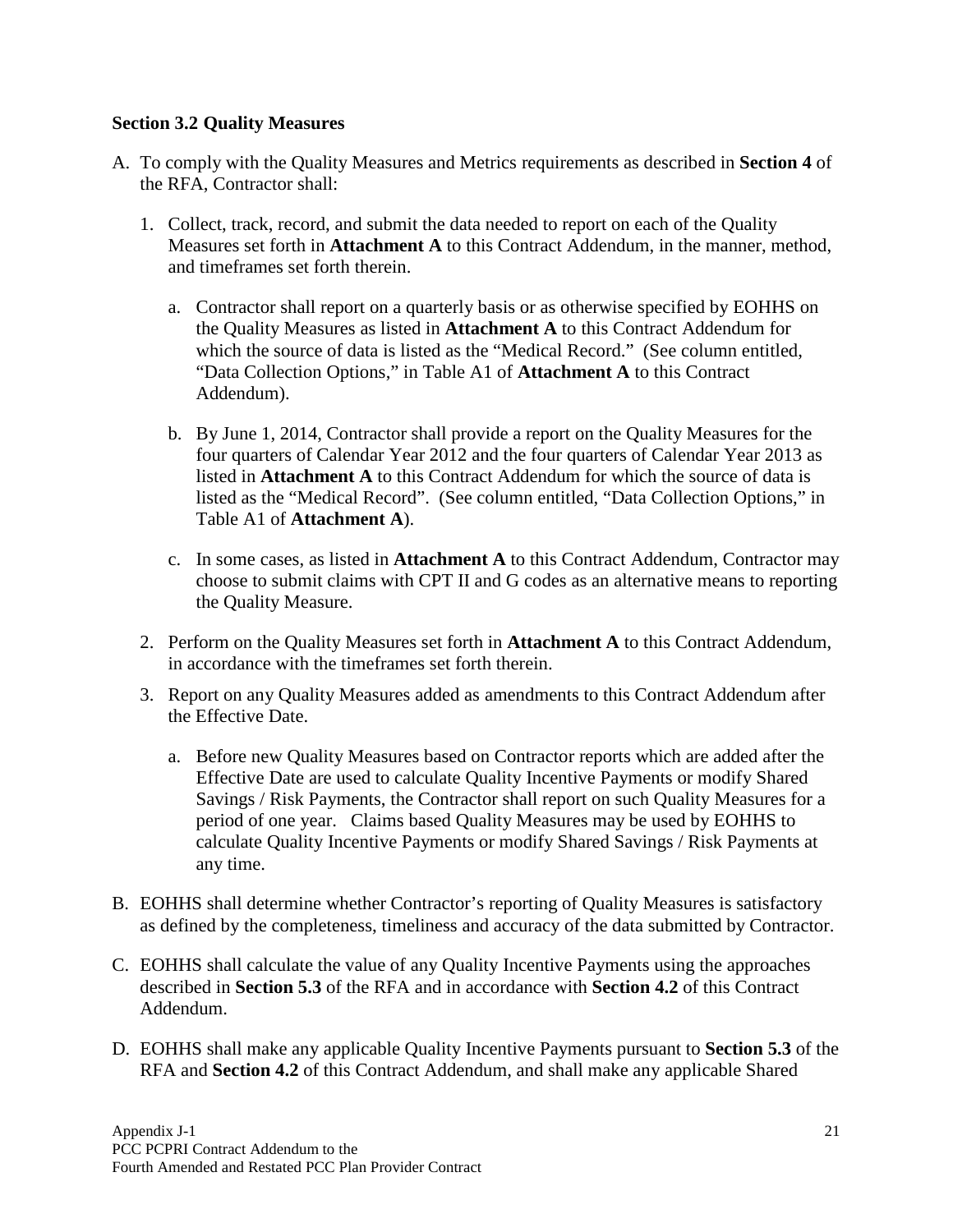Savings / Risk Payments pursuant to **Section 5.4** of the RFA and **Section 4.3** of this Contract Addendum.

- E. EOHHS shall establish baseline parameters for Quality Measures to be used in Quality Incentive Payments and Shared Savings/Risk Payments in accordance with the following:
	- 1. For each Quality Measure to be used for Quality Incentive Payments or Shared Savings / Risk Payments in a given year, prior to the start of that year, EOHHS will establish a benchmark, a threshold, and a minimum N. In general, the benchmark will be the  $90<sup>th</sup>$ percentile of aggregate Participant performance during the baseline period and the threshold will be the  $30<sup>th</sup>$  percentile of aggregate Participant performance during the baseline period. These percentiles will be calculated among Participants meeting the criteria for reporting the Quality Measure in the baseline period. In general, the minimum N will be 35.
	- 2. Notwithstanding the foregoing, EOHHS may alter these parameters as necessary. EOHHS may opt to change the benchmark and threshold or set the minimum N at a higher number. EOHHS will also establish the baseline performance of Contractor.
	- 3. At least 30 days prior to the start of each Year of the Contract Addendum in which Quality Measures will be used in Shared Savings / Risk Payments, EOHHS will establish the thresholds that will be used to categorize Shared Savings / Risk Performance Scores as Excellent, Good, Fair, and Poor. For each Quality Measure included in the Shared Savings / Risk Performance Score, EOHHS will establish the minimum level of performance considered satisfactory. The threshold that delineates Poor performance will correspond to the score attained when every Quality Measure is at this minimum level. The remaining two thresholds (distinguishing Fair from Good and Good from Excellent) will be established to divide the remaining Participants into three, roughly equal groups, based on attainment scores among Participants in the period during which the measure was a P4R measure. EOHHS may use its discretion in setting thresholds, particularly in setting the threshold that distinguishes Poor performance.
- F. In order to calculate the P4Q Total Performance Score, EOHHS shall take the following steps:
	- 1. For each age group (pediatric and adult):
		- a. Determine the number of eligible Quality Measures, defined as the number of Quality Measures to be used for P4Q for the age group (pediatric or adult) for which the number of Panel Enrollees meeting the eligibility criteria during the measurement period exceeds the minimum N.
		- b. For each eligible Quality Measure, calculate Contractor's attainment score, defined as (Pj-T)/(B-T) and Contractor's improvement score, defined as ((Pj-Pjb)/(B- Pjb)). In these formulas, Pj represents the value of the measure for Contractor during the performance period, T represents the threshold, B represents the benchmark, and Pjb represents the value of the measure for Contractor during the baseline period. In the event that Contractor's number of Panel Enrollees meeting the eligibility criteria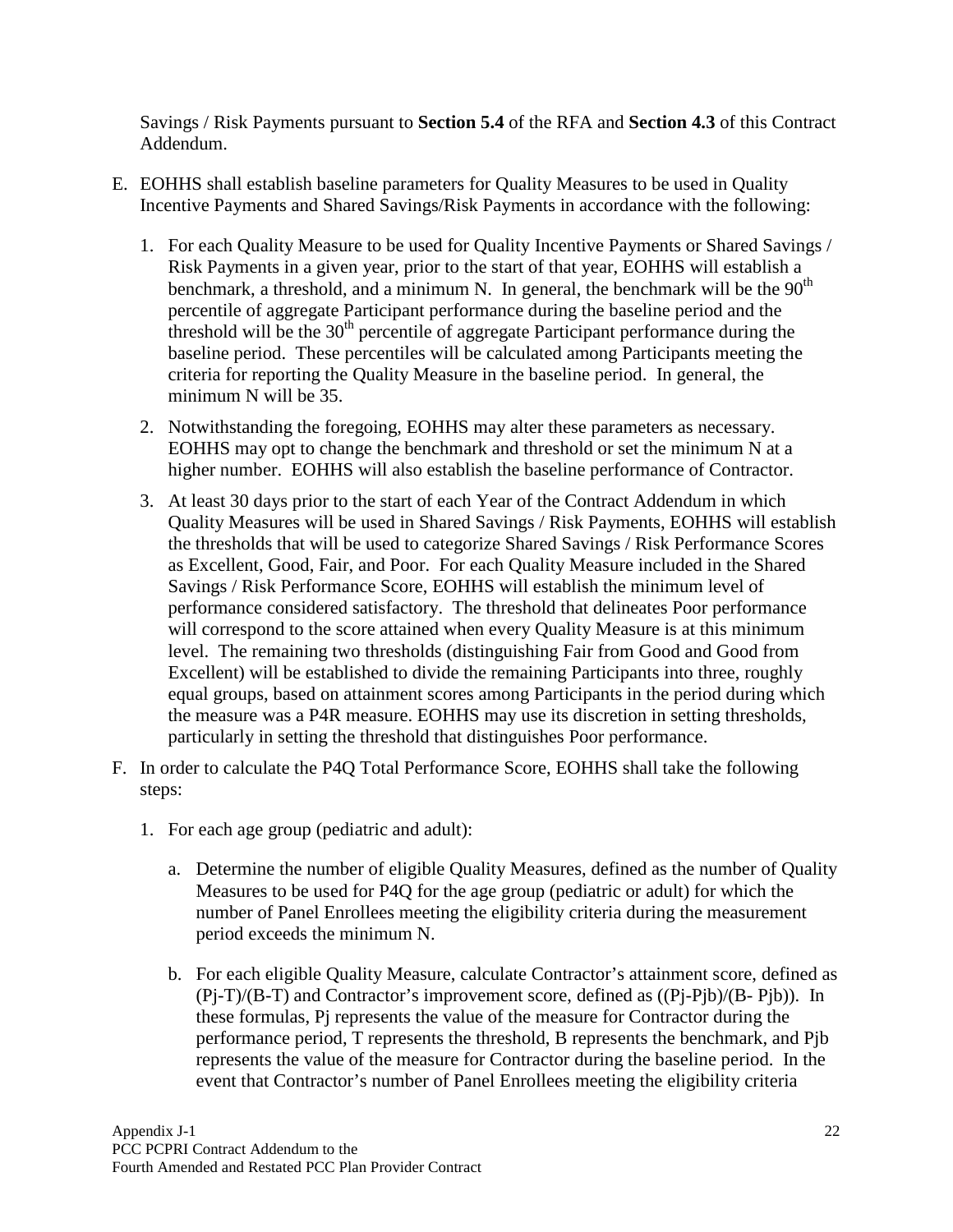during the baseline period is less than the minimum N, Contractor's improvement score will not be calculated.

- c. For each eligible Quality Measure, define the Quality Measure score as the greater of the attainment or improvement score.
- d. Calculate the performance score for the age group as the sum of the Quality Measure scores divided by the number of eligible Quality Measures.
- 2. Calculate the P4Q Total Performance Score as a weighted average of the performance scores for each age group. The percentage of Contractor's Panel Enrollees in each age group will be used as the weights for the weighted average.
- 3. The resulting P4Q Total Performance Score will vary between zero and one, with a value of zero if the values of all Quality Measures were below the threshold and no improvement was observed between the baseline and the performance period and a value of one if the value of all Quality Measures was at or above the benchmark.
- G. EOHHS shall calculate the Shared Savings / Risk (SS / R) Performance Score in accordance with the following:
	- 1. The SS / R Performance Score will be calculated in the same manner as the P4Q Total Performance Score but will be based on the Quality Measures to be used for the Shared Savings / Risk Payments rather than the Quality Measures to be used for the Quality Incentive Payments.
	- 2. The SS / R Performance Scores will then be mapped into the following categories: Excellent, Good, Fair, and Poor as described above in **subsection E**.
	- 3. If necessary, EOHHS may modify this formula to meet PCPRI program goals. For example, for P4Q Total Performance Scores, EOHHS intends that at least 75% of Participants achieve scores greater than zero and, for SS / R Performance Scores, EOHHS intends that fewer than 10% of Participants are in the Poor category and that Participants are roughly evenly distributed across the three remaining categories.

### <span id="page-25-0"></span>**Section 3.3 Panel Enrollee Protections**

The Contractor shall ensure that:

- A. Each Panel Enrollee is notified that the Panel Enrollee is free to enroll with a Primary Care Provider other than Contractor at any time, and may enroll with a Primary Care Provider that is not participating in the PCPRI.
- B. Each Panel Enrollee is notified that the Panel Enrollee is free to choose a Behavioral Health Provider that is not Contractor's Behavioral Health Provider.
- C. Contractor does not restrict or deny medically necessary care to any Panel Enrollee, and provides referrals to specialty services as clinically indicated.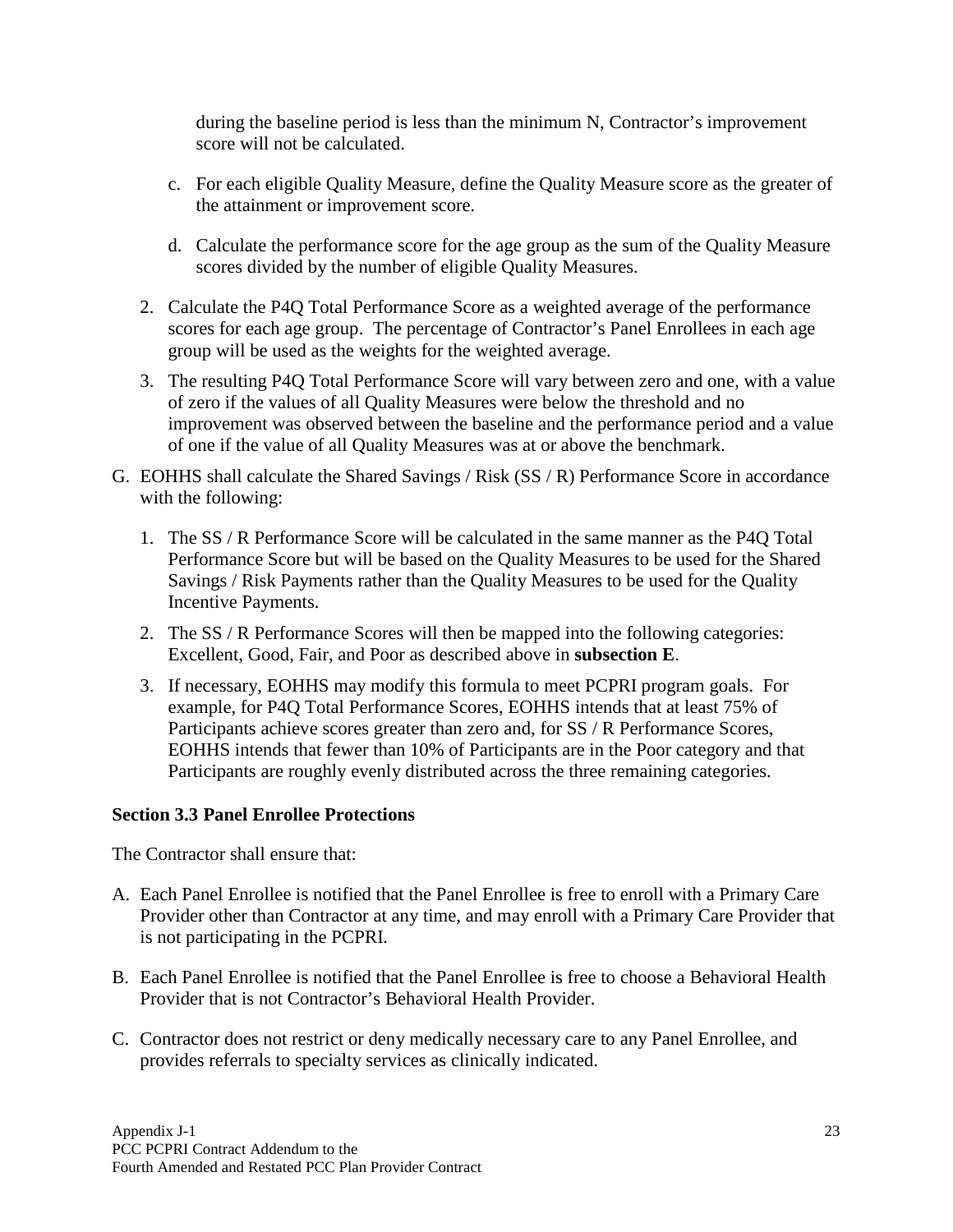- D. Contractor complies with all applicable state and federal laws and regulations, including those relating to Panel Enrollee confidentiality and privacy and, specifically, as applicable to the sharing of Panel Enrollee information between Contractor and Contractor's Behavioral Health Providers.
- E. Upon request by EOHHS, Contractor facilitates the collection of Panel Enrollee feedback by administering patient experience surveys and shall encourage its Panel Enrollees to respond to such surveys.

### <span id="page-26-0"></span>**Section 3.4 Administrative Compliance**

As described in **Section 7** of the RFA and in addition to its other obligations under this Contract Addendum, Contractor shall perform certain administrative functions as more fully detailed below. Contractor shall:

- A. Notify Panel Enrollees on its Panel that Contractor is participating in the PCPRI and any additional information required by EOHHS, utilizing either a standard form containing language prepared and provided by EOHHS (which may be placed on Contractor's letterhead), or alternative language proposed by Contractor and approved by EOHHS prior to use by Contractor.
- B. Notify each Panel Enrollee on its Panel if and when Contractor is no longer participating in the PCPRI.
- C. As a condition of continuing payment and program participation, comply with all applicable Massachusetts and federal laws and regulations, as may be amended from time to time; such compliance includes but shall not be limited to compliance with all applicable federal laws and regulations designed to prevent fraud, waste, and abuse, including but not limited to applicable provisions of Federal criminal law, the False Claims Act (31 U.S.C. 3729 et seq), and the anti-kickback statute (42 U.S.C. section 1320a-7b(b)).
- D. Perform contract management activities as follows:
	- 1. The Contractor shall:
		- a. Maintain all contracts with Contractor's Behavioral Health Providers and Material Subcontractors related to this Contract Addendum in writing;
		- b. Remain fully responsible for meeting all of the terms and requirements of this Contract Addendum regardless of whether Contractor affiliates or subcontracts for performance of any Contract Addendum responsibility;
		- c. Prior to any delegation or contracting with a Material Subcontractor, evaluate the prospective affiliated entity or Material Subcontractor's ability to perform the activities to be delegated or subcontracted, and submit such evaluation to EOHHS if requested;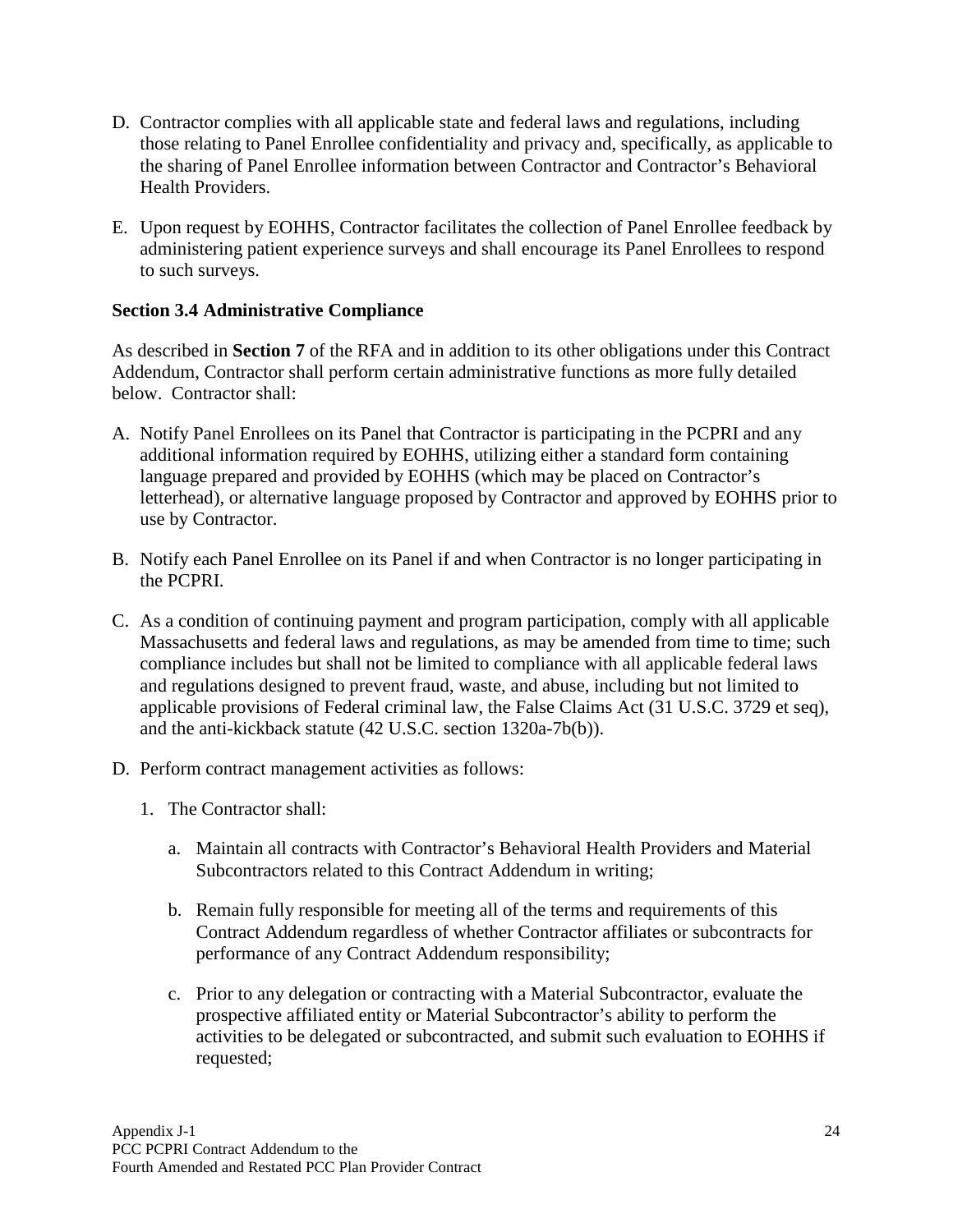- d. Monitor any Contractor's Behavioral Health Providers and Material Subcontractor's performance on an ongoing basis;
- e. Hire Material Subcontractors in performing the requirements of this Contract Addendum only with EOHHS's prior approval; and
- f. Submit to EOHHS, as requested, a listing and a description of all contracts that Contractor has with such Material Subcontractors, including the requirements within this Contract Addendum that will be performed by the Material Subcontractor(s).
- 2. The Contractor acknowledges and agrees that all material subcontracts are subject to EOHHS's approval, which may include reviewing any material subcontract documents or contracts, meeting with the prospective Material Subcontractor, or requiring resumes of the Material Subcontractor's key personnel.
- 3. The Contractor agrees that all material subcontracts or written arrangements shall:
	- a. Contain all relevant provisions of this Contract Addendum, RFA and Commonwealth Terms and Conditions appropriate to the subcontracted service or activity;
	- b. Specify, and require compliance with, all applicable requirements of this Contract Addendum and the responsibilities the Material Subcontractor is obligated to provide, and provide for imposing sanctions, including contract termination, if the Material Subcontractor's performance is inadequate;
	- c. Stipulate that Massachusetts general law or Massachusetts regulation will prevail if there is a conflict between the state law or state regulation where the Material Subcontractor is based; and
	- d. As a condition of continuing payment, specify that they comply with all applicable federal laws and regulations, and CMS instructions, including without limitation those designed to prevent fraud, waste, and abuse, including but not limited to applicable provisions of federal criminal law, the False Claims Act ((31 U.S.C. section 3729 et seq), and the anti-kickback statute (42 U.S.C. section 1320a-7b(b)).
- 4. The Contractor acknowledges and agrees that it is fully responsible for meeting all terms and requirements of this Contract Addendum regardless of whether Contractor subcontracts for performance of any Contract Addendum responsibility.
- 5. The Contractor shall serve as primary contact for this Contract Addendum, whether or not it employs the use of Material Subcontractors.
- 6. The Contractor shall perform an annual formal review of all Material Subcontractors' performance. If any deficiencies or areas for improvement are identified, Contractor shall require the Material Subcontractor to take corrective action. Upon request, Contractor shall provide EOHHS with a copy of the annual review and any corrective action plans developed as a result. EOHHS reserves the right to participate in any evaluation of the Material Subcontractor's performance.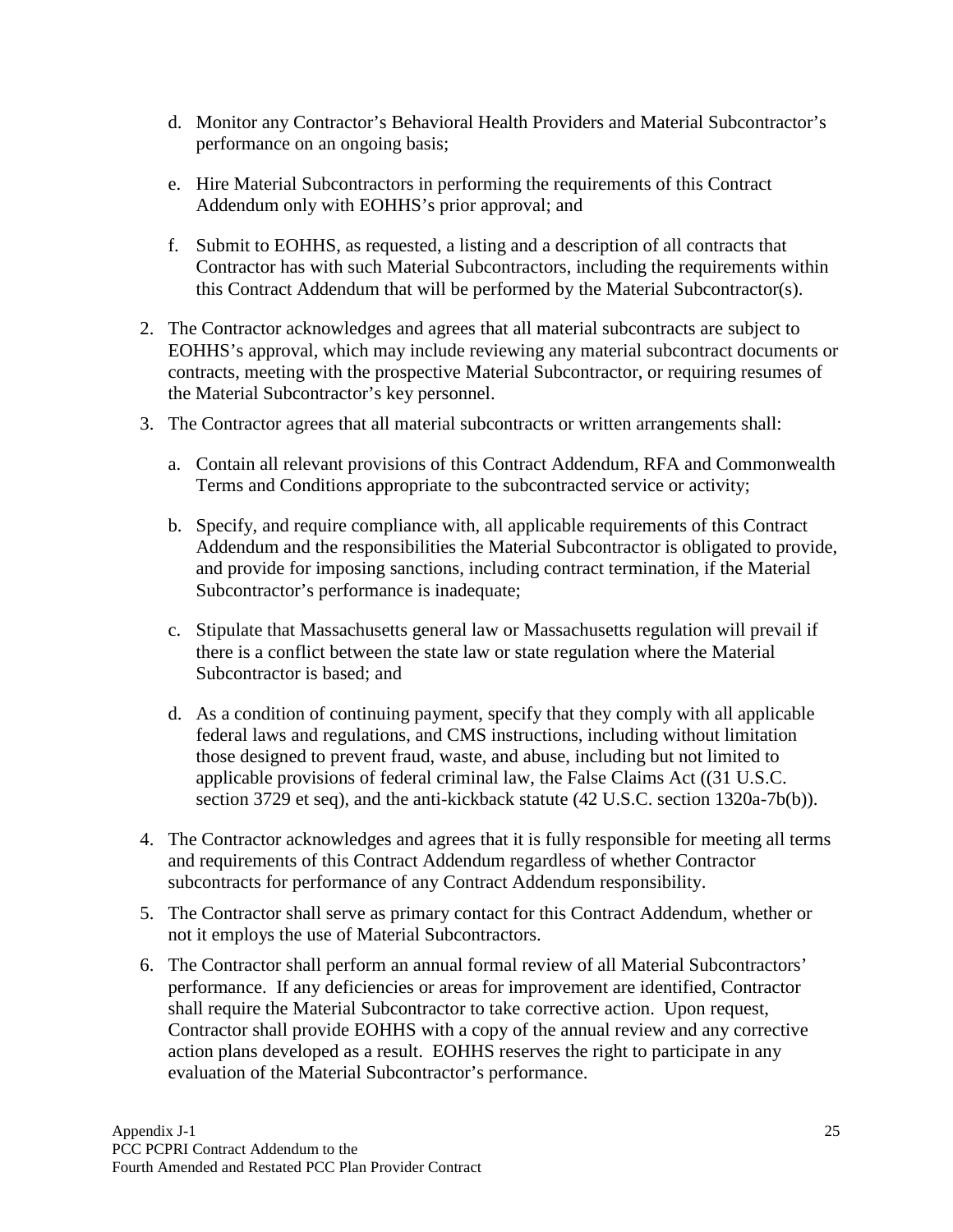- 7. The Contractor shall notify EOHHS in writing the same day upon notifying any Material Subcontractor, or being notified by any Material Subcontractor, of the intention to terminate such subcontract.
- 8. The Contractor shall submit to EOHHS an annual list of all Material Subcontractors and submit ad hoc reports, as frequently as necessary or as directed by EOHHS, with any changes to the above mentioned list.
- 9. The Contractor shall submit to EOHHS the following reports:
	- a. Monthly allocation of Clinical Care Manager time, utilizing an EOHHS-provided template;
	- b. A quarterly report on Panel Enrollees that are homeless or exposed to housing insecurity, in a form and format to be specified by EOHHS; and
	- c. Other reports, as specified by EOHHS.
- E. The Contractor shall submit, within 60 days of service provision, claims for all CPCP Covered Behavioral Health Services provided to a Panel Enrollee or provided to a Member enrolled with any of Contractor's Pooled Participants if Contractor pooled with other Participants pursuant to **Sections 2.5.A.1 or 2.5.H** of the RFA by Contractor or one of Contractor's Behavioral Health Providers. The Contractor shall submit, within 90 days of service provision, claims for all CPCP Covered Non-behavioral Health Services provided to a Panel Enrollee by Contractor or provided to a Member enrolled with any of Contractor's Pooled Participants if Contractor pooled with other Participants pursuant to **Sections 2.5.A.1 or 2.5.H** of the RFA by Contractor. The Contractor shall submit such claims for CPCP Covered Services in CPCP Tier 1 to EOHHS and shall submit such claims for CPCP Covered Services in CPCP Tier 2 or 3 to the BH Vendor. Because these services are reimbursed through the CPCP, EOHHS and the BH Vendor, as applicable, shall pay zero dollars for each of these claims (Zero Paid Claims), but shall not consider these claims to be denied claims. EOHHS reserves the right to audit such claims for completeness and accuracy, and to impose administrative fines or any other remedy available by law or regulation if it determines that claims data is not being submitted with sufficient completeness or accuracy.
- F. The Contractor shall meet with EOHHS or its delegate on a regular basis but no less than six months after the Effective Date and every six months thereafter during the term of the Contract Addendum to provide an update on Contractor's progress against the requirements and timelines of the Contract Addendum.
	- 1. For each such meeting with EOHHS or its delegate, Contractor shall provide a written report (Progress Update Report), utilizing an EOHHS-provided template, on Contractor's progress against the requirements of the Contract Addendum.
	- 2. No later than 60 days after the termination of the Contract Addendum, Contractor shall submit to EOHHS a final progress update on Contractor's progress against the requirements of the Contract Addendum.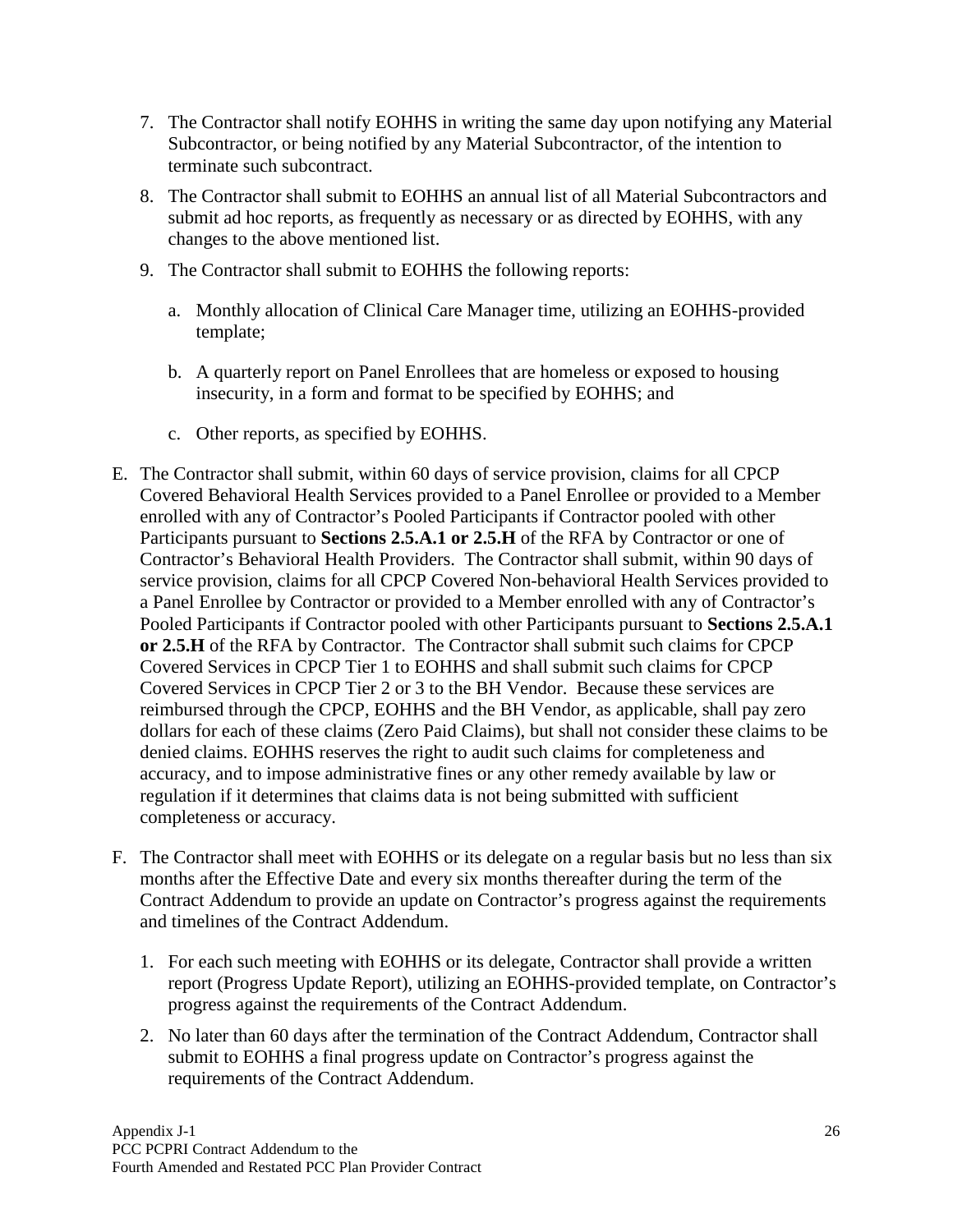- 3. The Contractor shall incorporate into its Progress Update Reports any written comments or suggestions provided to Contractor by EOHHS or its designee; in addition, EOHHS reserves the right to review and approve each Progress Update Report.
- G. The Contractor shall participate in, coordinate and provide information to facilitate an evaluation of the PCPRI, to be performed by EOHHS or its delegate. Such participation shall include, but not be limited to, the following:
	- 1. Responding to surveys and requests for interviews of Contractor staff, Contractor's Behavioral Health Providers and Panel Enrollees, and may entail participating in and completing other activities, as requested by EOHHS.
	- 2. Providing all requested information to EOHHS or its delegate in timeframes designated by EOHHS.
- H. The Contractor shall participate in any Learning Collaborative activities required by EOHHS including, but not limited to, the following activities:
	- 1. Webinars;
	- 2. Conferences; and
	- 3. Workgroup meetings.
- I. The Contractor shall acknowledge and agree that Panel Enrollees shall be permitted at all times to receive CPCP Behavioral Health Covered Services from providers other than Contractor or Contractor's Behavioral Health Providers. The Contractor shall acknowledge and agree to provide referrals as necessary to Panel Enrollees for CPCP Primary Care Covered Services.
	- 1. Contractor shall be responsible for providing referrals to appropriately qualified providers based on a Panel Enrollee's need, regardless of whether the referred provider is Contractor's Behavioral Health Provider or otherwise affiliated with Contractor.
	- 2. Contractor shall not restrict or attempt to restrict a Panel Enrollee's care to Contractor's practice against that Panel Enrollee's wishes. If EOHHS concludes that Contractor or Contractor's Behavioral Health Providers has engaged in such prohibited activity, EOHHS may terminate Contractor from participation in the PCPRI in accordance with the termination provisions in **Section 6.1** (Termination for Cause) of this Contract Addendum.
	- 3. If EOHHS determines that Contractor or Contractor's Behavioral Health Provider has engaged in practices that led to inappropriate denials of care or underutilization, EOHHS may impose sanctions as it deems necessary, including termination of the Contract Addendum in accordance with the termination provisions in **Section 6.1** (Termination for Cause) of this Contract Addendum.
- J. The Contractor shall ensure that it does not attempt to influence the composition of its Panel by selecting low cost individuals or avoiding high cost individuals who are or seek to be Panel Enrollees; Contractor shall further ensure it does not inappropriately deny services or treatment to Panel Enrollees.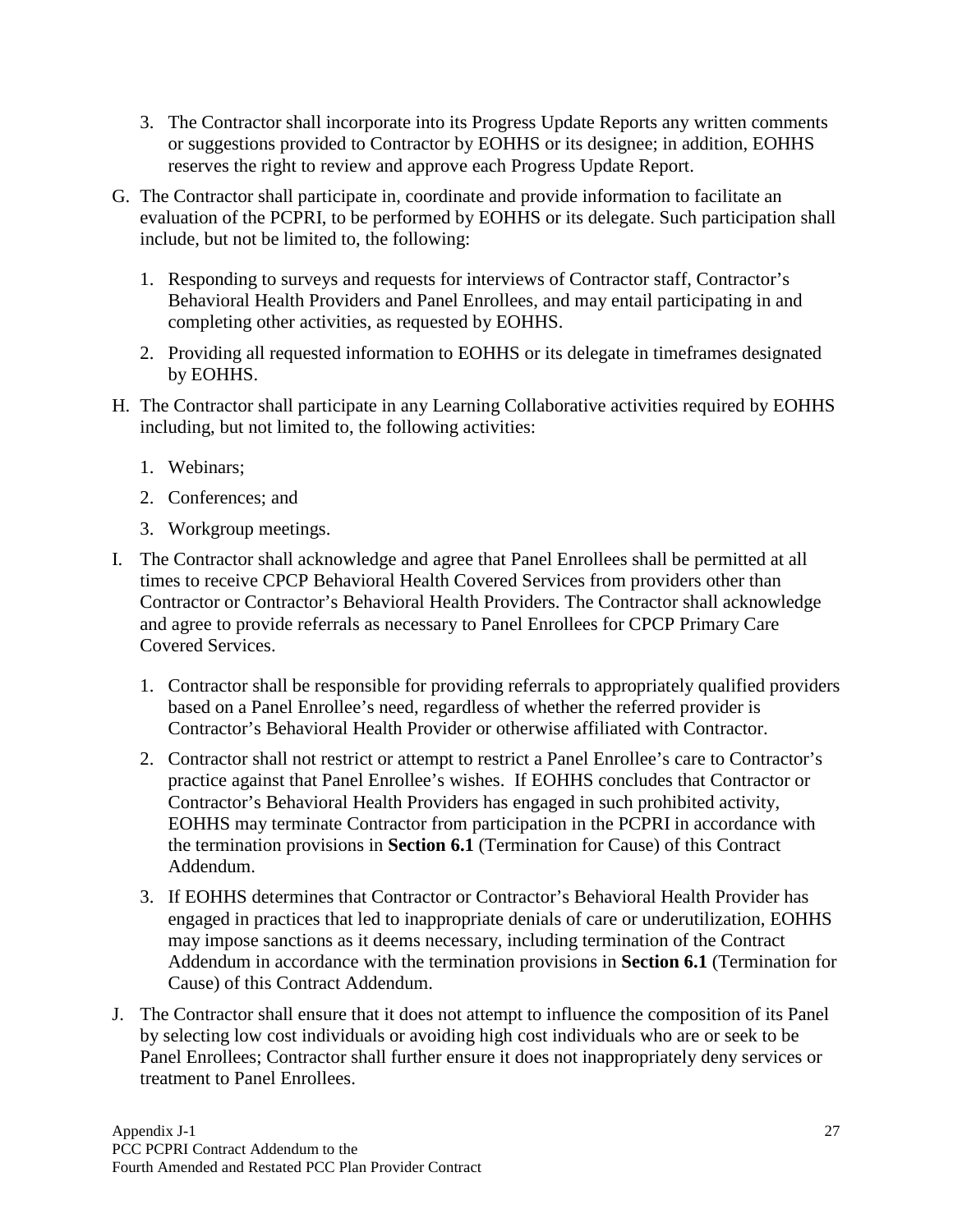- K. The Contractor shall cooperate with any on-site visits by EOHHS or its delegate, and EOHHS reserves the right to make on-site visits, consistent with the following:
	- 1. Such on-site visits shall be on a quarterly basis or at other frequency intervals as determined by EOHHS.
	- 2. Upon request by EOHHS or its delegate, Contractor shall produce in a timely manner such records, prescriptions, and other documentary evidence of services provided or capabilities required under this Contract Addendum, including but not limited to Contractor's utilization data, referrals and other information.
- L. The Contractor shall contract with or hire a replacement Clinical Care Manager within three months of the departure of a Clinical Care Manager. Until a permanent replacement Clinical Care Manager is obtained, Contractor shall utilize other qualified staff to perform the Clinical Care Manager role or contract with an entity or individual to provide Clinical Care Management on an interim basis.
- M. The Contractor shall designate a contact person to act as liaison to EOHHS for the PCPRI ("PCPRI Liaison"). The PCPRI Liaison shall, among other things, respond to EOHHS's requests for information related to the PCPRI, meet with EOHHS staff upon request to discuss issues and solve problems related to the PCPRI, and receive and properly distribute EOHHS reports and PCPRI notices from the PCC Plan.
- N. The Contractor shall comply with all applicable statutes, orders, and regulations promulgated by any federal, state, municipal or other governmental authority relating to the performance of this Contract Addendum as they become effective.
- O. The Contractor shall agree and acknowledge that the payments described and made in accordance with **Section 4 (**Payment) of this Contract Addendum below shall be payment in full for all services provided pursuant to, and obligations under, this Contract Addendum.
- P. The Contractor shall, upon request by EOHHS or its delegate, produce in a timely manner information related to Contractor's corporate governance structure, leadership and staffing.

### <span id="page-30-0"></span>**Section 3.5 Additional Requirements Related to Downside Risk**

Appendix J-1 PCC PCPRI Contract Addendum to the 28 If Contractor selected Risk Track 1 or Risk Track 2 in its Application or, pursuant to **Section 4.3.E.2** of this Contract Addendum, changes or is changed by EOHHS to Risk Track 1 or Risk Track 2 for Years 2 or 3, Contractor shall, as of the commencement date of the first Contract Year for which Contractor will be in such Risk Track until the termination of the Contract Addendum, obtain and maintain in good standing a certification from the Division of Insurance (DOI) as a risk-bearing provider organization, as described in **Section 2.7** of the RFA. Notwithstanding any other provision of this Contract Addendum or the RFA, EOHHS reserves the right to require that Contractor switch from Risk Track 1 or Risk Track 2 to Risk Track 3 (Upside Risk Only) in the event that either (1) Contractor fails to obtain a risk certificate or waiver from DOI, as applicable and consistent with the provisions of **Section 2.7.A** of the RFA; or (2) otherwise appears not ready to take on risk under this Contract Addendum, in the sole discretion of EOHHS. If, pursuant to **Section 4.3.E.2**, Contractor is required to switch from Risk Track 3 to Risk Track 1 or Risk Track 2 for Contract Years 2 and 3, Contractor shall submit to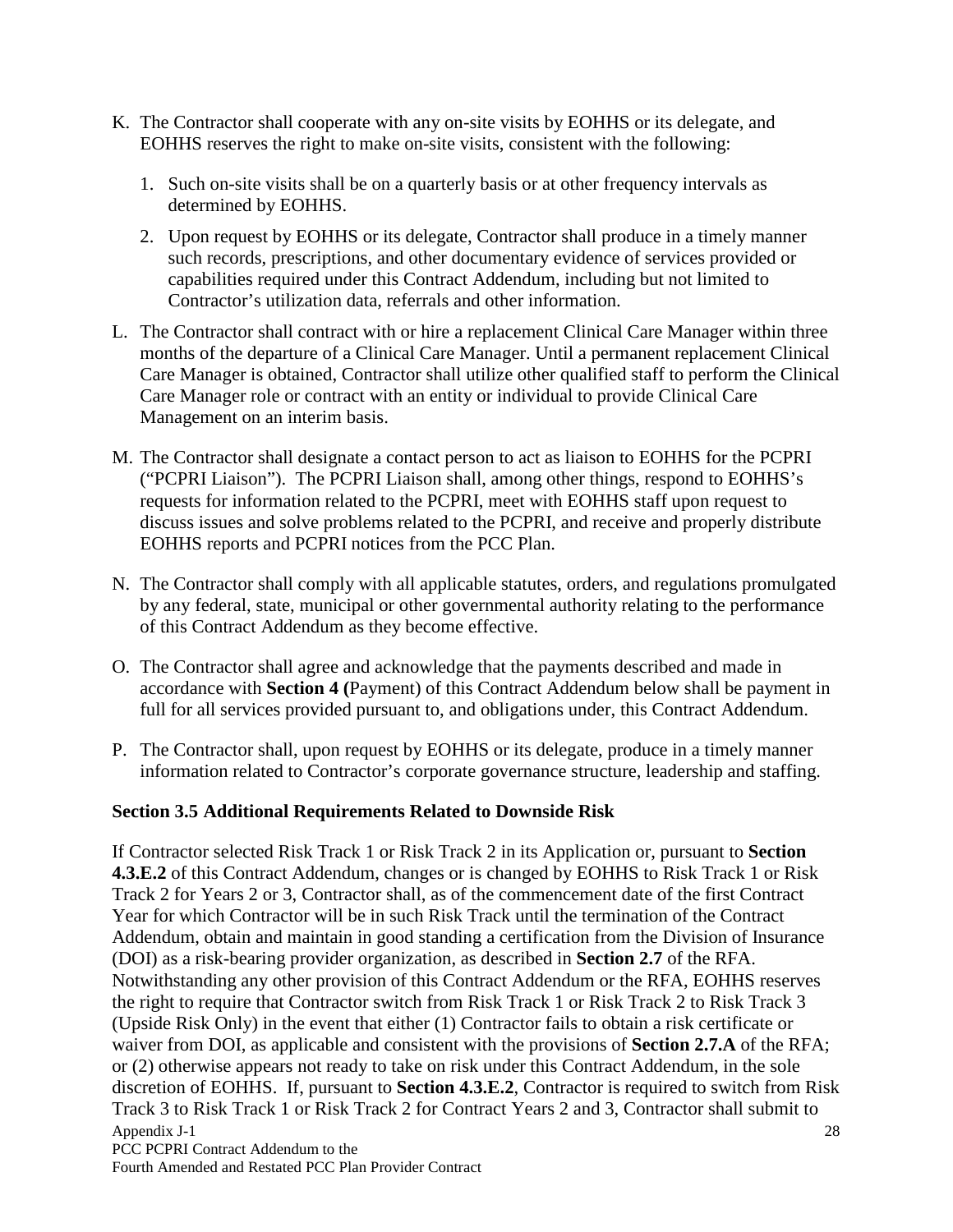EOHHS either (1) documentation that Contractor has applied for such DOI certification or (2) a petition for exemption for good cause from the requirement to switch Risk Tracks, no later than July 1, 2014.

# <span id="page-31-0"></span>**SECTION 4. PAYMENT**

Subject to all required federal approvals, sufficient available state appropriation, and Contractor's compliance with the provisions of this Contract Addendum, EOHHS or the BH Vendor, as applicable, shall make payments to Contractor according to the terms set forth below.

Should EOHHS determine, in its sole discretion, that elements of the payment model or methodology shall not function, or are not functioning, as EOHHS expects, EOHHS may propose to amend this Contract Addendum with Contractor to adjust the payment model or methodology, subject to all required federal approvals. In Years 2 and 3 of the Contract Addendum, the Contractor must enroll in Risk Tracks 1 or 2 unless EOHHS determines otherwise for good cause. Additional amendments may include, but are not limited to, reductions in quality incentive payments and reductions in shared savings payments. Failure to accept such proposed amendments may be grounds for termination of this Contract Addendum.

### <span id="page-31-1"></span>**Section 4.1 Comprehensive Primary Care Payment (CPCP)**

- A. As described in **Section 5.2** of the RFA, the Contractor shall be paid a Comprehensive Primary Care Payment (CPCP) at the CPCP Rate for Contractor's provision of CPCP Covered Services. The CPCP Rate shall be calculated as follows:
	- 1. Contractor's CPCP Rate shall be the Base Rate multiplied by Contractor's Risk Score and Contractor's Expected External Service Provision Adjustment.
	- 2. EOHHS shall develop a Base Rate for each provider type (Primary Care Provider (PCP), including group practice; Community Health Center (CHC); and Hospital-Licensed Health Center or Hospital Outpatient Department (HLHC/HOPD) ) and each of the three CPCP Tiers of the CPCP.
		- a. The Base Rate shall be a per Panel Enrollee, per month rate. EOHHS shall determine the Base Rate by taking into account:
			- 1) The billable services rate, a rate based on the expected average cost of providing the Primary Care and Behavioral Health Services defined in each CPCP Tier and;
			- 2) The Medical Home Load, a supplemental amount for the expected average nonbillable cost of transforming Contractor's practice and delivery model to meet the PCPRI's Clinical Delivery Model requirements as described in **Section 3** of the RFA and the requirements of **Section 3.1** of this Contract Addendum, including Clinical Care Management and Care Coordination responsibilities.
		- b. Subject to any relevant changes in federal or state laws or regulations, the Base Rate shall reflect that certain types of Medicaid providers are eligible to receive Medicare rates for a defined set of Primary Care Services, as provided in Section 1202 of the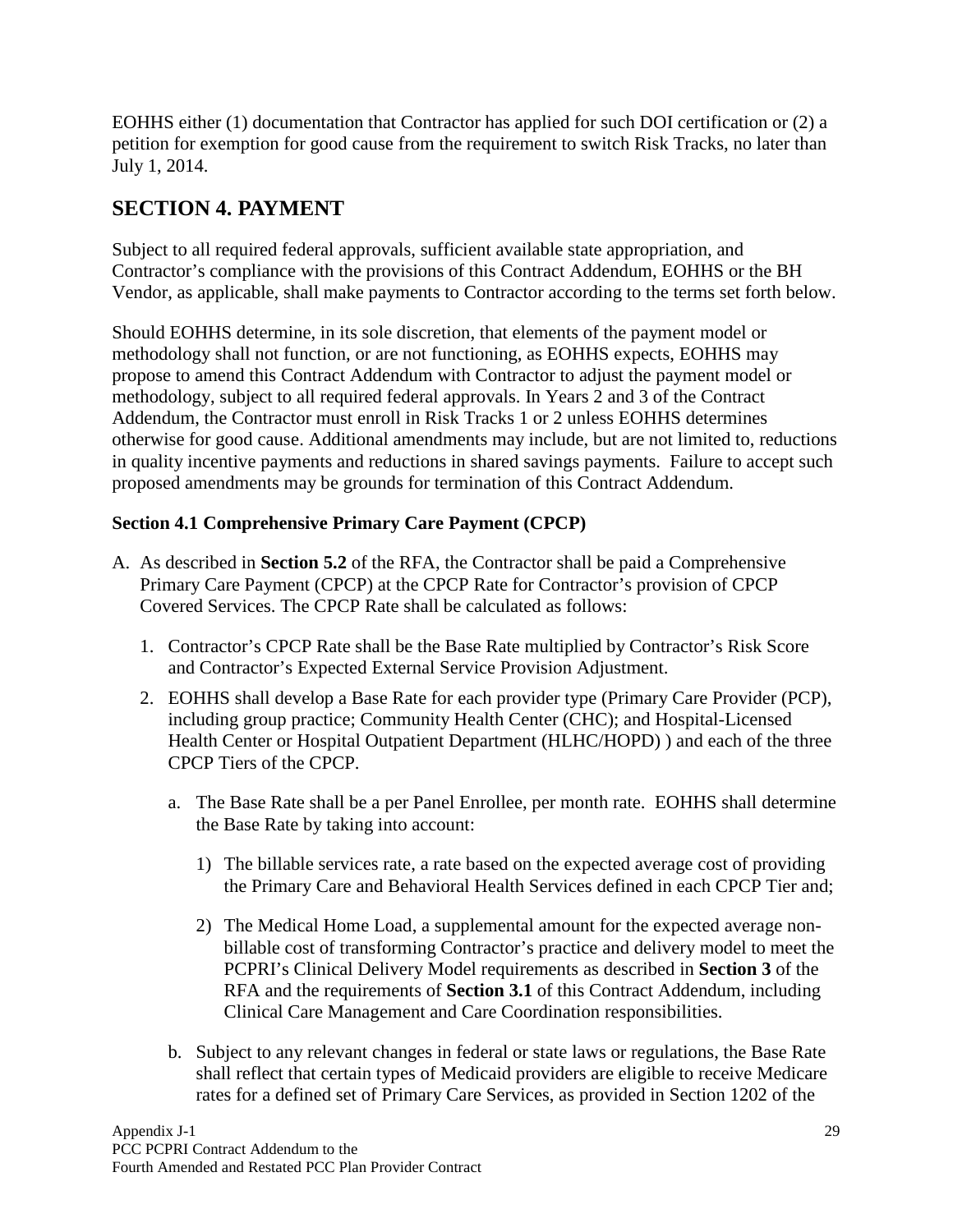Patient Protection and Affordable Care Act, between January 1, 2013 and December 31, 2014.

- 3. EOHHS shall calculate a Risk Score for Contractor based on the age, sex, diagnoses and other characteristics of Contractor's Panel and Contractor's selected CPCP Tier, including the selected CPCP Tier for each of Contractor's Participating Practice Sites. The Risk Score shall be calculated in accordance with an established risk adjustment model to be chosen by EOHHS.
- 4. EOHHS shall determine each Contractor's Expected External Service Provision Adjustment as a percentage of the CPCP Rate and shall take this factor into account when calculating Contractor's CPCP Rate and adjust the CPCP Rate accordingly.
	- a. To establish each Contractor's Expected External Service Provision Adjustment, EOHHS shall determine, based on historical data from Contractor's Panel, the expected Fee-For-Service billing by other health care providers for CPCP Covered Services in the CPCP Tier selected by Contractor.
	- b. The Expected External Service Provision Adjustment shall be equal to one minus the following quotient:

PMPM average paid claims for CPCP Covered Services provided by a provider other than Contractor or Contractor's Pooled Participants if Contractor pooled with other Participants pursuant to **Sections 2.5.A.1 or 2.5.H** of the RFA

+

(Any payments made to Contractor's Pooled Participants if Contractor pooled with other Participants pursuant to **Sections 2.5.A.1 or 2.5.H** of the RFA for Contractor's Panel Enrollees pursuant to **Sections 4.1.B.2.d, 4.1.B.2.e, 4.1.B.2.f, or 4.1.B.2.g** of this Contract Addendum)

All divided by

(The product of Contractor's Base Rate and Risk Score)

- c. Notwithstanding any other provisions of this Contract Addendum, if Contractor first contracted with EOHHS to be a PCC on or after January 1, 2012, EOHHS will establish Contractor's initial Expected External Service Provision Adjustment at an amount equal to the average Expected External Service Provision Adjustment for Contractor's provider type as listed in **Section 4.1.A.2**. EOHHS shall utilize such initial Expected External Service Provision Adjustment amount for all applicable calculations required by this Contract Addendum until EOHHS has available at least six months of historical data from Contractor's Panel, after which EOHHS shall calculate Contractor's Expected External Service Provision Adjustment pursuant to **Sections 4.1.A.4.a and 4.1.A.4.b**.
- 5. EOHHS shall calculate Base Rates on an annual basis, and shall calculate Risk Scores and Expected External Service Provision Adjustments on a quarterly basis. Quarterly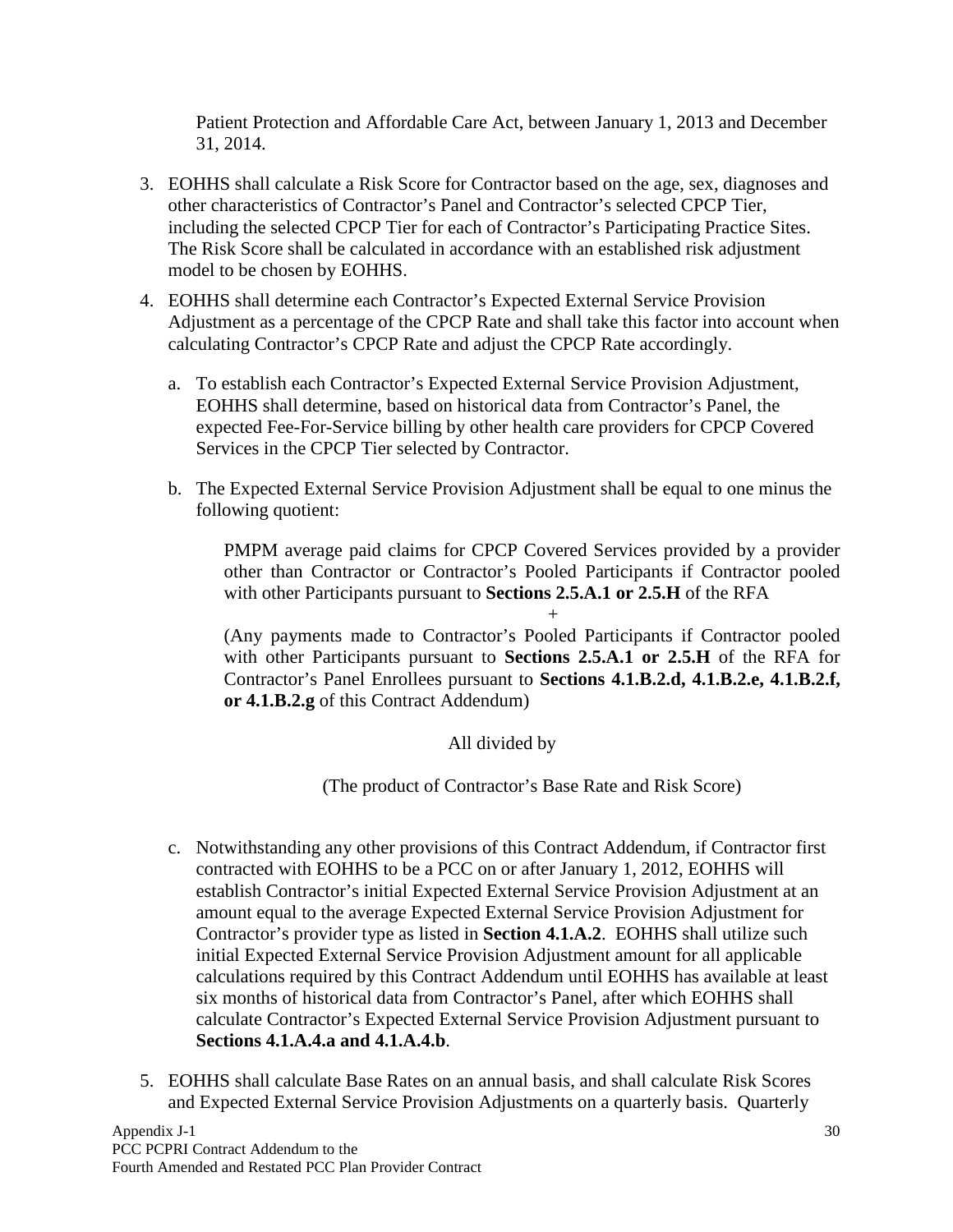calculations shall be based on the most recent consecutive twelve month period of reliable and available claims data.

- 6. If a Panel Enrollee on Contractor's Panel receives a CPCP Covered Service from a qualified health care provider that is not Contractor or Contractor's Pooled Participant Participants if Contractor pooled with other Participants pursuant to **Sections 2.5.A.1** or **2.5.H** of the RFA, EOHHS shall adjust Contractor's CPCP Rate to reflect that activity.
- 7. If and at such time that EOHHS implements the "Health Homes" initiative for Members that meet certain Severe and Persistent Mental Illness criteria, if a Panel Enrollee on Contractor's Panel chooses as his or her Health Home a provider other than Contractor or Contractor's Behavioral Health Provider, EOHHS shall decrease Contractor's CPCP Rate to reflect that care management services will be provided by such Health Home provider.
- B. EOHHS shall implement, and shall require the BH Vendor to implement, the CPCP in accordance with the following:
	- 1. EOHHS reserves the right to, for the portion of the CPCP Rate that is based on CPCP Covered Services in CPCP Tier 1, and to require the BH Vendor to, for the portion of the CPCP Rate that is based on CPCP Covered Services in CPCP Tier 2 or 3:
		- a. Retroactively adjust the CPCP such that Contractor is not paid for Panel Enrollees on Contractor's Panel that meet the following criteria:
			- 1) Panel Enrollee has been enrolled with Contractor for four months or more; and
			- 2) Panel Enrollee did not have an in person visit with Contractor or Contractor's Behavioral Health Provider in the prior 18 months. Any such visit shall be demonstrated by EOHHS receipt of a claim for such service during the applicable time period.
	- 2. EOHHS shall, for the portion of the CPCP Rate that is based on CPCP Covered Services in CPCP Tier 1, and EOHHS shall require the BH Vendor to, for the portion of the CPCP Rate that is based on CPCP Covered Services in CPCP Tier 2 or 3:
		- a. Pay the CPCP on or about the first business day of each month to Contractor. The CPCP shall be equal to the PMPM CPCP Rate, times the total number of Panel Enrollees enrolled in the PCC Plan and attributed by EOHHS to the Contractor. For each monthly CPCP payment, EOHHS shall determine the number of Panel Enrollees attributed to the Contractor using the most recent and reliable available attribution list, in EOHHS' discretion.
		- b. Adjust the CPCP on a quarterly basis as described above as Risk Scores and Expected External Service Provision Adjustments are calculated. On or about 20 days before the start of a new quarter, EOHHS shall share with Contractor the updated CPCP Rate, including the Base Rate, Risk Score, and Expected External Service Provision Adjustment.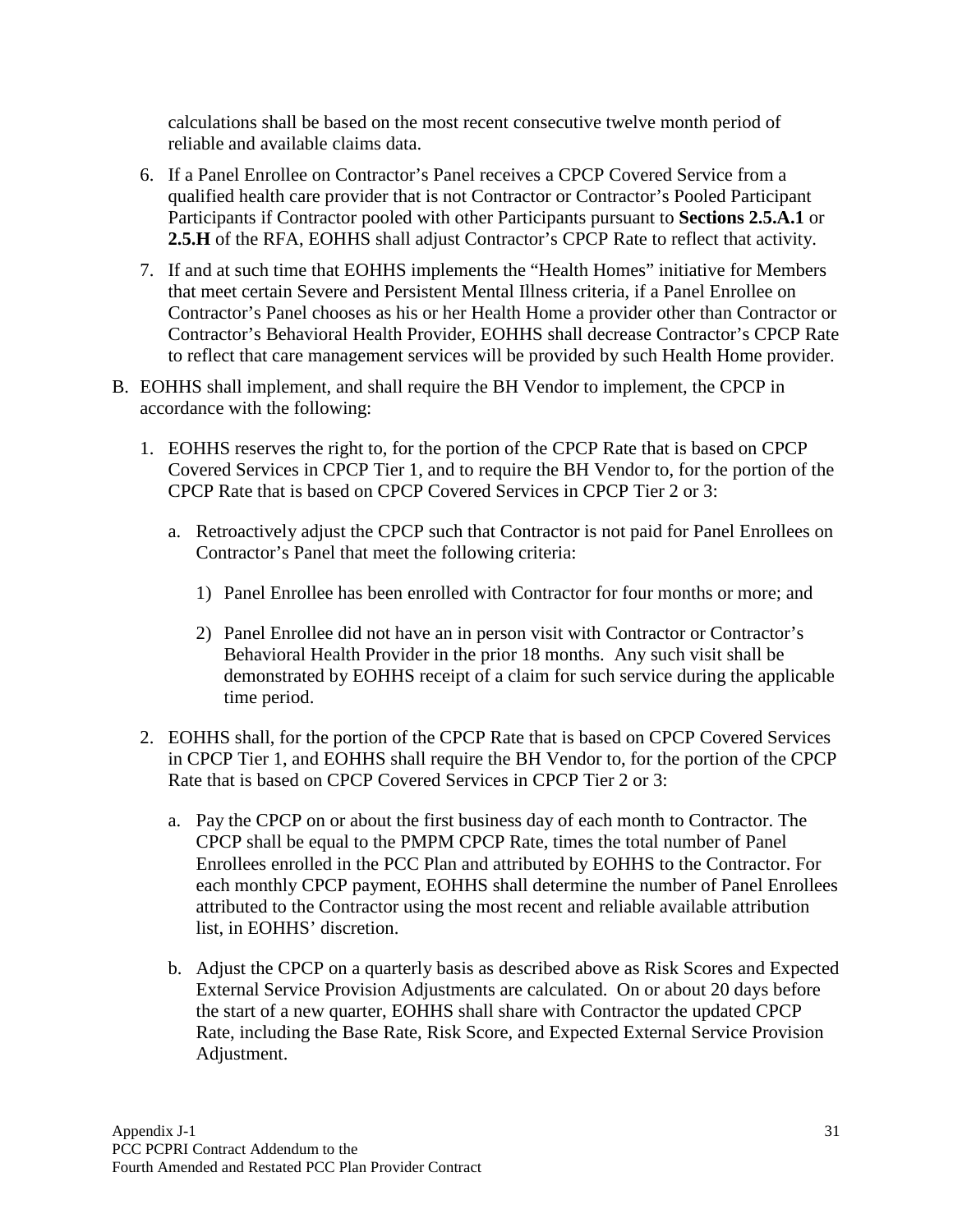- c. At the request of Contractor, make corrections to payments, in EOHHS' sole discretion, if an error occurred in the calculation of the CPCP that resulted in an amount not consistent with the methodology.
	- 1) To qualify for a correction, Contractor shall contact EOHHS in writing, within 15 business days of receiving the CPCP, and shall include with its request for a correction all of the necessary documentation that is part of the requested correction to demonstrate that an error has occurred.
	- 2) EOHHS may choose to not consider a request for correction that does not include all necessary documentation.
- d. Notwithstanding any other provisions of this Contract Addendum, for services provided under this Contract Addendum from the Operational Start Date to December 31, 2014, if Contractor is not a Federally Qualified Health Center (FQHC) or Rural Health Center (RHC), EOHHS shall pay or require the BH Vendor to pay, Contractor in accordance with the following:
	- 1) If the total amount of Contractor's claims for services that were zero-paid pursuant to **Section 3.4.E** of this Contract Addendum plus (25% multiplied by the Medical Home Load, multiplied by Contractor's CPCP Risk Score, multiplied by the total number of Panel Enrollees for whom EOHHS made CPCP payments to the Contractor during the specified period) is greater than the CPCP payments paid during the specific period, EOHHS shall pay, or require the BH Vendor to pay, Contractor the difference between the amounts for each of the following periods, with payment to be made on or after the date that is six months after the end of each applicable period:
		- a) March 1, 2014 through June 30, 2014;
		- b) July 1, 2014 through September 30, 2014; and
		- c) October 1, 2014 through December 31, 2014.
	- 2) For services provided on or after January 1, 2015, Contractor shall not be eligible for any payments under this **Section 4.1.B.2.d**, but shall be eligible for payments under **Section 4.1.B.2.e**.
- e. If the Contractor is not a Federally Qualified Health Center (FQHC) or Rural Health Center (RHC), for services provided under this Contract Addendum on or after January 1, 2015, if the total amount of Contractor's claims for services that were zero-paid pursuant to **Section 3.4.E** of this Contract Addendum during the specific period exceeds the total CPCP paid during the specific period by more than 10% of the CPCP paid, EOHHS shall pay or shall require the BH Vendor to pay Contractor the amount of the difference in excess of 10% of the total CPCP paid, for each of the following periods, with payment to be made on or after the date that is six months after the end of each applicable period: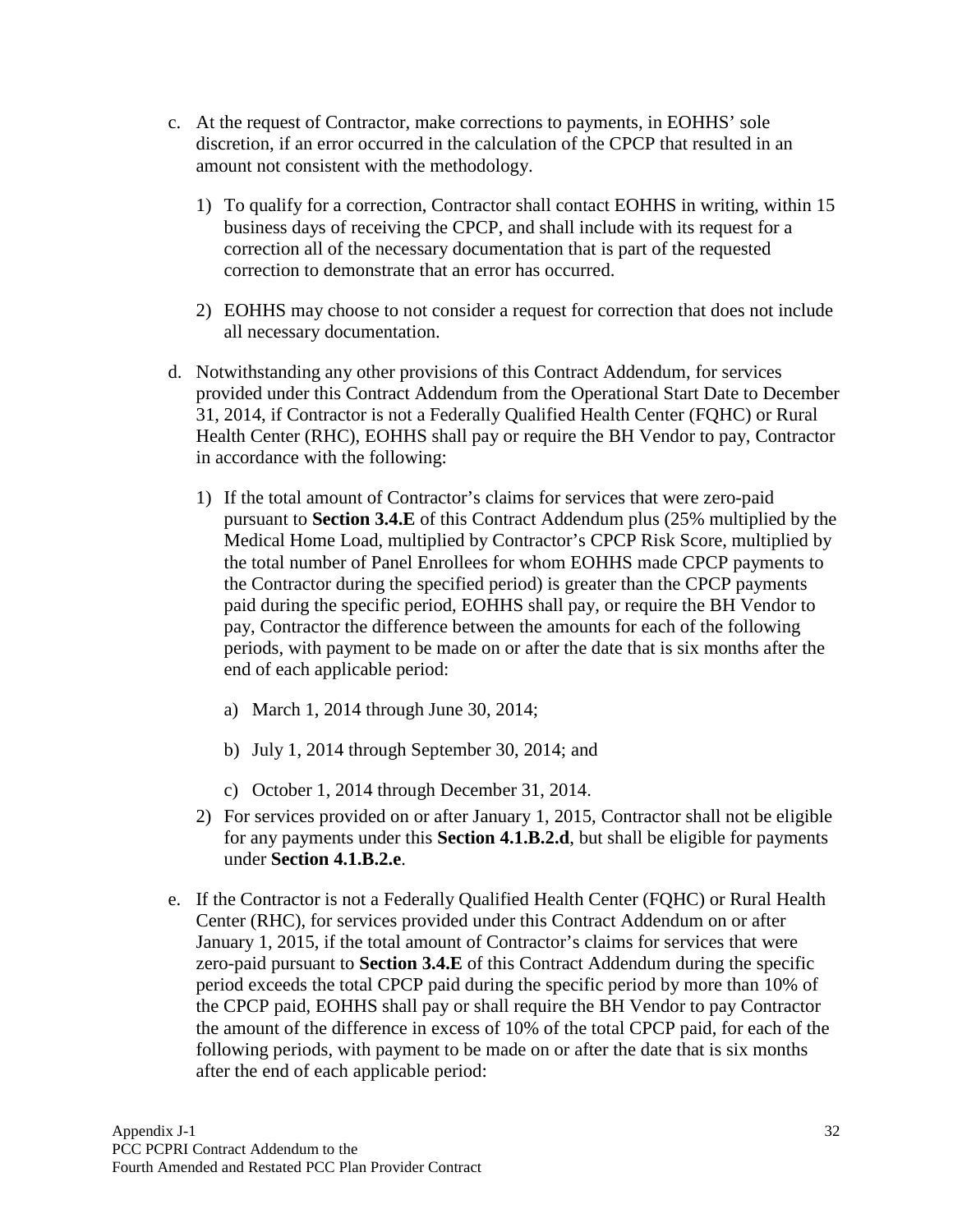- 1) January 1, 2015 through March 31, 2015; and
- 2) April 1, 2015 through June 30, 2015; and
- 3) July 1, 2015 through September 30, 2015; and
- 4) October 1, 2015 through December 31, 2015; and
- 5) January 1, 2016 through March 31, 2016; and
- 6) April 1, 2016 through June 30, 2016; and
- 7) July 1, 2016 through September 30, 2016; and
- 8) October 1, 2016 through December 31, 2016.
- f. Notwithstanding any other provisions if Contractor is a Federally Qualified Health Center (FQHC) or Rural Health Center (RHC), consistent with 42 USC § 1396a(BB), EOHHS shall pay or require the BH Vendor to pay, Contractor in accordance with the following:

For services provided under this Contract Addendum from the Operational Start Date to December 31, 2014, if the total amount of Contractor's claims for services provided under this Contract Addendum that were zero-paid pursuant to **Section 3.4.E** of this Contract Addendum, as specified in 114.3 CMR 4.00, et seq. and excluding any supplemental rate paid by MassHealth to FQHCs or RHCs, plus (25% multiplied by the Medical Home Load, multiplied by Contractor's CPCP Risk Score, multiplied by the total number of CPCP payments EOHHS made to the Contractor during the specified period), is greater than the CPCP paid during the specific period, EOHHS shall pay, or require the BH Vendor to pay, Contractor the difference between the amounts for each of the following periods, with payment to be made on or after the date that is six months after the end of each applicable period:

- 1) March 1, 2014 through June 30, 2014;
- 2) July 1, 2014 through September 30, 2014; and
- 3) October 1, 2014 through December 31, 2014.
- g. For services provided under this Contract Addendum on or after January 1, 2015, if the total amount of Contractor's claims for services that were zero-paid pursuant to **Section 3.4.E** of this Contract Addendum as specified in 114.3 CMR 4.00, et seq. and excluding any supplemental rate paid by MassHealth to FQHCs or RHCs, is greater than the CPCP paid during the specific period, EOHHS shall pay, or require the BH Vendor to pay, Contractor the difference between the amounts for each of the following periods, with payment to be made on or after the date that is six months after the end of each applicable period: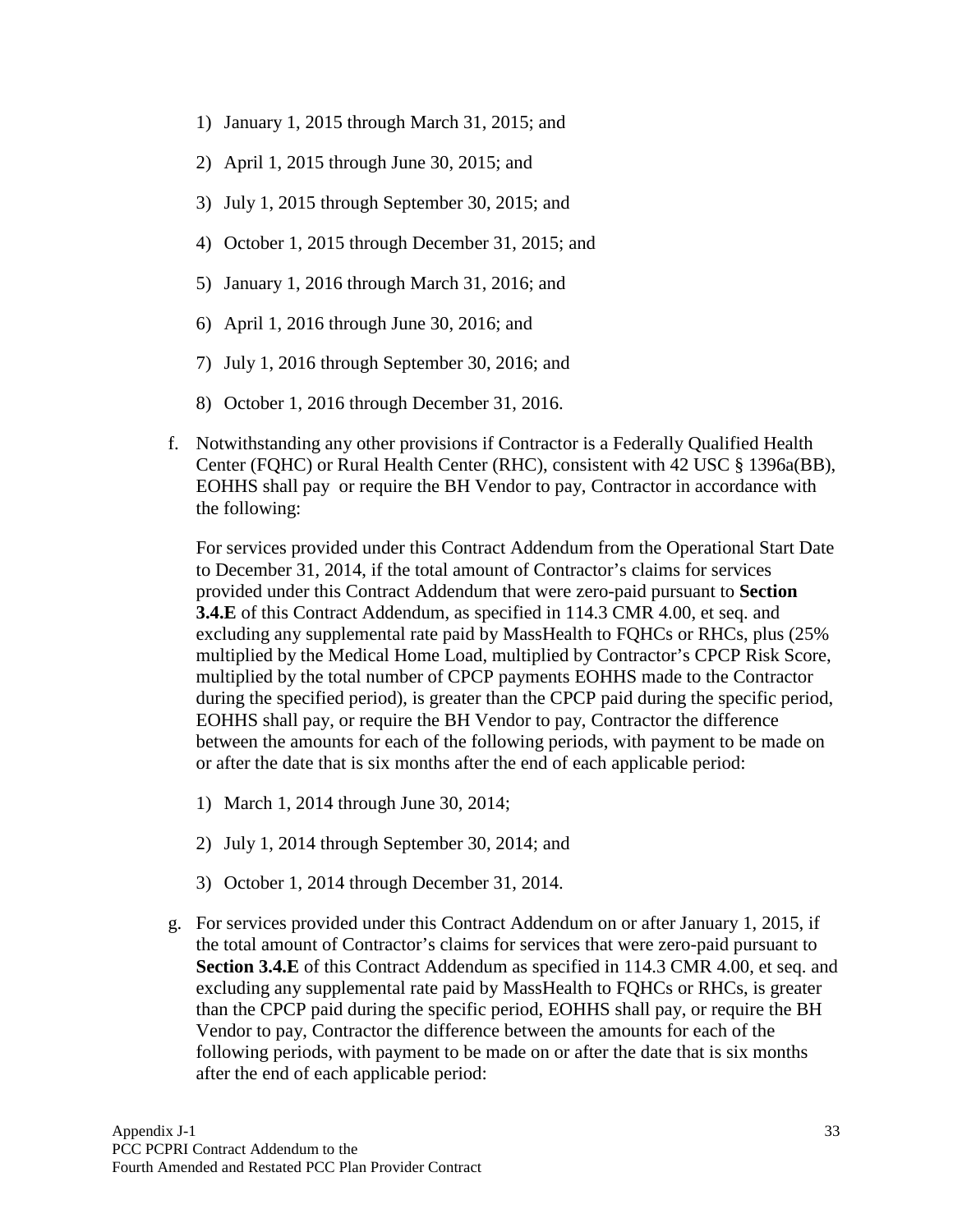- 1) January 1, 2015 through March 31, 2015; and
- 2) April 1, 2015 through June 30, 2015; and
- 3) July 1, 2015 through September 30, 2015; and
- 4) October 1, 2015 through December 31, 2015; and
- 5) January 1, 2016 through March 31, 2016; and
- 6) April 1, 2016 through June 30, 2016; and
- 7) July 1, 2016 through September 30, 2016; and
- 8) October 1, 2016 through December 31, 2016.

### <span id="page-36-0"></span>**Section 4.2 Quality Incentive Payments**

Contractor may be eligible to receive a Quality Incentive Payment, consistent with **Section 5.3** of the RFA and the following:

- A. EOHHS shall determine the list of Quality Measures to be used for purposes of calculating the Quality Incentive Payment, including Pay-for-Reporting (P4R) and Pay-for-Quality (P4Q), and to modify the Shared Savings / Risk Payments. **Attachment A** to this Contract Addendum provides a preliminary list of Quality Measures to be used for such purposes.
	- 1. EOHHS shall determine, prior to the start of each PCPRI program year, which Quality Measures will be used for P4R and P4Q or to modify Shared Savings / Risk Payments.
	- 2. Only Quality Measures reported by Contractor shall be eligible for P4R.
	- 3. In Year 1, all Quality Measures reported by Contractor shall be eligible for P4R and no Quality Measures shall be eligible for P4Q.
	- 4. In Years 2 and 3, EOHHS may opt to assign Quality Measures to P4Q if the prior year has demonstrated that the majority of Contractors are able to accomplish satisfactory reporting.
	- 5. EOHHS reserves the right to amend the list of Quality Measures with 90 days' advance notice to Contractor.
- B. In implementing Quality Incentive Payments, EOHHS shall:
	- 1. Calculate the P4R Total Performance Score by determining for each Quality Measure, on a quarterly basis or as otherwise specified by EOHHS, whether Contractor's reporting has been satisfactory as defined by completeness, timeliness and accuracy of the data submitted to EOHHS. EOHHS reserves the right to audit Contractor. The P4R Total Performance Score is equal to the percentage of P4R Quality Measures reported successfully.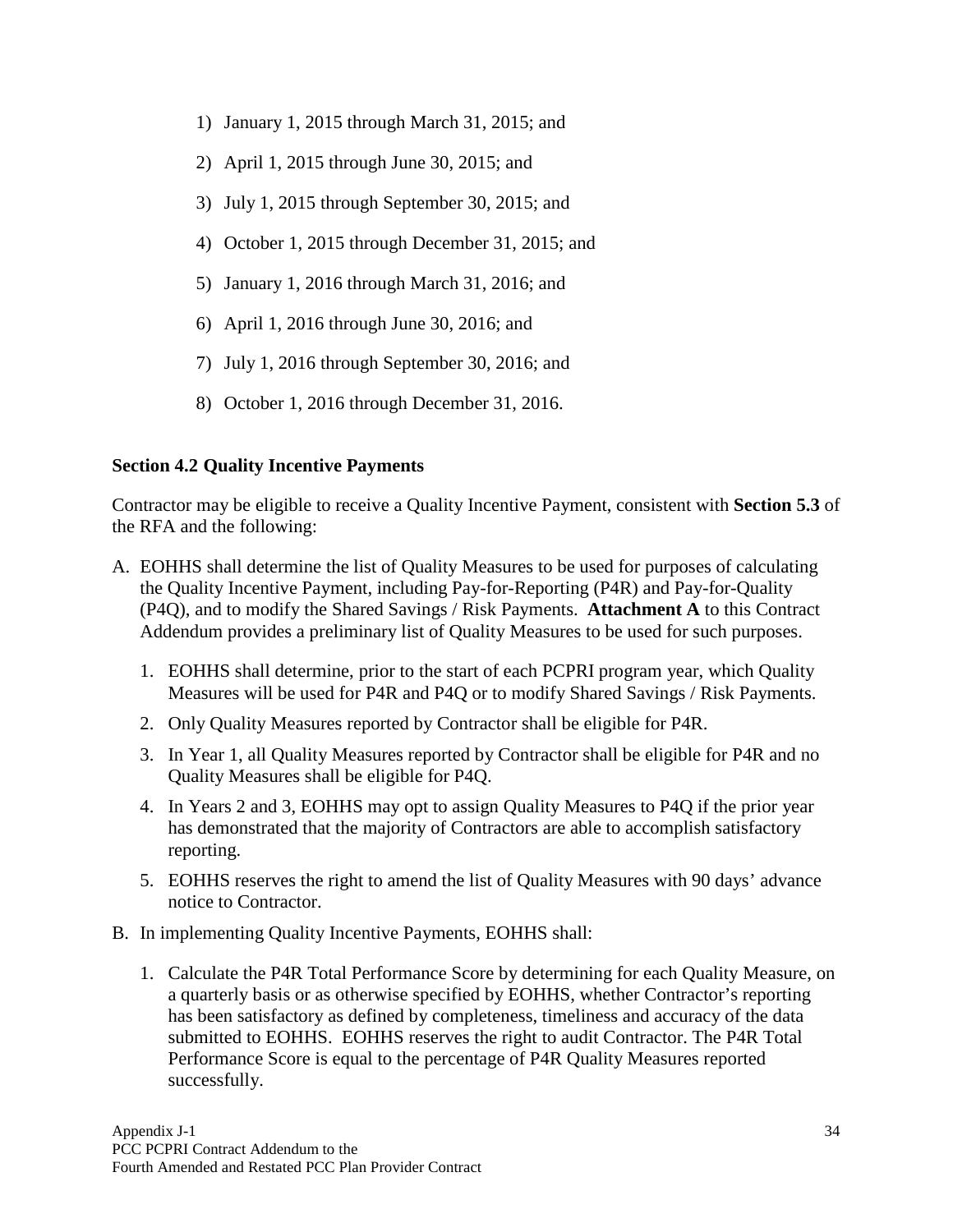- 2. Determine a plan to improve Contractor's reporting, together with Contractor, if Contractor's reporting is determined by EOHHS to be inadequate. Contractor shall implement such plan as directed by EOHHS.
- 3. Calculate, for Contractor, on an annual basis or as otherwise specified by EOHHS, an aggregated P4Q Total Performance Score based on performance of the Quality Measures as described in **Section 3.2.F** of this Contract Addendum.
- 4. Prior to the start of each PCPRI program year, EOHHS shall determine a base payment for P4R and a base payment for P4Q. In Year 1, the base payment for P4R will be equal to 5% of the annual CPCP paid by EOHHS to the Contractor, and there will be no base payment for P4Q as there will be no P4Q measures.
- C. EOHHS shall pay Contractor the Quality Incentive Payment as the sum of the following two amounts:
	- 1. Base payment for P4R \* P4R Total Performance Score; and
	- 2. Base payment for P4Q \* P4Q Total Performance Score.
- D. EOHHS may opt to pay the P4R in cases where a Quality Measure was not reported successfully, but Contractor has and adheres to a plan to improve reporting.
- E. EOHHS reserves the right, in its sole discretion, to change the methodology for calculating the Quality Incentive Payment.
- F. Contractor must comply with the time periods for reporting set forth on **Attachment A** to this Contract Addendum in order to receive a Quality Incentive Payment for either reporting or performance of such Quality Measures.
- G. Contractor's achievement of Shared Savings under the Shared Savings / Risk Payment is not a pre-requisite to receive a Quality Incentive Payment.
- <span id="page-37-0"></span>H. If Contractor has pooled with other Participants or was pooled by EOHHS with other Participants ("Pooled Participants"), the following shall apply:
	- 1. For Pooled Participants, EOHHS shall calculate the P4R and P4Q Total Performance Scores for each group of Pooled Participants
	- 2. EOHHS shall use the P4R and P4Q Total Performance Score calculated at the pool level to calculate each Participant's total Quality Incentive Payment
	- 3. EOHHS shall not be involved with or liable for any activities relating to or consequences resulting from the apportionment of payments between and among the Pooled Participants, and Contractor shall have no cause of action or other claim against EOHHS relating to such apportionment.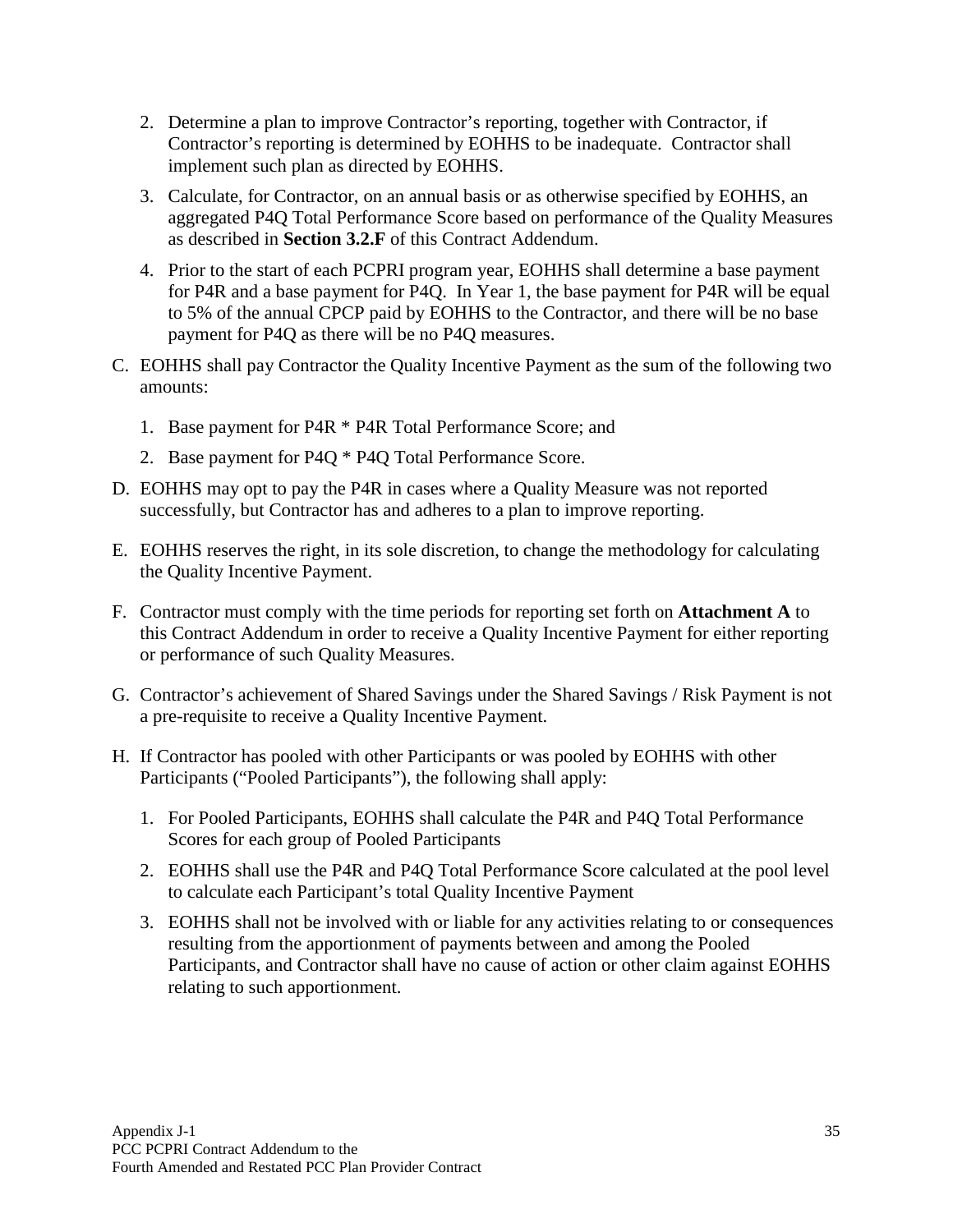#### **Section 4.3 Shared Savings / Risk Payments**

To calculate a Shared Savings / Risk Payment as described in **Section 5.4** of the RFA, EOHHS shall:

- A. Calculate the Shared Savings / Risk Payment based on the difference between Contractor's Actual Spend and Target Spend across PCC and MCO Panel Enrollees; and based on Contractor's selection of a Risk Track and whether it has included Long-Term Services and Supports (LTSS), as indicated in its Application.
- B. Determine whether to modify Contractor's Shared Savings / Risk Payments according to **Section 4.3.G** of this Contract Addendum.
- C. Calculate Actual Spend for PCC Panel Enrollees as follows:
	- 1. Actual Spend for PCC Panel Enrollees shall be calculated as the average per Panel Enrollee, per month sum of MassHealth paid amounts on Shared Savings Included Services for the PCC Panel Enrollees on Contractor's Panel in a given year.
	- 2. Shared Savings Included Services consist of all MassHealth covered services except:
		- a. CPCP Covered Services;
		- b. Long-Term Services and Supports (LTSS), if Contractor selects the option that excludes LTSS from Shared Savings / Risk Payments as indicated in its Application; and
		- c. For services received by a member whose total claims for the year exceed \$145,000, while attributed to the Contractor, 90% of all dollars in excess of \$145,000.
	- 3. If Contractor selects the option to include LTSS, all Shared Savings Payments to the Contractor will be increased by 10%.
	- 4. The following types of payments shall not be considered expenditures on MassHealth covered services:
		- a. Non-covered services, such as, for example, Panel Enrollees in a nursing facility for other than a short-term rehabilitation stay;
		- b. Non-Fee-For-Service claims-based incentive payments;
		- c. Management fees;
		- d. Infrastructure payments (e.g., medical home supplemental payments);
		- e. Dental claims except for those limited services that are covered by health care coverage premium payments, and
		- f. Risk contract settlements (including prior year PCMHI Shared Savings / Risk Payments).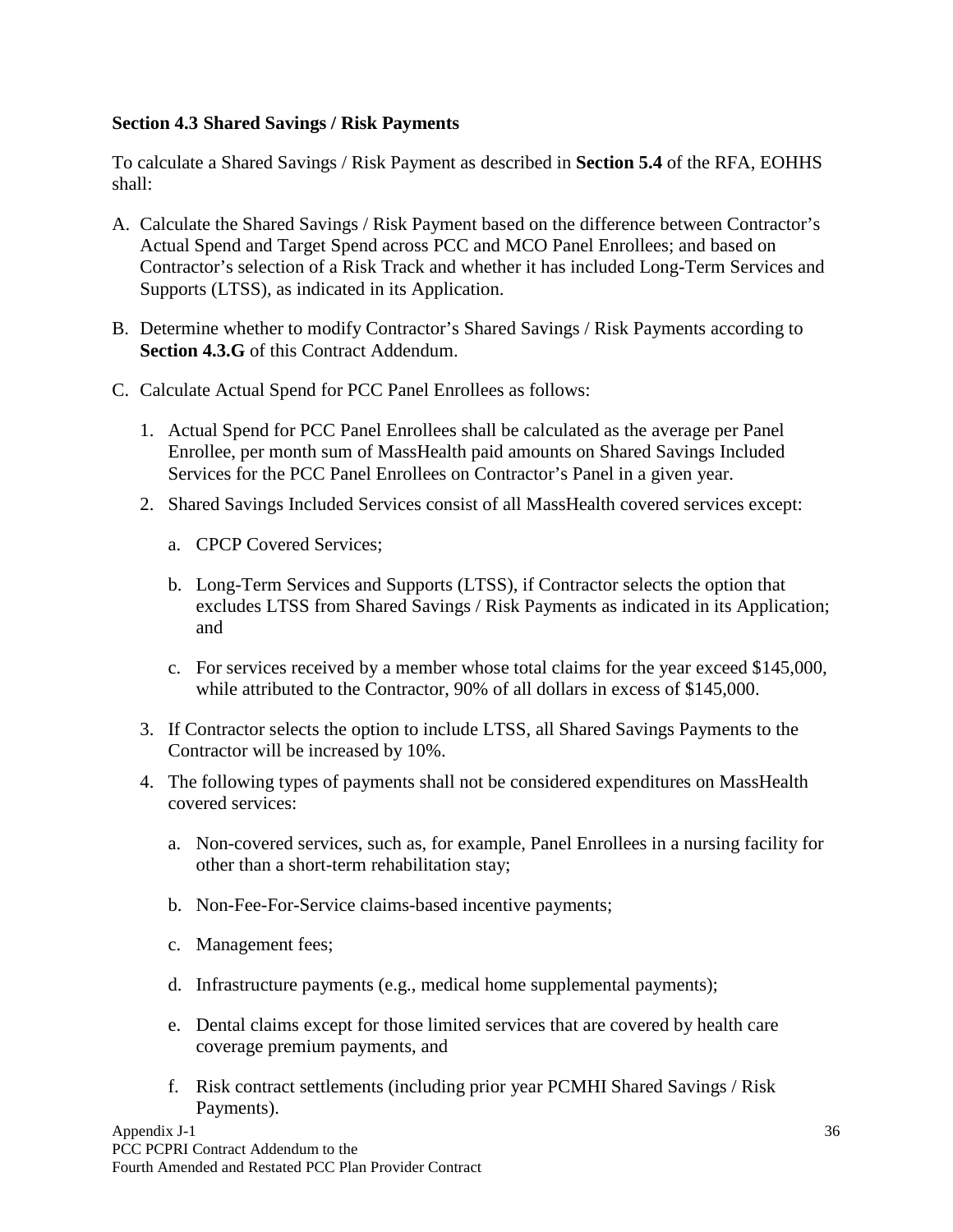D. Calculating Target Spend for PCC Panel Enrollees

Target Spend for PCC Panel Enrollees shall be based on calculating the weighted average of Actual Spend for PCC Panel Enrollees in the most recent eight consecutive quarters of available and reliable data, with the weighting of two-thirds weight on the more recent year's data and one-third weight on the less recent year's data, and trending that forward. Beginning on October 1, 2014, EOHHS will update Contractor's Target Spend every six months. Trending forward shall involve:

- 1. Adjusting for changes in the relevant features of Contractor's Panel including age, sex and diagnoses, changes in population size, and changes in DXCG risk score;
- 2. Applying a growth rate. The growth rate shall be equal to the observed growth rate in Actual Spend for the PCC and MCO managed care population (including Panel Enrollees enrolled with Contractor, Panel Enrollees enrolled with other Participants, and Panel Enrollees not enrolled with Participants), based on the most recent available data; and
- 3. To the extent that EOHHS alters payment rates or methodologies for services, accounting for these changes in the Target Spend for PCC Panel Enrollees.
- E. Risk Tracks
	- 1. Contractor shall comply with the requirements applicable to the Risk Track indicated in its Application for the term of this Contract Addendum, except as provided below.
	- 2. Contractor shall change its Risk Track in accordance with the following:
		- a. Contractor may only change its Risk Track prior to the start of each Year of this Contract Addendum and only with the prior approval of EOHHS.
		- b. For Year 1, Contractor is not permitted to switch Risk Tracks.
		- c. Unless EOHHS determines otherwise for good cause, for Year 2, if Contractor selected Risk Track 3 (Upside Only) in its Application, the Contractor shall switch to Risk Track 1 or 2 by providing a written request to EOHHS and may not switch back to Risk Track 3 for the remaining term of the Contract Addendum
			- 1) By July 1, 2014, Contractor shall submit to EOHHS either (1) documentation that Contractor has applied for DOI certification as described in **Section 3.5** of this Contract Addendum or (2) a petition for exemption for good cause from the requirement to switch Risk Tracks.
			- 2) No later than 90 days prior to the start of Year 2, the Contractor shall provide EOHHS with evidence that the Contractor is able to manage Downside Risk associated with either Risk Track 1 or 2 as required by **Section 2.7** of the RFA.
			- 3) EOHHS shall determine whether the Contractor has demonstrated it has the ability to manage the Downside Risk associated with Risk Track 1 or 2, as selected by the Contractor, and shall notify Contractor of its determination no later than 45 days before the start of Year 2.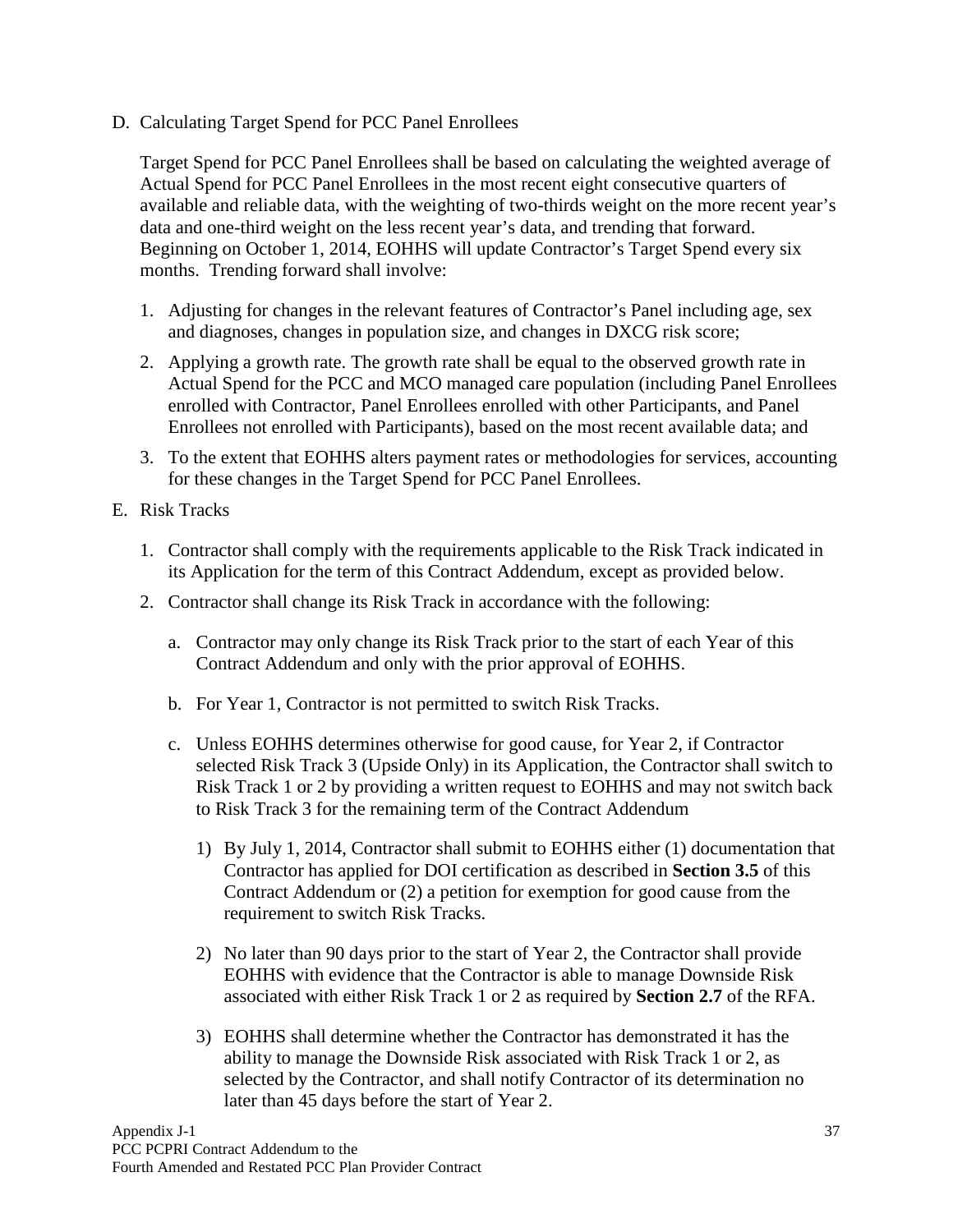- 4) If the Contractor does not do so prior to 90 days before the start of Year 2, EOHHS may select the Risk Track for the Contractor.
- 3. EOHHS further reserves the right to change Contractor's Risk Track, in the event that a Contractor no longer meets the criteria for participating in a given Risk Track.
- F. Administration of Shared Savings / Risk Payments
	- 1. EOHHS shall determine whether to modify Participant's risk track in accordance with **Section 4.3.E**, and assess and pay the Shared Savings / Risk Payments on an annual basis, on or about twelve months after the last day of the applicable annual period. For example, for Year 1, EOHHS shall pay Contractor any applicable Shared Savings / Risk Payments on or about December 2015.
	- 2. If Contractor is in Risk Track 1 or Risk Track 2 (Downside Risk options) and EOHHS has determined that Contractor owes any Shared Losses to EOHHS, Contractor shall repay such Shared Losses annually.
	- 3. If Contractor fails to repay any Shared Losses determined by EOHHS within the required timeframe, EOHHS may deduct the amount owed from Contractor's CPCP payments.
	- 4. EOHHS shall pay Contractor annually a portion of the total calculated Shared Savings / Risk payment equal to EOHHS' share of all payers' total savings for that year for the Contractor's Panel Enrollees.
- G. Modification of Shared Savings / Risk Payments Due to Quality Performance
	- 1. Starting in Year 1, EOHHS may opt to use Quality Measures to modify Shared Savings / Risk Payments, as follows:
		- a. Any Shared Savings / Risk Payment that Contractor is eligible for as Shared Savings will be equal to the payment described in this **Section 4.3** multiplied by 1, 0.8, 0.6, or 0 depending on whether the Shared Savings / Risk Performance Score is categorized as Excellent, Good, Fair, or Poor, respectively.
		- b. Any Shared Savings / Risk Payment that Contractor owes to EOHHS as Shared Losses will be equal to the payment described in this **Section 4.3** multiplied by 0.6, 0.8, 1, or 1, depending on whether the Shared Savings / Risk Performance Score is categorized as Excellent, Good, Fair, or Poor, respectively.
	- 2. The calculation of the Shared Savings / Risk Performance Scores and the assignment of the Shared Savings / Risk Performance Scores to each category shall be as set forth in **Section 3.2.G** of this Contract Addendum.
- H. Payment to Pooled Participants

If Contractor has pooled with other Participants or was pooled by EOHHS with other Participants ("Pooled Participants"), the following shall apply:

1. For Pooled Participants, EOHHS shall calculate the Shared Savings / Risk Payment for each group of Pooled Participants, and the portion that EOHHS is responsible for paying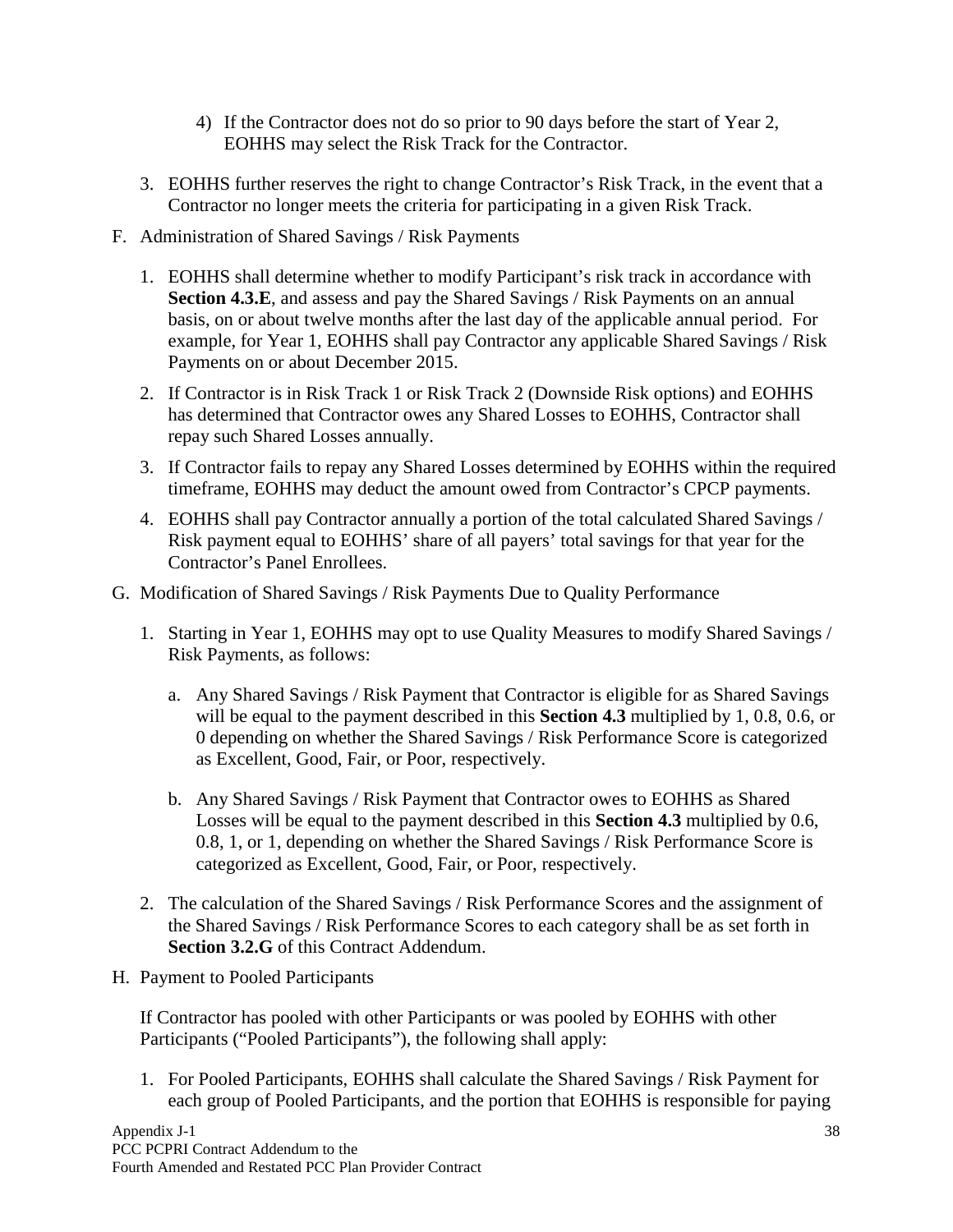as described in **Section 4.3.F.4** of this Contract Addendum, and shall pay a pro rata share of the resulting amount to each Participant. For these purposes, a pro rata share is each Participant's share of Panel Enrollee months as weighted by Panel Enrollee enrollment with that Participant over the course of the applicable program year.

- 2. EOHHS shall not be involved with or liable for any activities relating to or consequences resulting from the apportionment of payments between and among the Pooled Participants, and Contractor shall have no cause of action or other claim against EOHHS relating to such apportionment.
- 3. If a Pooled Participant fails to repay EOHHS any amount owed under the Shared Savings / Risk Payment, EOHHS may deduct the amount owed from Contractor's CPCP payments.
- I. Payment to PCMHI Participants

If Contractor is participating in the PCMHI as of the Operational Start Date of this Contract Addendum, EOHHS shall pay Contractor in accordance with this Contract Addendum as of the Operational Start Date; provided further, that the execution of this Contract Addendum shall terminate Contractor's PCMHI contract addendum, except for the provisions of **Section 3.10** of the PCMHI contract addendum, which shall continue in full force and effect..

# <span id="page-41-0"></span>**SECTION 5. INTERMEDIATE SANCTIONS**

In the event that EOHHS determines that Contractor has breached this Contract Addendum or has otherwise violated applicable laws or regulations, EOHHS may take any of the following actions:

- A. Provide Contractor with a warning with and an opportunity to cure by adhering to an EOHHS-approved plan of corrective action;
- B. Impose sanctions;
- C. Withhold some or all payments to Contractor described in **Section 4** to this Contract Addendum;
- D. Terminate this Contract Addendum in accordance with the provisions of **Section 6** of this Contract Addendum;
- E. Notify any Pooled Participants of Contractor's corrective action requirements; or
- F. EOHHS may take any additional actions as specified in this Contract Addendum, the PCC Contract, the RFA, and as otherwise permitted in law or regulation, not otherwise specified above.

EOHHS shall give notice to Contractor specifying all such breaches or violations. No provision in this Contract Addendum shall be construed to limit the generality of this **Section 5** of this Contract Addendum (Intermediate Sanctions).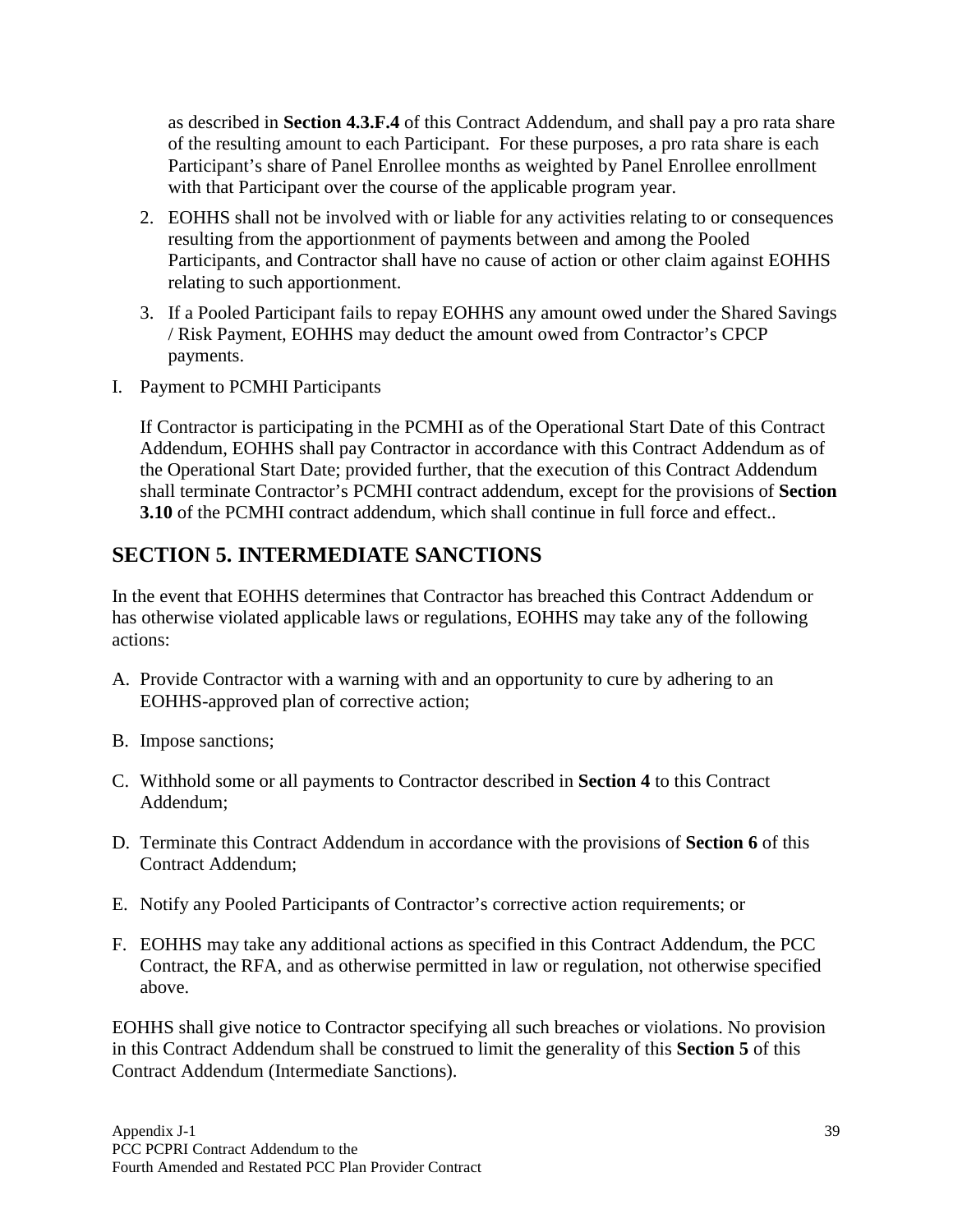Notwithstanding any other available remedy, EOHHS reserves the right to withhold the Shared Savings Payments, in part or in full, for any material violations of the provisions of this Contract Addendum, including without limitation **Section 3.4.C, 3.4.D.3.d., or 3.4.K**.

# <span id="page-42-0"></span>**SECTION 6. TERM AND TERMINATION**

This Contract Addendum shall be effective as of the Effective Date and through December 31, 2016. At the option of Payer, this Contract Addendum may be extended for up to five additional years.

### <span id="page-42-1"></span>**Section 6.1 Termination for Cause**

EOHHS may terminate this Contract Addendum for cause prior to the end of its term, with 30 days' notice, if:

- A. Contractor fails to meet any of the qualifying criteria set forth in **Section 2** of this Contract Addendum;
- B. Contractor withdraws from or is terminated from the PCC Plan or the MassHealth program;
- C. EOHHS determines that a change in the structure of Contractor has resulted in Contractor's being substantially different than as described within Contractor's Response to participate in the PCPRI; or
- D. EOHHS determines that Contractor has not complied with the requirements set forth in this Contract Addendum.
- E. As of the first day of Year 2 of this Contract Addendum, the Contractor fails to meet the qualifications to be a Risk Tracks 1 or 2 PCPRI Participant and to execute any and all amendments to the PCPRI Contract required to participate as such.

Termination of this Contract Addendum shall not operate to terminate Contractor's PCC Plan Provider Contract, except as otherwise indicated herein.

Notwithstanding the foregoing, if EOHHS determines that the continued participation of Contractor may endanger the health, safety, or welfare of Members, EOHHS, without prior notice or hearing, may immediately suspend Contractor from participation in the MassHealth program, including but not limited to the PCPRI, and take other appropriate administrative actions against Contractor. In such event, EOHHS shall notify Contractor in writing of the reasons for the immediate suspension and of applicable appeal rights available to Contractor.

### <span id="page-42-2"></span>**Section 6.2 Termination Without Cause**

<span id="page-42-3"></span>Either party may terminate this Contract Addendum without cause with 60 days' prior written notice to the other party.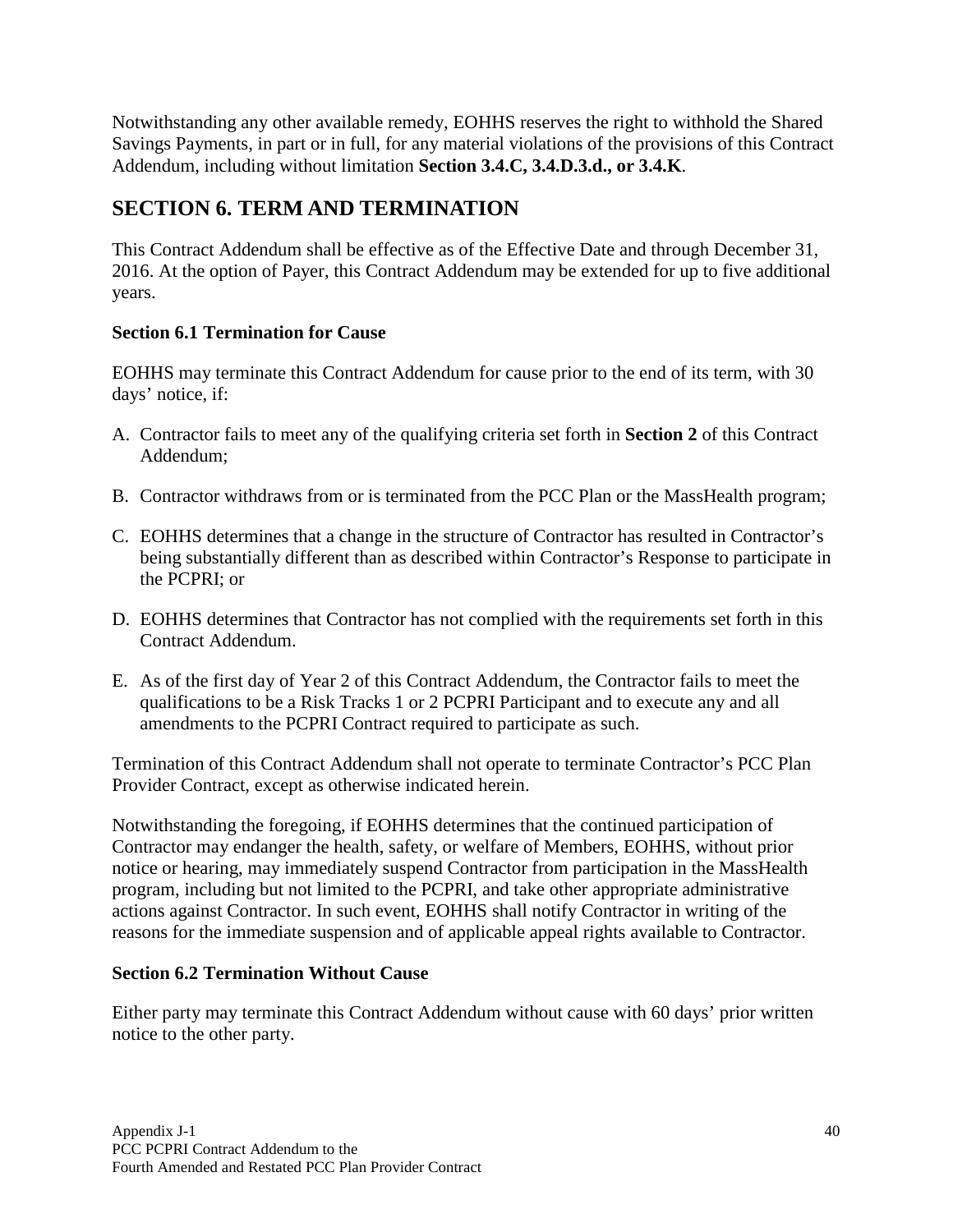### **Section 6.3 Termination by Contractor**

Upon breach of this Contract Addendum by EOHHS, Contractor may terminate this Contract Addendum upon 30 days' prior written notice to EOHHS.

# <span id="page-43-0"></span>**SECTION 7. EOHHS RESPONSIBILITIES**

### EOHHS shall:

- A. Subject to compliance with all applicable provisions of the Health Insurance Portability and Accountability Act (HIPAA), periodically provide Contractor with a list of its Panel Enrollees who EOHHS believes may be Higher Risk Panel Enrollees.
- B. Share certain data with Contractor as described in **Section 6.3** of the RFA.
- C. Provide other appropriate data that EOHHS determines may be helpful and/or that Contractor requests, including summary measures of inpatient and outpatient service utilization and related costs incurred by Contractor's Panel Enrollees.
- D. Upon request by Contractor, EOHHS may provide the data described in this **Section 7** to Contractor's identified business associate, provided that:
	- 1. Contractor shall have a HIPAA-compliant business associate agreement with such identified business associate; and
	- 2. Contractor and its identified business associate shall comply with all applicable federal and state privacy and security laws and regulations.

## <span id="page-43-1"></span>**SECTION 8. ADDITIONAL TERMS AND CONDITIONS**

- A. This Contract Addendum is subject to approval by the Centers for Medicare and Medicaid Services (CMS), and EOHHS may revise or eliminate any provision of the Contract Addendum that CMS does not approve.
- B. Contractor understands and agrees that: (1) it submitted a Response to EOHHS' Request for Applications for the PCPRI; (2) the Primary Care Payment Reform Initiative (PCPRI) is an EOHHS initiative; (3) EOHHS's sole obligations to Contractor are to provide payment to Contractor for services to Panel Enrollees as described in this Contract Addendum, subject to all of the terms and conditions stated herein, and to provide certain data and technical assistance to Contractor.
- C. Contractor understands and agrees that if it enters into agreements with any other Participants who are participating in the PCPRI, it shall not have any standing or right to maintain any action at law or equity against EOHHS or any EOHHS agency under such agreements for any reason including the failure of another Participant to pay Contractor in whole or in part, any amount that is disputed for any reason.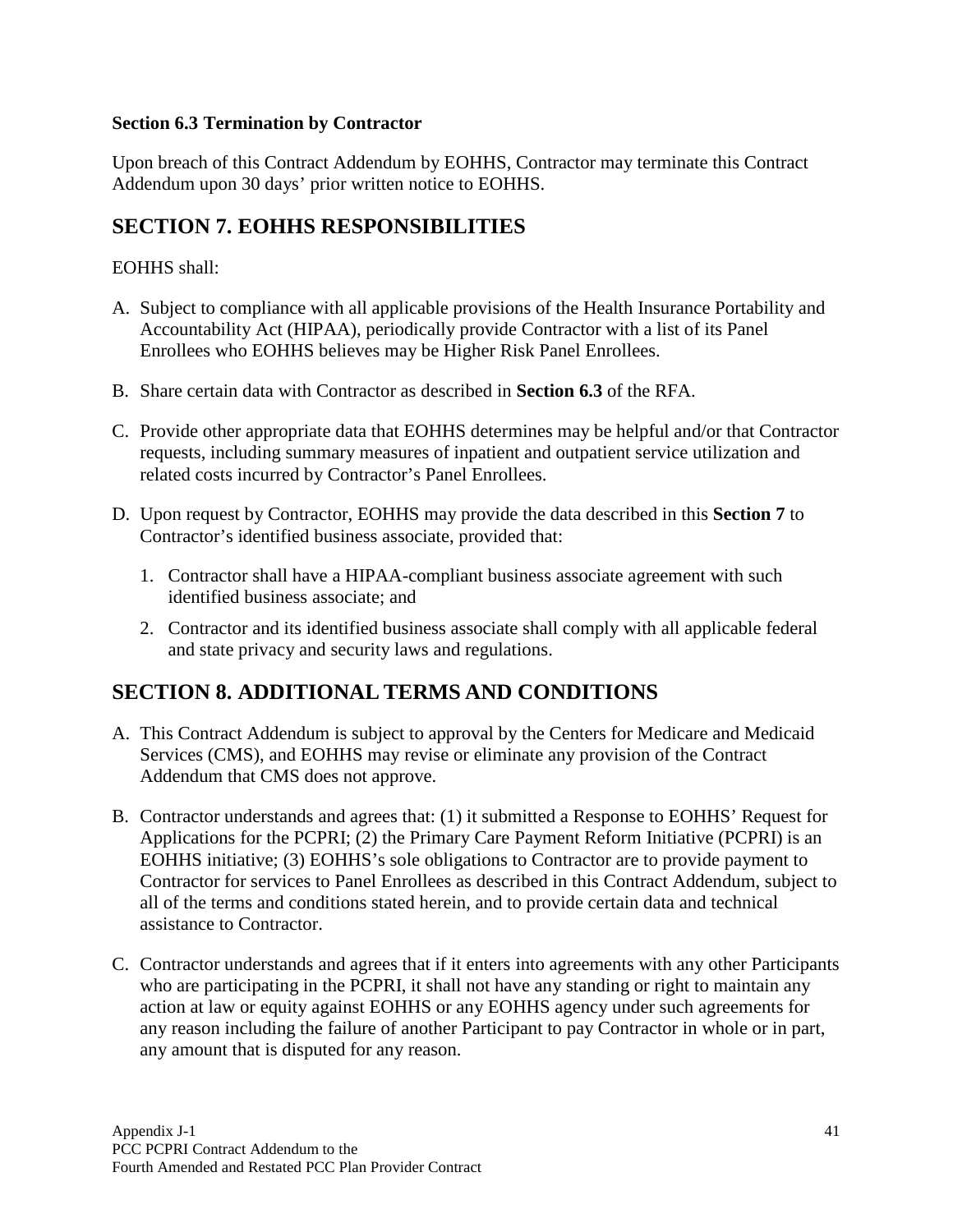- D. Contractor agrees and understands that, if Contractor has an executed contract with EOHHS to participate in the PCMHI, the execution of this Contract Addendum shall operate to terminate Contractor's contract with EOHHS for the PCMHI, except that Contractor shall continue to provide information to EOHHS for purposes of evaluating the PCMHI.
- E. EOHHS shall have the option at its sole discretion to modify, increase, reduce or terminate any activity related to this Contract Addendum whenever, in the judgment of EOHHS, the goals of the program have been modified or altered in a way that necessitates such changes. In the event that the scope of work or portion thereof must be changed, EOHHS shall provide written notice of such action to Contractor and the parties shall negotiate in good faith to implement any such changes proposed by EOHHS and, as determined appropriate by EOHHS, may result in an adjustment to Contractor's CPCP Rate or result in EOHHS reimbursing Contractor for the costs of implementing such new initiatives.
- F. EOHHS additionally reserves the right, at its sole discretion, to amend the Contract Addendum to implement state or federal statutory or regulatory requirements, judicial orders, settlement agreements, or any state or federal initiatives or changes affecting EOHHS or the Contract Addendum.
- G. Notwithstanding the generality of the foregoing, EOHHS reserves the right to amend the Contract Addendum to implement new initiatives or to modify initiatives related to:
	- 1. New MassHealth programs, or expansion of or changes to existing MassHealth programs;
	- 2. Other programs as specified by EOHHS;
	- 3. Programs resulting from state or federal legislation, including but not limited to the Patient Protection and Affordable Care Act (ACA) of 2010, Chapter 224 of the Acts of 2012, and regulations, initiatives, or judicial decisions that may affect in whole or in part EOHHS or this Contract Addendum;
	- 4. Changes to EOHHS policies and analysis related to Alternative Payment Methodologies;
	- 5. Health Policy Commission regulations or other guidance regarding PCMH and/or accountable care organization certification;
	- 6. Division of Insurance regulations or other guidance regarding risk certification.
- H. After the Effective Date, Contractor may not withdraw any Participating Practice Sites approved by EOHHS from participating in the PCPRI for the term of the Contract Addendum; provided, however, that Contractor may terminate its participation for all of its Participating Practice Sites consistent with the termination provisions of **Section 6** of this Contract Addendum. For Years 2 or 3, a Participant may apply to EOHHS for one or more additional Practice Sites to participate in the PCPRI by submitting such request to EOHHS in writing no later than 60 days before the first day of Year 2 or 3, respectively.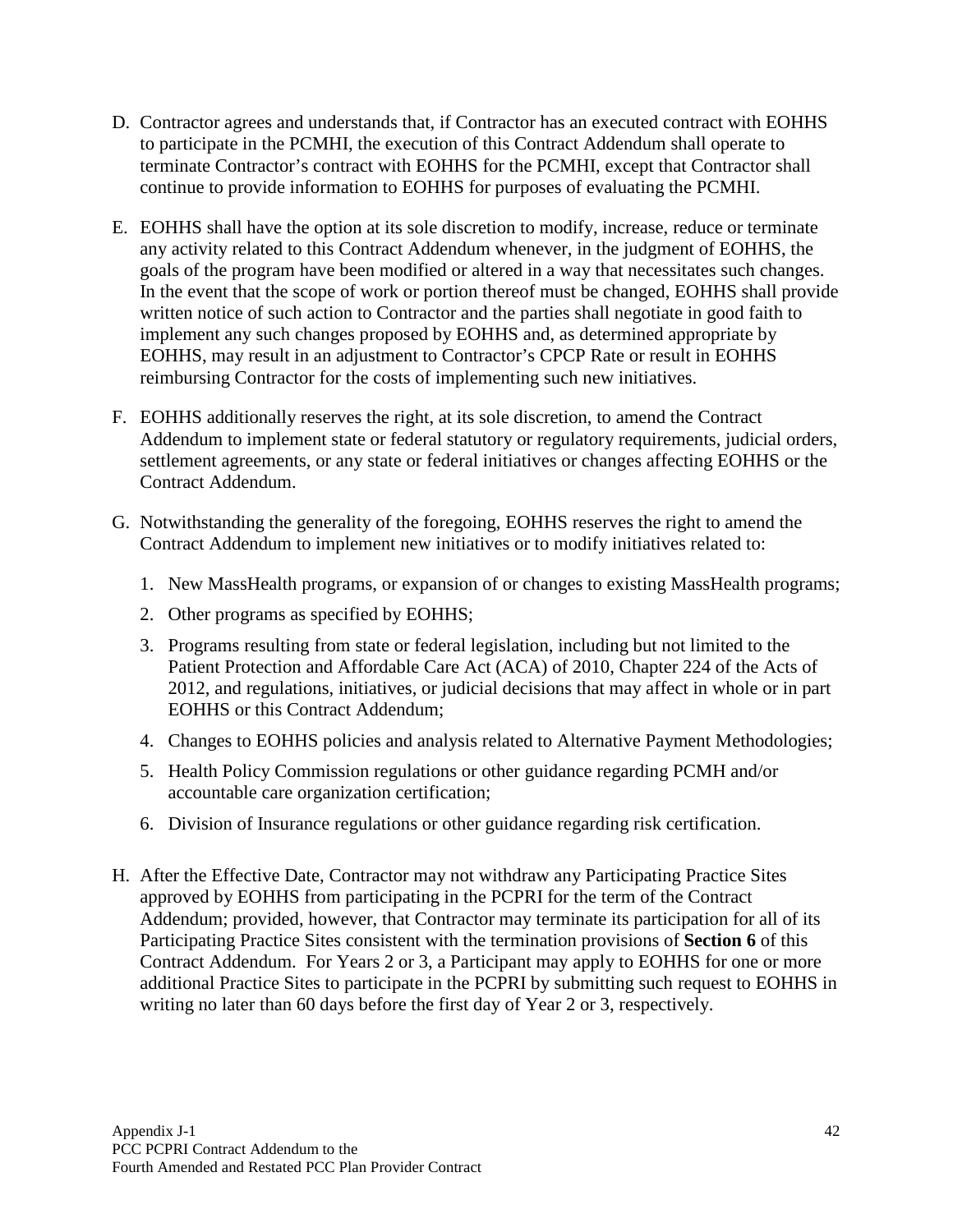- I. For Years 2 or 3, Contractor may:
	- 1. Change the group of Pooled Participants with whom it elected to pool the number of Panel Enrollees on its Panel with other Participants' Panels, as indicated in Contractor's Response. To make this election, Contractor and all other Pooled Participants with whom it wishes to pool for Years 2 or 3 each shall submit a new, complete Response to the RFA and any other information required by EOHHS no later than 60 days before the first day of Year 2 or 3, respectively. EOHHS shall approve such election only if Contractor and its Pooled Participants (i) choose the same Risk Track; (ii) meet the minimum numbers of Panel Enrollees as listed in **Section 2.5.B** of the RFA; and (iii) meet all other applicable requirements of the RFA; or
	- 2. Elect to withdraw from the group of Pooled Participants with whom it elected to pool the number of Panel Enrollees on its Panel with other Participants' Panels, as indicated in Contractor's Response. To make this election, Contractor shall submit a new, complete Response to the RFA and any other information required by EOHHS no later than 60 days before the first day of Year 2 or 3, respectively. EOHHS shall approve such election only if Contractor meets all applicable requirements of the RFA.

The parties shall negotiate in good faith to implement any such initiatives proposed by EOHHS. Contractor's responsibilities are subject to change due to implementation of such initiatives. EOHHS reserves the right to modify the Contract Addendum due to program modifications. In addition, Contractor may request an opportunity to enter into negotiations with EOHHS over amendments to the Contract Addendum related to new initiatives or modified initiatives as described in this section. EOHHS may grant such a request in its sole discretion.

**In Witness Thereof**, the parties have executed this Contract Addendum to the Fourth Amended and Restated PCC Plan Provider Contract as of the day and year stated below:

| For the Executive Office of Health and<br><b>Human Services:</b>                                                              | <b>For the Contractor:</b>   |
|-------------------------------------------------------------------------------------------------------------------------------|------------------------------|
|                                                                                                                               | By: $\overline{\phantom{a}}$ |
| Name: Name:                                                                                                                   |                              |
|                                                                                                                               |                              |
| Date:<br><u> 1980 - Johann Barbara, martin amerikan basar dan basa dan basar dalam basa dalam basa dalam basa dalam basa </u> | Date:                        |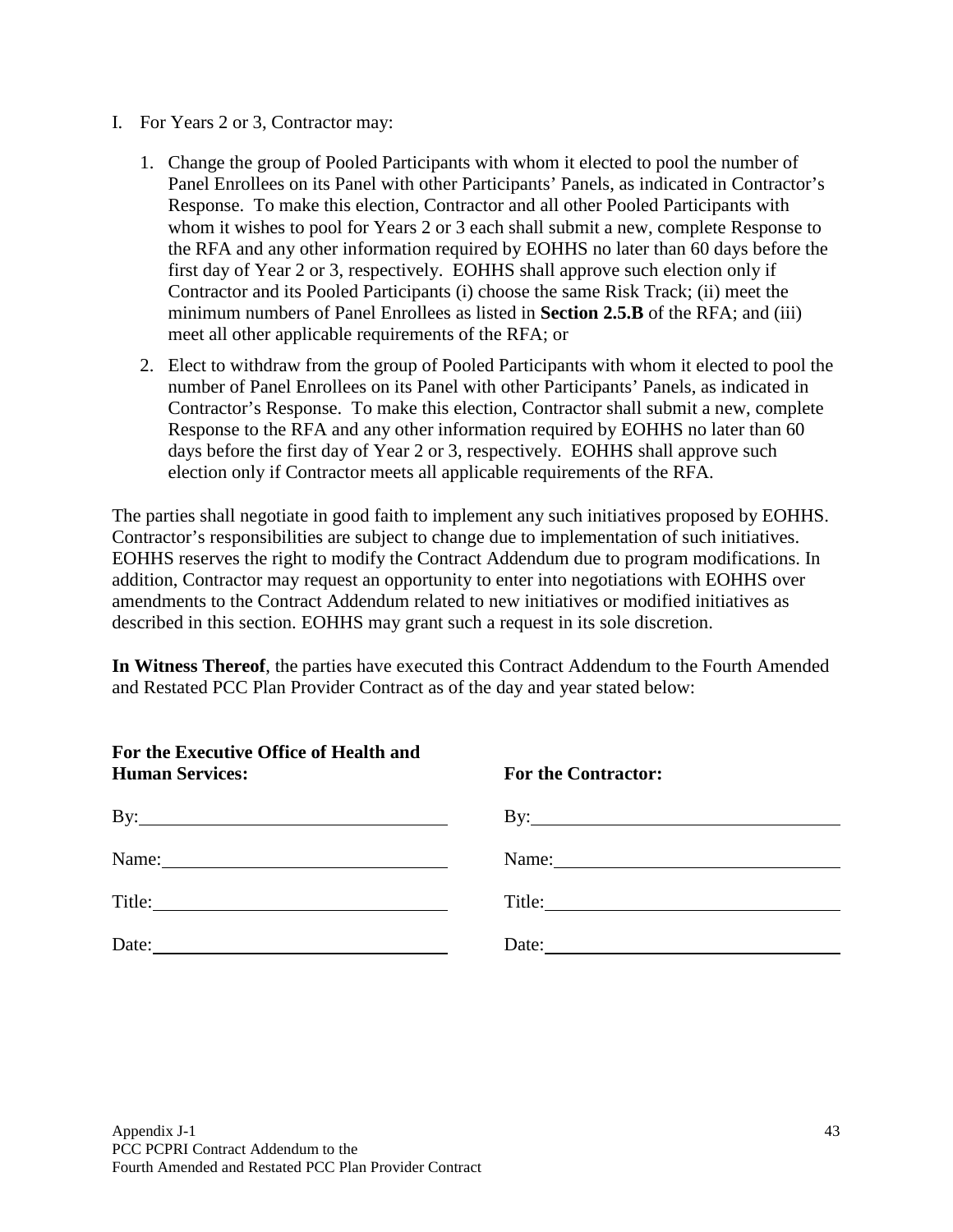#### **ATTACHMENT A QUALITY MEASURES**

| #                                              | NQF#           | <b>Measure Name</b>                                                            | <b>Measure</b>         | <b>Data Collection</b>                           | $\sim$ $\sim$ $\sim$ $\sim$ $\sim$ $\sim$<br>Data                                                          |                        | Payment                |                        |
|------------------------------------------------|----------------|--------------------------------------------------------------------------------|------------------------|--------------------------------------------------|------------------------------------------------------------------------------------------------------------|------------------------|------------------------|------------------------|
|                                                |                |                                                                                | <b>Steward</b>         | <b>Options</b>                                   | Submission<br>Requirement<br>S                                                                             | Yr1                    | Yr2                    | Yr3                    |
|                                                |                | <b>Adult Prevention and Screening</b>                                          |                        |                                                  |                                                                                                            |                        |                        |                        |
| 1                                              | 421            | Adult weight<br>screening and follow<br>up                                     | <b>CMS</b>             | Medical record<br>OR Claims with<br>CPT II codes | <b>EOHHS Data</b><br>Portal<br>(Medical<br>record) or<br><b>EOHHS</b> to<br>calculate<br>(CPT II<br>codes) | P <sub>4</sub> R       | P <sub>4</sub> R       | P4Q <sup>1</sup>       |
| $\overline{2}$                                 | 28             | Tobacco use<br>assessment and<br>tobacco cessation<br>intervention             | <b>CMS</b>             | Medical record<br>OR Claims with<br>CPT II codes | <b>EOHHS Data</b><br>Portal<br>(Medical<br>record) or<br><b>EOHHS</b> to<br>calculate<br>(CPT II<br>codes) | P <sub>4</sub> R       | P <sub>4</sub> R       | P <sub>4Q</sub>        |
| 3                                              | 33             | Chlamydia screening                                                            | <b>NCQA</b><br>(HEDIS) | Claims                                           | None-<br><b>EOHHS</b> to<br>calculate                                                                      | N/A                    | N/A                    | P4Q                    |
| $\overline{4}$                                 | 32             | Cervical cancer<br>screening                                                   | <b>NCQA</b><br>(HEDIS) | Claims                                           | None-<br><b>EOHHS</b> to<br>calculate                                                                      | $\overline{\text{ss}}$ | $\overline{\text{ss}}$ | $\overline{\text{ss}}$ |
| 5                                              | 31             | Mammography<br>screening                                                       | <b>NCQA</b><br>(HEDIS) | Claims                                           | None $-$<br><b>EOHHS</b> to<br>calculate                                                                   | $\overline{\text{ss}}$ | $\overline{\text{ss}}$ | $\overline{\text{ss}}$ |
| <b>Behavioral Health (Adult and Pediatric)</b> |                |                                                                                |                        |                                                  |                                                                                                            |                        |                        |                        |
| 6                                              | 418            | Depression<br>screening                                                        | <b>CMS</b>             | Medical record<br>Claims with<br>CPT II codes    | <b>EOHHS Data</b><br>Portal<br>(Medical<br>record) or<br><b>EOHHS</b> to<br>calculate<br>(CPT II<br>codes) | P <sub>4</sub> R       | P <sub>4</sub> R       | P <sub>4Q</sub>        |
| $\overline{7}$                                 | $\overline{4}$ | Initiation and<br>engagement of<br>alcohol/drug<br>dependence<br>treatment     | <b>NCQA (HEDIS)</b>    | Claims                                           | None-<br>EOHHS to<br>calculate                                                                             | N/A                    | N/A                    | P <sub>4Q</sub>        |
| 8                                              | 576            | Follow up after<br>hospitalization for<br>mental illness<br>(includes children | <b>NCQA (HEDIS)</b>    | Claims                                           | None-<br><b>EOHHS</b> to<br>calculate                                                                      | N/A                    | N/A                    | P4Q                    |

### **Table A1: Measures for Comprehensive Primary Care Payment Reform**

<span id="page-46-0"></span> $\overline{a}$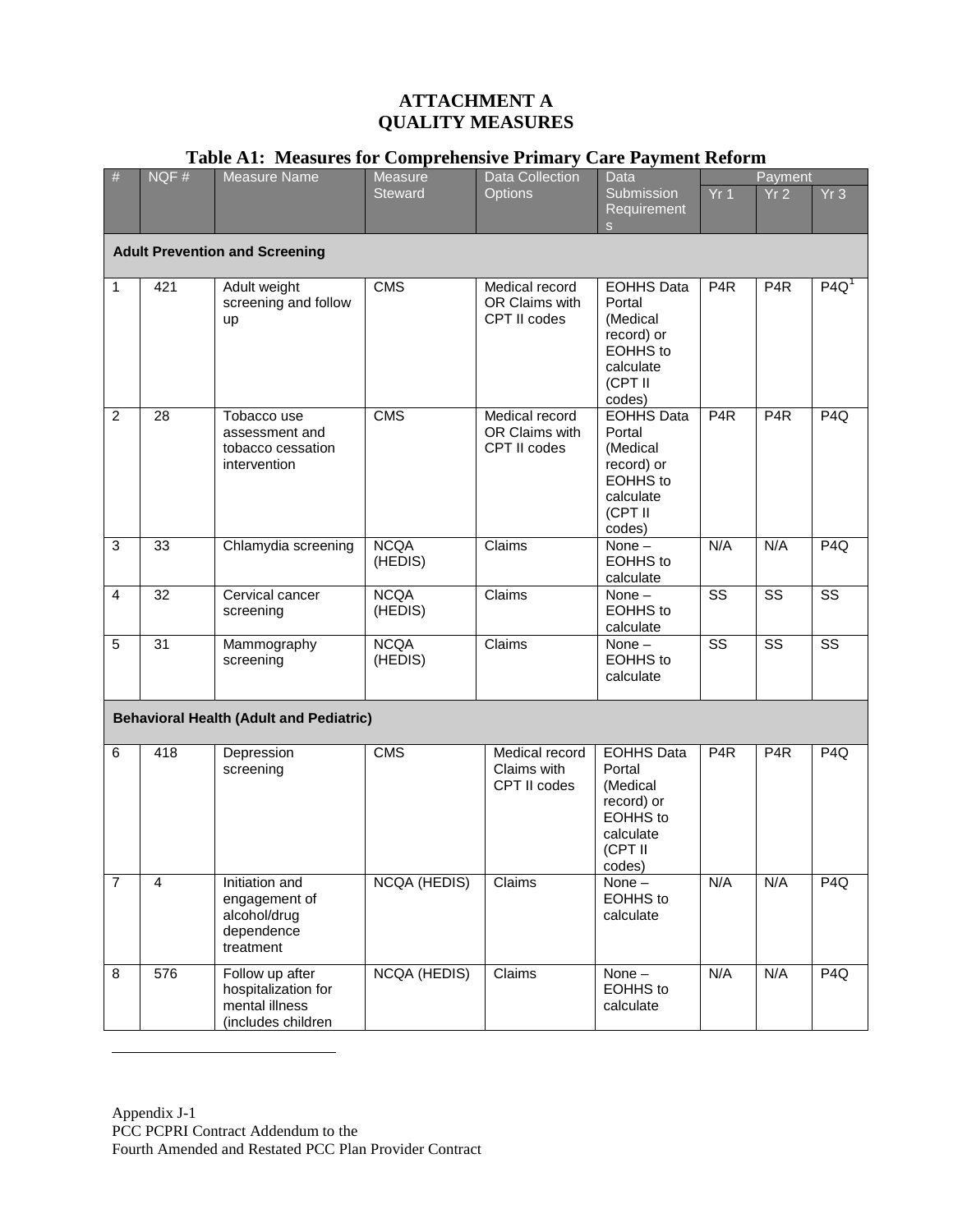| $\#$                                           | NQF# | <b>Measure Name</b>                                                  | Measure             | <b>Data Collection</b>                                       | Data                                                                                                       | Payment                |                        |                        |
|------------------------------------------------|------|----------------------------------------------------------------------|---------------------|--------------------------------------------------------------|------------------------------------------------------------------------------------------------------------|------------------------|------------------------|------------------------|
|                                                |      |                                                                      | <b>Steward</b>      | <b>Options</b>                                               | Submission<br>Requirement<br><sub>S</sub>                                                                  | Yr <sub>1</sub>        | Yr <sub>2</sub>        | Yr3                    |
|                                                |      | and adults)                                                          |                     |                                                              |                                                                                                            |                        |                        |                        |
| 9                                              | 108  | ADHD medication<br>management for<br>children                        | <b>NCQA (HEDIS)</b> | Claims                                                       | None $-$<br><b>EOHHS</b> to<br>calculate                                                                   | N/A                    | N/A                    | P <sub>4Q</sub>        |
|                                                |      | <b>Pediatric Health (Excluding Behavioral Health Measures)</b>       |                     |                                                              |                                                                                                            |                        |                        |                        |
| 10                                             | 36   | Asthma medication                                                    | <b>NCQA (HEDIS)</b> | Claims                                                       | None $-$<br><b>EOHHS</b> to<br>calculate                                                                   | N/A                    | N/A                    | P <sub>4Q</sub>        |
| 11                                             | 24   | BMI assessment and<br>counseling                                     | <b>NCQA (HEDIS)</b> | Medical record<br>Claims with<br>CPT II codes<br>and G codes | <b>EOHHS Data</b><br>Portal<br>(Medical<br>record) or<br><b>EOHHS</b> to<br>calculate<br>(CPT II<br>codes) | P <sub>4</sub> R       | P <sub>4</sub> R       | P <sub>4Q</sub>        |
| 12                                             | 1506 | Adolescent<br>immunization                                           | <b>NCQA (HEDIS)</b> | Medical record                                               | <b>EOHHS Data</b><br>Portal                                                                                | P <sub>4</sub> R       | P <sub>4</sub> R       | P <sub>4Q</sub>        |
| 13                                             | 1448 | Developmental<br>screening in first<br>three years                   | <b>CAMHI</b>        | Medical record                                               | <b>EOHHS Data</b><br>Portal                                                                                | P4R                    | P4R                    | P4Q                    |
| 14                                             | 1392 | Well child visits: <15<br>months,                                    | <b>NCQA (HEDIS)</b> | Medical record                                               | <b>EOHHS Data</b><br>Portal                                                                                | P <sub>4</sub> R       | $\overline{P4R}$       | P4Q                    |
| 15                                             | 1516 | Well child visits: 3-6<br>years                                      | <b>NCQA (HEDIS)</b> | Claims                                                       | <b>EOHHS</b> to<br>calculate for<br>claims based<br>measures                                               | $\overline{\text{ss}}$ | $\overline{\text{ss}}$ | $\overline{\text{ss}}$ |
| 16                                             |      | Adolescent well visits                                               | <b>NCQA (HEDIS)</b> | Claims                                                       | <b>EOHHS</b> to<br>calculate for<br>claims based<br>measures                                               | N/A                    | P4Q                    | P4Q                    |
| 17                                             | 38   | Childhood<br>immunizations                                           | <b>NCQA (HEDIS)</b> | Medical record                                               | <b>EOHHS Data</b><br>Portal                                                                                | P <sub>4</sub> R       | P4R                    | P <sub>4Q</sub>        |
| <b>Adult Chronic Conditions</b>                |      |                                                                      |                     |                                                              |                                                                                                            |                        |                        |                        |
| 18                                             | 731  | Diabetes composite                                                   | <b>NCQA (HEDIS)</b> | Medical record                                               | <b>EOHHS Data</b><br>Portal                                                                                | P <sub>4</sub> R       | P <sub>4</sub> R       | P <sub>4Q</sub>        |
| 19                                             | 18   | Hypertension:<br>Controlling high<br>blood pressure                  | <b>NCQA (HEDIS)</b> | Medical record                                               | <b>EOHHS Data</b><br>Portal                                                                                | P <sub>4</sub> R       | P <sub>4</sub> R       | P <sub>4Q</sub>        |
| (Adult and Pediatric)<br><b>Access</b>         |      |                                                                      |                     |                                                              |                                                                                                            |                        |                        |                        |
| 20                                             | 6    | <b>CAHPS</b>                                                         | <b>AHRQ</b>         | Survey                                                       | None                                                                                                       | N/A                    | N/A                    | P <sub>4Q</sub>        |
| 21                                             |      | <b>Ambulatory Sensitive</b><br>Emergency<br><b>Department Visits</b> | Mercer              | Claims                                                       | None $-$<br>EOHHS to<br>calculate                                                                          | N/A                    | N/A                    | P <sub>4Q</sub>        |
| <b>Care Coordination (Adult and Pediatric)</b> |      |                                                                      |                     |                                                              |                                                                                                            |                        |                        |                        |
| 22                                             | 6    | <b>CAHPS</b>                                                         | <b>AHRQ</b>         | Survey                                                       | None                                                                                                       | N/A                    | N/A                    | P <sub>4Q</sub>        |
| 23                                             | 97   | Medication<br>reconciliation (all                                    | <b>NCQA (HEDIS)</b> | Medical record                                               | <b>EOHHS Data</b><br>Portal                                                                                | P <sub>4</sub> R       | P <sub>4</sub> R       | P <sub>4Q</sub>        |

Appendix J-1

PCC PCPRI Contract Addendum to the

Fourth Amended and Restated PCC Plan Provider Contract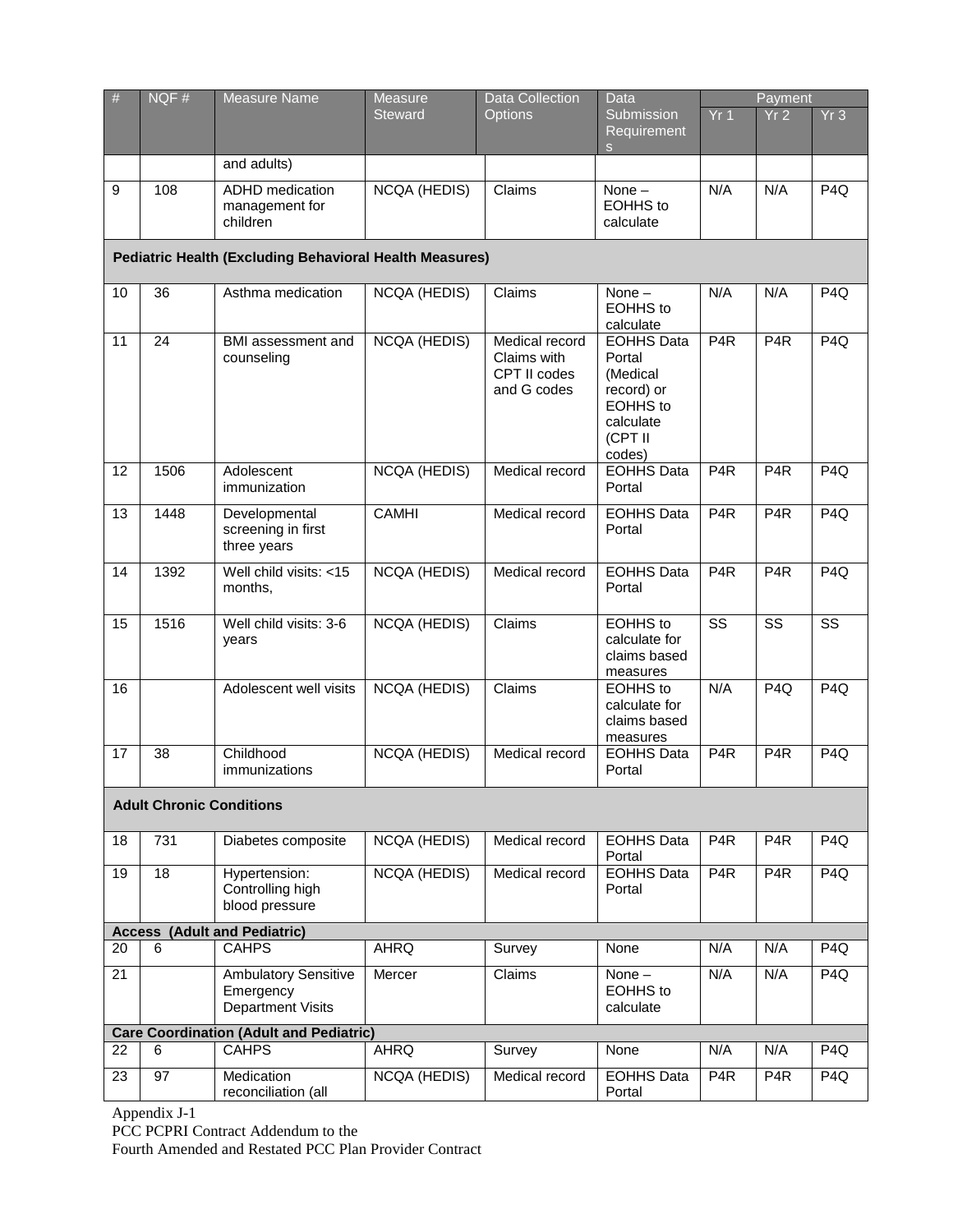| # | NOF# | Measure Name                    | Measure        | Data Collection | Data                      |                             | Payment         |                 |
|---|------|---------------------------------|----------------|-----------------|---------------------------|-----------------------------|-----------------|-----------------|
|   |      |                                 | <b>Steward</b> | <b>Options</b>  | Submission<br>Requirement | $\overline{\mathsf{Y}}$ r 1 | Yr <sub>2</sub> | Yr <sub>3</sub> |
|   | .    | patients, regardless<br>of age) | - - - -        |                 |                           |                             |                 |                 |

N/A: Not applicable<br>P4R: Pay for reporting

P4Q: Pay for quality performance<br>SS: Shared Savings